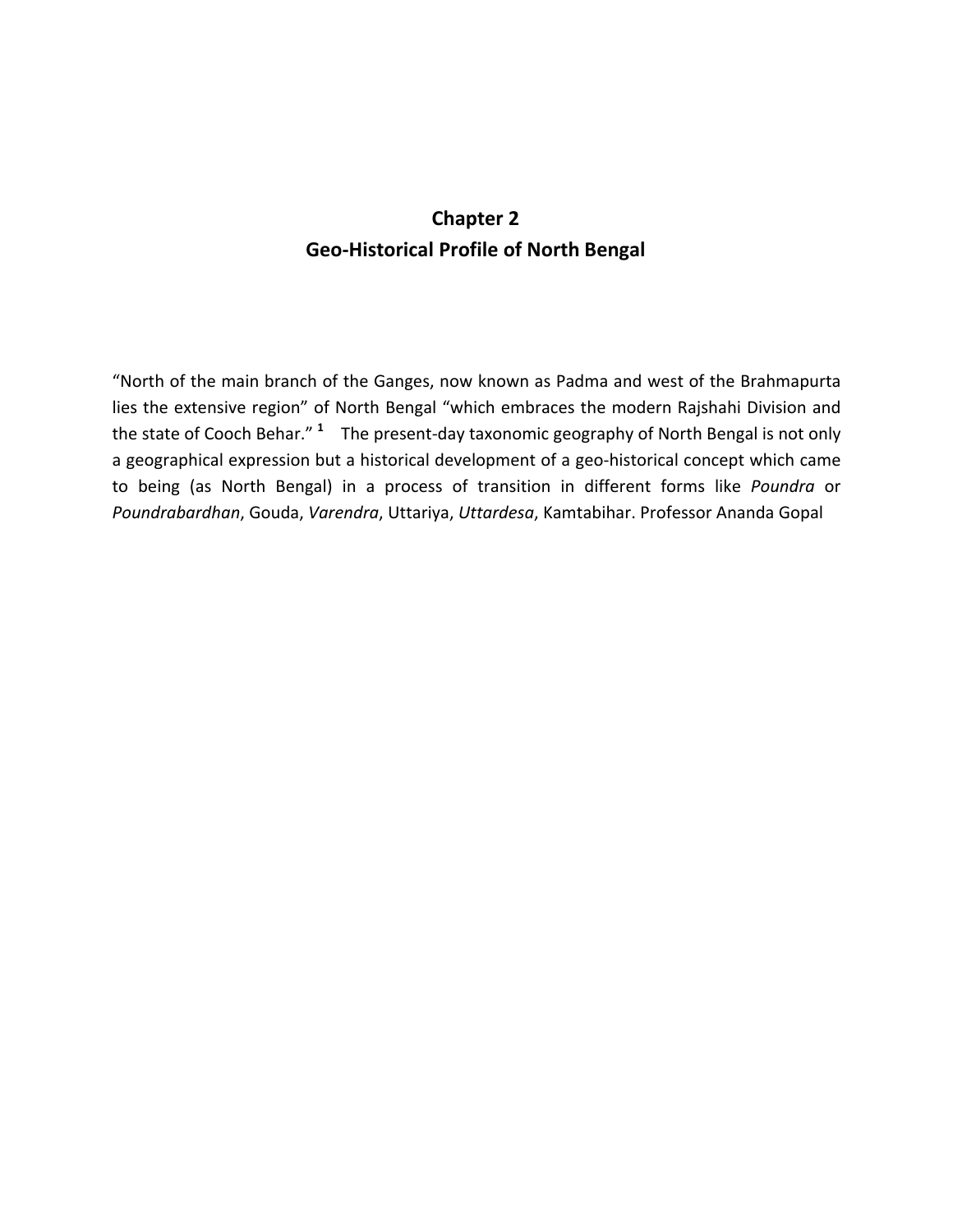Ghosh showed the process of terminological transition of North Bengal in his monumental work "Uttarbanga Namer Sandhane"**<sup>2</sup>**In the early phase of colonial rule the term 'Northern Bengal' was used geographically, which later on changed into 'North Bengal'. However, during the middle phase of colonial rule it took intellectual conception. During post-colonial or postindependent phase it came to be used as a geo-cultural entity.

 The territorial geography which hovered in our sight with the name of 'North Bengal' is the six districts of northern part of our present-day West Bengal such as Malda, Darjeeling, Jalpaiguri, N. Dinajpur, S. Dinajpur and Cooch Behar. But as the period of my discussion is up to 1991 and till then instead of North and South Dinajpur, West Dinajpur was there for which I shall use West Dinajpur. It may be mentioned here that 'Darjeeling' and 'Jalpaiguri' as districts were not in existence during pre-British period in Bengal, as they were created during British rule in a transitional politico-administrative process of the period. However, North Bengal has a great historical tradition. Poundrabardhan, Gouda, Gouda-Banga, Kamta-Koch state were well known in the history of Indian State. In this context the comment of an eminent historian of Bangladesh, Md. Habibur Rahaman may be quoted. He wrote that if more investigation carried on then it would become reveal that Pundra was the oldest *Janapad* **<sup>3</sup>**

 However, North Bengal had a great connection with 'Pragjyotishpur', 'Mithila' and Magadha. Regarding Puranic age it can be said the two states – Matsyadesha and Pragyotishpur with their respective king Virat and king Bhagadatta took part in the war of Kurukshetra of Mahavarata. So North Bengal can claim as the heir of primitive Bengal. In this context the intellectualresearch of Bangladesh, Dr. Ahmed Shariff commented that Rada-Varendra of Bengal was older than the East and South Bengal. As the Rada was backward so the history of Bengal began with the *Varendra*.<sup>4</sup> And the successor of *Varendra* is the conjugal North-Bengal, i.e. the so called North Bengal within Bangladesh and India.

**I** 

 As a Janapad the first mention of *Varendra* is noticed in tenth century. In a southern Rock Inscription of 967 A.D. the name of a Brahman had been depicted as 'Barendradyutikanin' and Gouda Chudamani'. However as an age-old '*Janapada*' the description has been given by Sandhyakarnandi in his Sanskrit text 'Ramcharitam'(in the Chapter Kavi Prasasti) and in 'Talcher Inscription' of Gayadtungadeva. Sandhyakar Nandi regarded Varendra as 'Janakavi' of the Pala kings and placed it in between Ganga and Karatowa. An eminent scholar F.J. Manham in a Periodical of Royal Asiatic Society of 1994 demarcated the periphery of Varendra in this way that, "This belt of land runs east and West comprising Western Bogra, South Western Rangpur, Southern Dinajpur, and Northern Rajshahi, but on the West the belt takes a turn south ward and extends almost to the Ganges at Godagari, embracing the eastern portion of Malda and part of Western Rajshahi."<sup>5</sup> Alexander Cunningham thought Varendra as vast land amidst of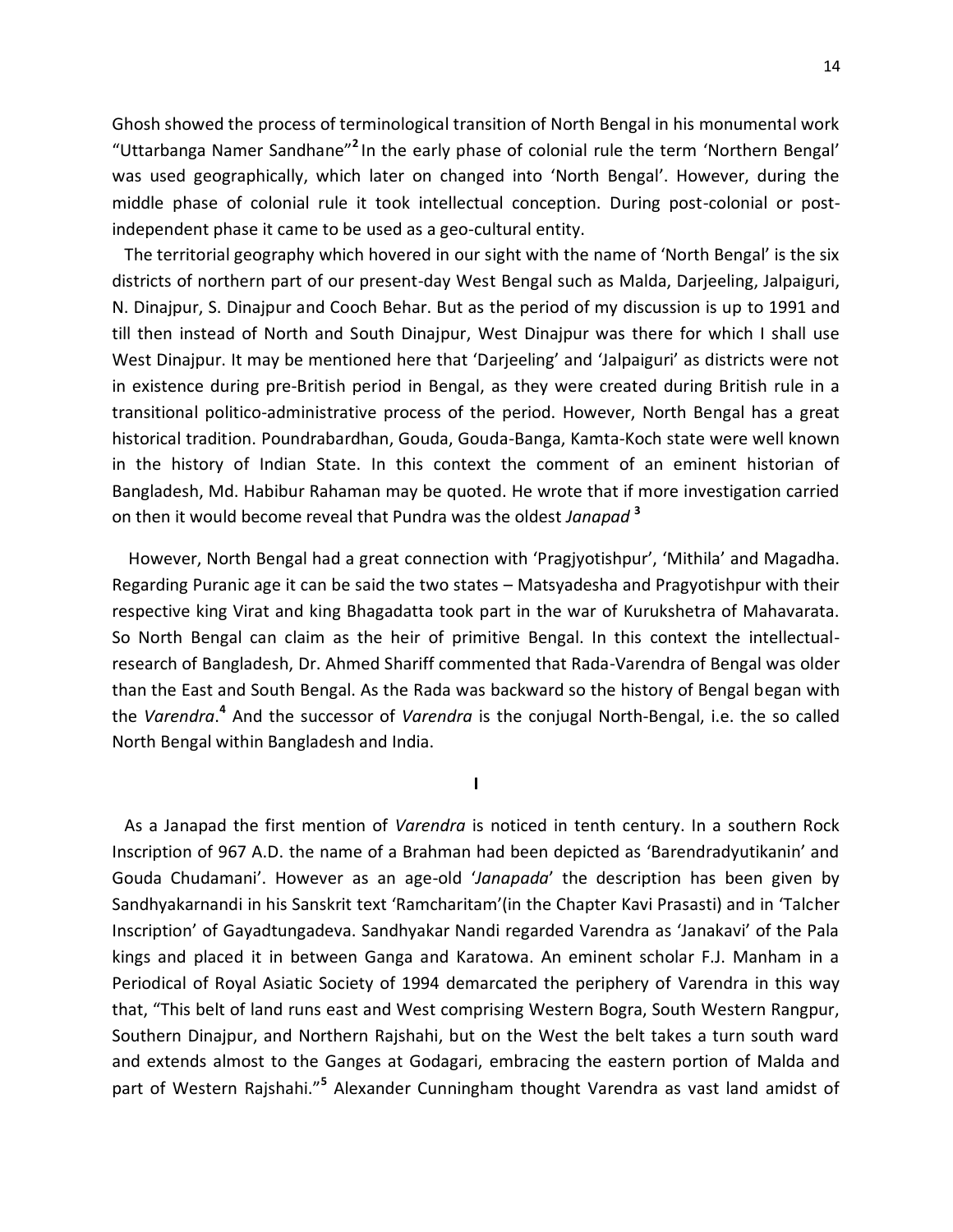Ganga and Mahananda in West, Karatowa in East Padma in South and Cooch Behar and Terai region in the North. On the other hand the Muslim historians of medieval India denoted Varendra as the region Eastern part of Ganga and east of Lakshmanavati.**<sup>6</sup>** Since the dawn of history today's so called North Bengal is greatly known in mainstream Indian history. Akshaykumar Maitreya wrote regarding North Bengal's relation with post-Buddhist periodic India in this way that North Bengal at the time became well known in all over India with the fabrication of Buddhist fame. **<sup>7</sup>**Up to 1576 A.D. North Bengal was the centre of political life of Bengal. Prof. Blockman wrote that the kings of North Bengal were very powerful and because of this they were able to enjoy the semi independence even after the consecutive Muslim invasion. He did not provide any evidence in support of this. So it might be his assumption. But the lack of old Muslim inscriptions in Varendramandal in between Atreyi and Karatowa region corroborated this hypothesis.<sup>8</sup> However, though with the conquest of Bengal by Mughal Emperor Akbar and transfer of capital from Rajmahal to Dhaka politically, the sunset of North Bengal began to some extent; it was recovered by the new sun rise of the Kamta-Koch Kingdom. In southern part of North Bengal (Malda, Dinajpur, Rajshahi, Baguda, Pabna) though it was a declining phase politically, in Northern part of North Bengal (Cooch Behar, Jalpaiguri, Goalpara) there was a political rise of North Bengal in the form of Kamta-Koch Kingdom, which in a time transformed in an empire. In this context Prof. Ananda Gopal Ghosh wrote that though Poundrabardhan, Varnedra, Gouda and Kamta-Koch Kingdom have become lost past the new taxonomical expression North Bengal was the successor of those historical lands. **<sup>9</sup>** However, the conceptual and physical development of modern North Bengal was the byproduct of British colonial expansion in Bengal and North East India. Since the beginning of nineteenth century the probability of emergence of a unitary politically controlled geographical region in the north of Ganga and western plains of Brahmaputra developed with the expansion of English commercial and political domination, in different parts of North-East India. Not only in these plain regions the self-expansionist initiative of the English led to the inclusion of some parts of Sikimise and Bhutanese mountainous region with consecutive direct or indirect control of British authority. Thus, basically, during the British rule the pre-structural geographical shape of present North Bengal combining the plains and Mountainous region emerged. **<sup>10</sup>** Later on the English made administrative organizations and reorganization of this geographical area in accordance with the administrative need. It resulted in exclusion of some regions from Bengal to neighbor provinces (like Bihar in West and Assam in the East). Besides, which areas did never went out of Bengal during British rule, for administrative necessity took a great turning point in 1947 with the partition of India in general and Bengal specifically and also continued in post-1947 period. From the administrative point of view it transited from Rajsahi Division to Jalpaiguri Division. This historical process of geo-political structural change of North Bengal has multi-dimensional effect on the demography of the region. So the geo-historical development of North Bengal in connection with its demographic change is the main thrust of this chapter.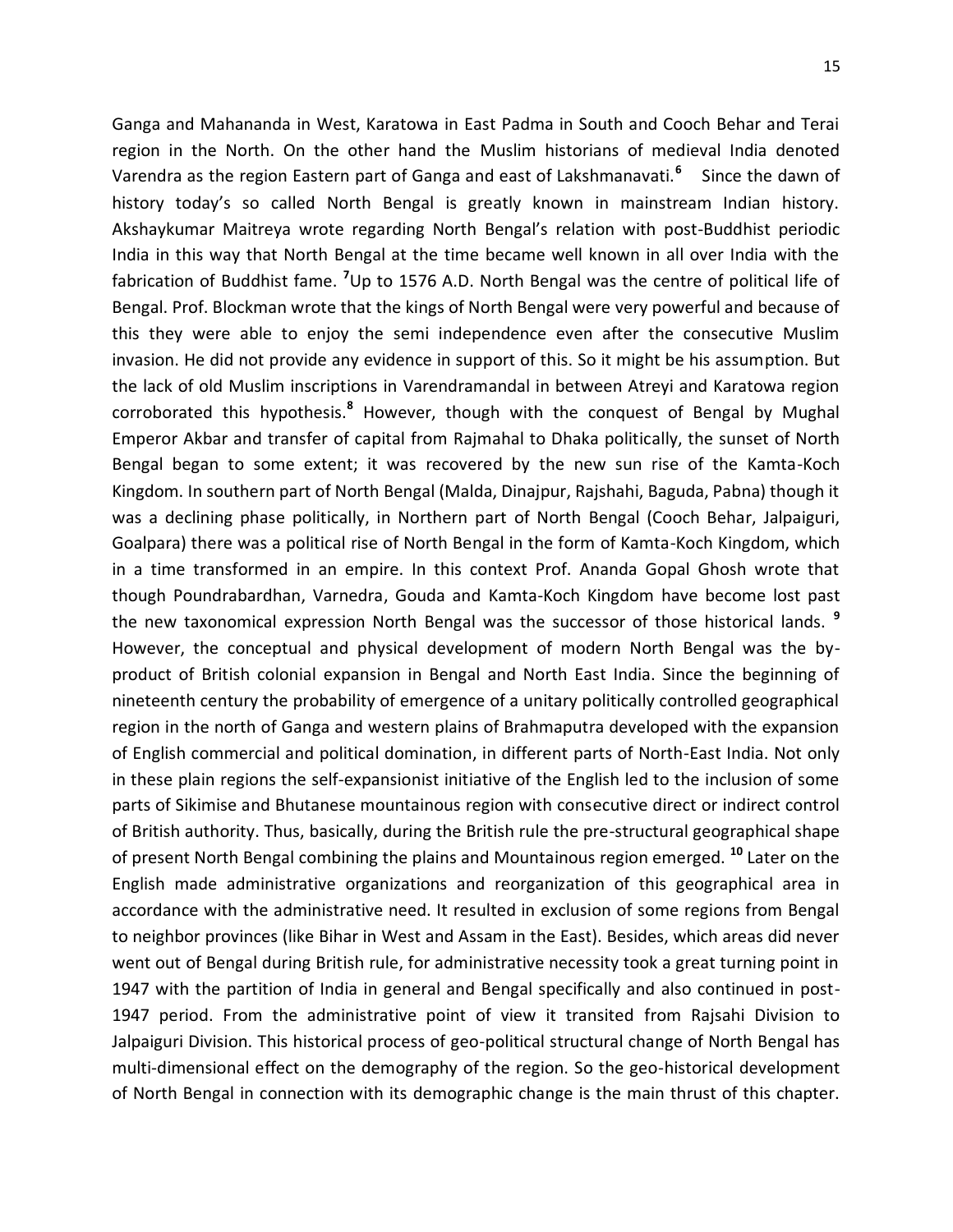Here, I should mention that I have taken the present day North Bengal consisting of districts, Maldah, West Dinajpur (after 1992 it became North and South Dinajpur), Darjeeling, Jalpaiguri and Cooch Behar. In this respect I shall divide my period of discussion into two phases – colonial period (from 1871 to 1947) and post-colonial period (from 1947 to 1991) to make apparent the geo-historical transition of North-Bengal with the differences in both phases affecting the demography of this area of my study.

**II**

 After the Grant of Dewani of Bengal in 1765 by the English East India Company from the Mughal Emperor of Delhi District administration and circuit system for collection of land revenue were introduced. According to the Circuit system in the early of nineteenth century whole of Bengal was divided in five Divisions, such as Rajshahi, Bardhaman, Presidency, Dhaka and Chattagram. *Varendra* region was within the Rajshahi Division. It was constituted by the districts of Darjeeling, Jalpaiguri, Maldaha, Dinajpur, Rangpur, Bagura, Pabna and the Rajshahi districts. The indigenous state of Cooch Behar east to Jalpaiguri and North to Rangpur district was neighbor to Rajshahi and was subsidiary state. **<sup>11</sup>** The southern-most region of Present day North Bengal is constituted by Malda district. The present headquarters of the district has originated from the factory which was built by the East India Company to carry on trade, mainly in silk and cotton textiles. The town which sprang up around the factory came to be known as Englezavad was converted to Englishbazar in course of time and being the head quarter of the district it came to be known as Malda in the beginning of the twentieth century. **<sup>12</sup>** However, the word Malda is of Arabic origin and the first mention of the name Malda is in the Ain-i-Akbari of abul Fajal. Alexander Hamilton wrote that "Malda was a large town, well inhabited and frequented by merchants of the different nations". **<sup>13</sup>** Renel wrote thast "Malda is a pretty, new city. This as well as Cassimbazar is a place of trade." **<sup>14</sup>** The district of Malda contained within its limits the sites of Pandua and Gour, the capital cities of Bengal throughout medieval times. **<sup>15</sup>** In ancient times the district was situated in the country of Pundravardhana. **<sup>16</sup>**. In the fifth century B.C. Panini mentioned a city named Goudapura in eastern India, and it would not be unreasonable to identify this Goudapura with the city of Malda and partly in the district of Rajshahi in East Pakistan. Sasanka, who ruled over Bengal at the same time at which Harsavardhana flourished, was known as the Lord of Gouda. During the reign of the Pala Kings the city of Gouda attained great splendor. However, the fortunes of Gouda were temporarily eclipsed after the conquest of Bengal by Muhammad Bakhtyier Khalji as he made Denkot – the modern Bangarh in the district of West Dinajpur – his headquarters. But the fortunes of Gouda were restored during the reign of Ghiyas-ud-din Iwaz Khalji who re-transferred the capital to Gouda. **<sup>17</sup>**). Hossain Shah ruled 27 years and completely restored the fortunes of Gouda so much so that Gouda became a synonym for Bengal and Gouriya for its inhabitants. **<sup>18</sup>**. The city was plundered by Sher Shah during his war with Mahmud Shah, the last independent Sultan of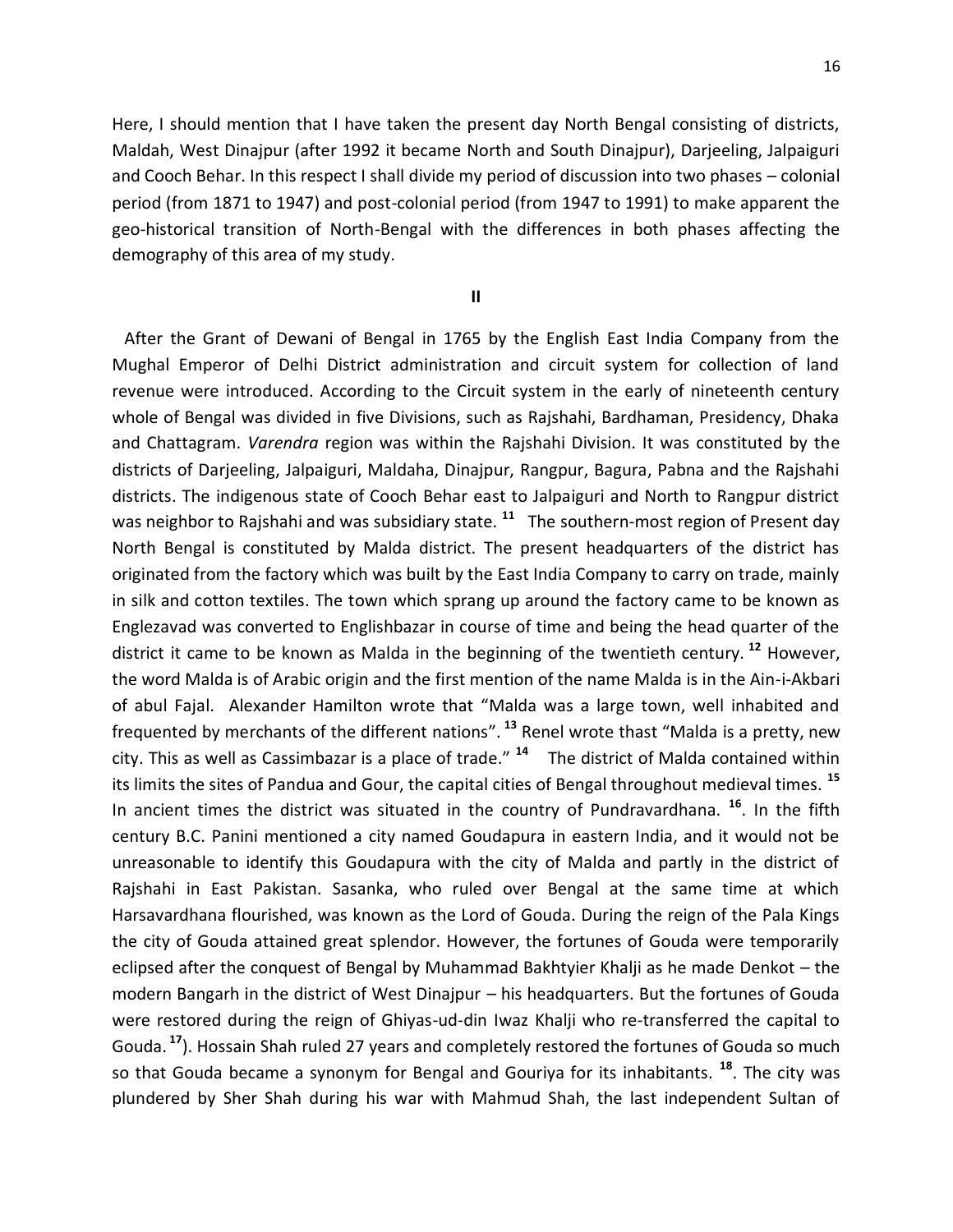Bengal. The city was occupied during the Governorship of Munim Khan (Akbar's General). But the great hurt of a severe epidemic ceased Gouda to be a capital its place being taken first by Tanda and then by Rajmahal. During the reign of Aurangzeb the district of Malda formed a part of the Jagir of Shaista Khan.<sup>19</sup> At he ed of the 17<sup>th</sup> Century Gouda had become like Pandua, a Jungle inhabited only by wild beasts, and the district on obscure portion of the Province. **<sup>20</sup>** Though the East India Company obtained the Diwani of the Subah Bengal, Bihar and Orrissa from emperor Shah Alam in 1765 the district of Malda came into existence under the British informally **<sup>21</sup>** Till 1813 the district formed part of Purnea and Dinajpur districts, the Mahananda being the boundary. **<sup>22</sup>** During the intervening period the district had been parceled out between the districts of Dinajpiur (old), Rajshai, Murshidabad and Purnea. The posting of a joint Magistrate and Deputy Collector in 1813 was necessitated by the heavy incidence of crimes in certain thanas of the districts of Purnea, Dinajpur and Rajshahi. (WBDG, Malda, p.3). Tha thanas which were then placed in charge of the Joint Magistrate and Deputy Collector were Sibganj, Kaliachak, Bholahat, Gurguibah of the Purnea district, the thanas of Malda and Bamangola of the district of Dinajpur (old). In 1825 the thanas of Rahanpur and Chappai were transferred judicially from Rajshai (Order daed  $25<sup>th</sup>$  August, 1825, Jurisdiction of Districts in Bengal, p.77). The newly formed district was included in the Bhagalpur Division. A separate Treasury was established at Malda in 1832, from which year the separate existence of the district is usually dated. **<sup>23</sup>** But in 1859 a full magistrate and collector was appointed**<sup>24</sup>** In 1875 the district boundaries were notified and 65 villages from Murshidabad and 237 villages from Dinajpur were transferred in the district (Notification dated 22<sup>nd</sup> February, 1879). Up to 1876 the district formed part of the Rajshahi Division of the undivided Province of Bengal. Between 1876 and 1905 the district formed part of the Bhagalpur Division, then in Bengal.

 The happening of partition of Bengal had a great impact on organization and reorganization of boundaries of Malda district. In 1905 the district was transferred from the Bhagalpur division to the Rajshahi Division on the formation of the Province of Eastern Bengal and Assam. During the proposal of Partition of Bengal in 1905 the leaders of Bihar claimed for inclusion of the Malda district with Bihar as it was in Bhagalpur Division during 1876 to 1905. In 1911, 2rd August the British Government of India declared that as the Bengali populated areas would be included into a province, the Hindi speaking aeas also would be integrated into a province. No sooner the announcement was declared Dipnarayan Singha, Schchidananda Singh and Parameshwar Lal expressed that parts of Purnea and Maldah to the east of Mahananda would go in Bengal and the rest would go to Bihar. The India Association under the leadership of Surendranath Banerjee submitted a memorandum to the British Government on 23<sup>rd</sup> January, 1912 claimed that "The portion of Purnea and Malda to the east of the river Mahananda which is the ethnic and linguistic boundary between Bengal and Bihar should go to Bengal and the Western portion of this two districts come to Bihar." **<sup>25</sup>** When in 1937 the proposal for reorganization of province was arisen the leaders of Bihar again claimed for inclusion of Malda in Bihar. However, in 1912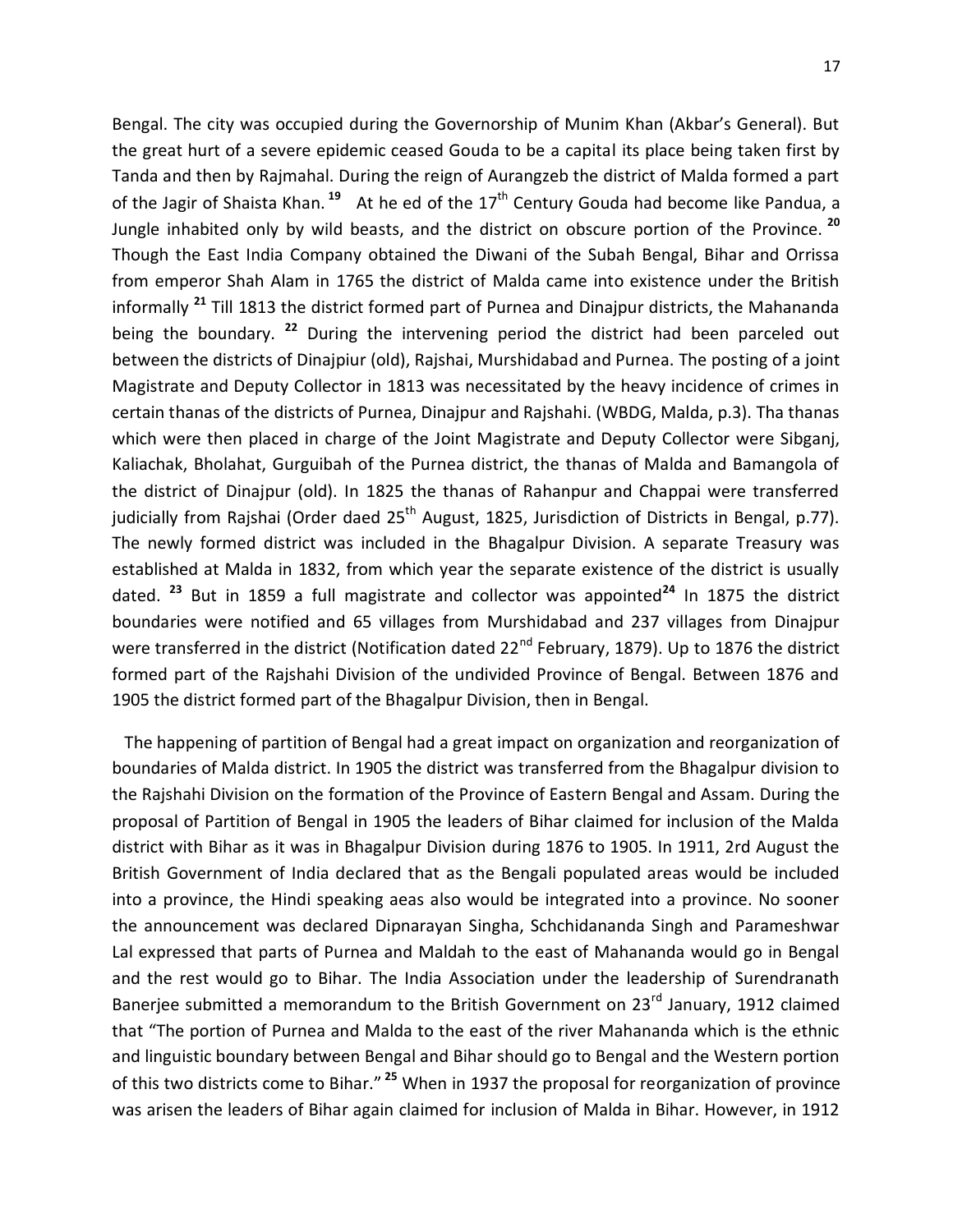when the partition of Bengal was annulled, it was included in the Rajshahi Division till August, 1947.

 Like the other regions of Bengal the history of Dinajpur region is also shrouded in dark. It is assumed that during the reign of Ashoka, lthe Mauryan emperor, the region was integrated with Mauryan Empire **<sup>26</sup>**. The tradition belonging to this district which is referred to the earliest period by the Hindus is that it was under the Government of Porosurama, a very powerful monarch who lived at Mohasthangar (Mustangar) in Rajshahi, near the frontier of this district. **<sup>27</sup>** The next personage of this country who is celebrated in tradition is Virat Raja, King of Matsyodes, a name which is still retained by the whole of this district, except a small portion east from the proper Katoya, for that river separated Matsyo from Kamrup, which was then governed by a prince named Bhogodatto. **<sup>28</sup>**. F.J. Manham wrote that "This belt of land runs east and west comprising western Bogra, South western rangpur, Southern Dianjpur and Northern Rajshai, but on the west the belt takes a turn southward and extends almost to the Ganges at Godagani, embracing the eastern portion of Malda and part of Western Rajshai". **<sup>29</sup>** On the other hand according to Fargusson Dinajpur, Rangpur and Bogura were in ancient Pundrabardhan. **<sup>30</sup>**Infact in ancient times the whole of North of Bengal including Dinajpur was known as Pundravardhan Bhukti. The high land of Pundravardhana surrounded by Mahananda in the west, Koratoa in the East, Ganga in the South-West and Tista and her tributaries in the North was also known as Varendri since the reign of the Palas.**<sup>31</sup>** During the time of the Mauryas North Bengal contained to be named as Pundra or Pundrabardhan. Numbers of inscriptions of the Gupta period have been found in Pundrabardhan. This Pundrabardhan Bhukti was consisted with some Vishayas during the Guptas. Among them Kotibarsha Vishaya was consisted of middle and Western region of Dinajpur. The eastern part of Dinajpur was known as 'Panchanagari Vishaya". After the Guptas the region became targeted by the foreign invaders. With the decline of the Guptas the Moukhari domination was established here. Bhaskar Barman of Kamrup also keeps occupied the region for sometimes. With these foreign incursions a 'Matsyanyay' emerged in Gour as well as in Dinajpur. The condition was restored by the Palas. In the long reign of the Palas Dinajpur and many regions of Varendri were ceded away from their domination for the sometimes. **<sup>32</sup>** The so called Kaivarta Revolt under the leadership of Dibbak and Bhima was held first in Dinajpur district in the Tarpandighi Copper Plate Inscription of Lakshman Sen the name Kotibarsha was replaced by Varendra. At that time Varendra with Dinajpur came under the Senas **<sup>33</sup>** With the invasion of Bakhtier Khalji Muslim rule began in Dinajpur. During the time of the Delhi Sultlanate Varendri was subordinate to it sometimes and declared independent again. After the defeat of Daud Karanani to the Mughal in the battle of Rajmahal in 1576 came under Mughal domination and lost its political significance **<sup>34</sup>** after the death of Mughal emperor Aourangzeb Mughal influence reduced in Bengal. At that time in the periphery region some kingdoms emerged which existed independently acknowledging Mughal domination. The Zamindary administration in Dinajpur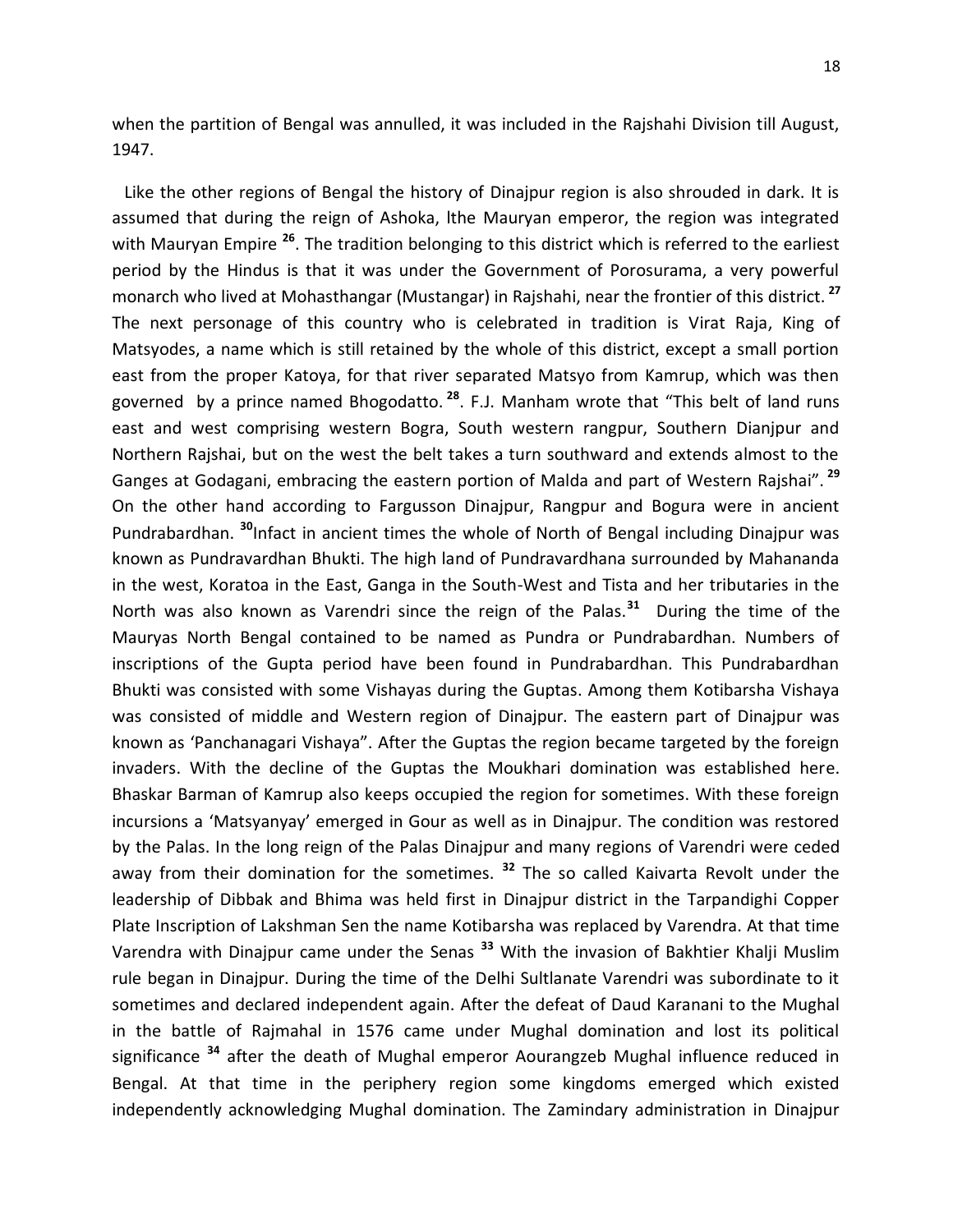emerged since the time of Akbar. The Mughals were very much dependent on the Zamindars for consolidation of their rule in Bengal. This tradition continued also in the British rule in India.

 During Nawabi rule the parts of Sarkars Barbakabad, Ghoraghat, Jannatabad, Purnea and Tajpur constituted the Zamindary of Dinajpur. Among the thirteen Chaklas of Nawab MurshidKuli Khan Dinajpur was uder Ghoraghat Chakla. In 1765 with the Grant of Diewani the Zamindary of Dinajpur came under British domination. **<sup>35</sup>**. After the Zamindar Radhanath the Zamindary of Dinajpur came to be divided which were sold among the British servants and the administrators.**<sup>36</sup>** For the administrative privileges different parts of Dinajpur were transferred to Purnea, Rajshahi and Rangpur

 Under the British organizations and reorganizations happened in Dinajpur. In 1798 the Karatoya river was made the eastern boundary for the adjustment of the boundary between Dinajpur and Rangpur Zillas for administrative efficiency**<sup>37</sup>** In 1815 the thanas Malda and Bamangola were transferred to Malda joint Magistracy which was placed under Dinajpur Judge-Magistrate for administrative efficiency (Order dated  $25<sup>th</sup>$  April, 1815). The district was transferred from the Board of Revenue, Bengal to the Commissioner of Beneras and Bihar in 1817 (Regulation of 1816). In 1819 it was again retransferred to the Board of Revenue of Bengal (Order dated  $1<sup>st</sup>$  January, 1819, p.68). In 1825 thanas of Chapai and Rahanpur were transferred to Malda from Rajshahi (Order dated 25<sup>th</sup> August, 1825). In 1821 Thanas Lalbazar, Khetal and Badalgachi were transferred to Bogra (Order dated 13<sup>th</sup> April, 1821). Malda and Bogra Joint Magistrates appointed independent Deputy Collectors (Order March 1832). In 1874 the district boundaries were notified (Notification dated  $6<sup>th</sup>$  November, 1874). In 1879 Malda was transferred civilly to Rajshahi and Darjeeling and Jalpaiguri were transferred from Rangpur Judge (Notification dated,  $1<sup>st</sup>$  February, 1879). In 1896 Thana Mahadebpur was transferred to Rajshahi (Notification dated  $22^{nd}$  December, 1896). Dinajpur district protested against the declaration of Partition of Bengal in 1905. Maharaja Girijanath Roy was in the fore line of the movement. Lalmohan Ghosh held an assembly here on  $21<sup>st</sup>$  July in 1905 and called for Boycott movement. After the Annulment of Partition of Bengal in 1911 the district came in Rajshahi Division.**<sup>38</sup>** In the early times the territory, Cooch Behar, was known as Pragjyotisha which is mentioned in the Ramayana, the Mahabharata, the Vishnu Purana and the Harivamsa. There is no mention of Kamrupa in any of these works. Kamrupa extended from Kalesvara to Svetagiri and from Tripura to Nilparbat which is the name of Kamakhya hill mentioned in the Kalikapurana. Yuan Chuang placed it to the east of Karatoya while the Yoginitantra includes in the country the Brahmaputra Valley together with Rangpur and Koch Bihar**<sup>39</sup>** From the Raghuvamsam of Kalidasa it appears that the western part of the original territory of Pragjyotish came to be known as Kamrupa. All the historical kings of Kamrupa finds mention for the first time in epigraphic records in the Allahabad Pillar Indscription of Samudragupta**<sup>40</sup>** who reduced the kingdom into vassalage. Puspabhadra Copper Plate of the reign of Dharmapala of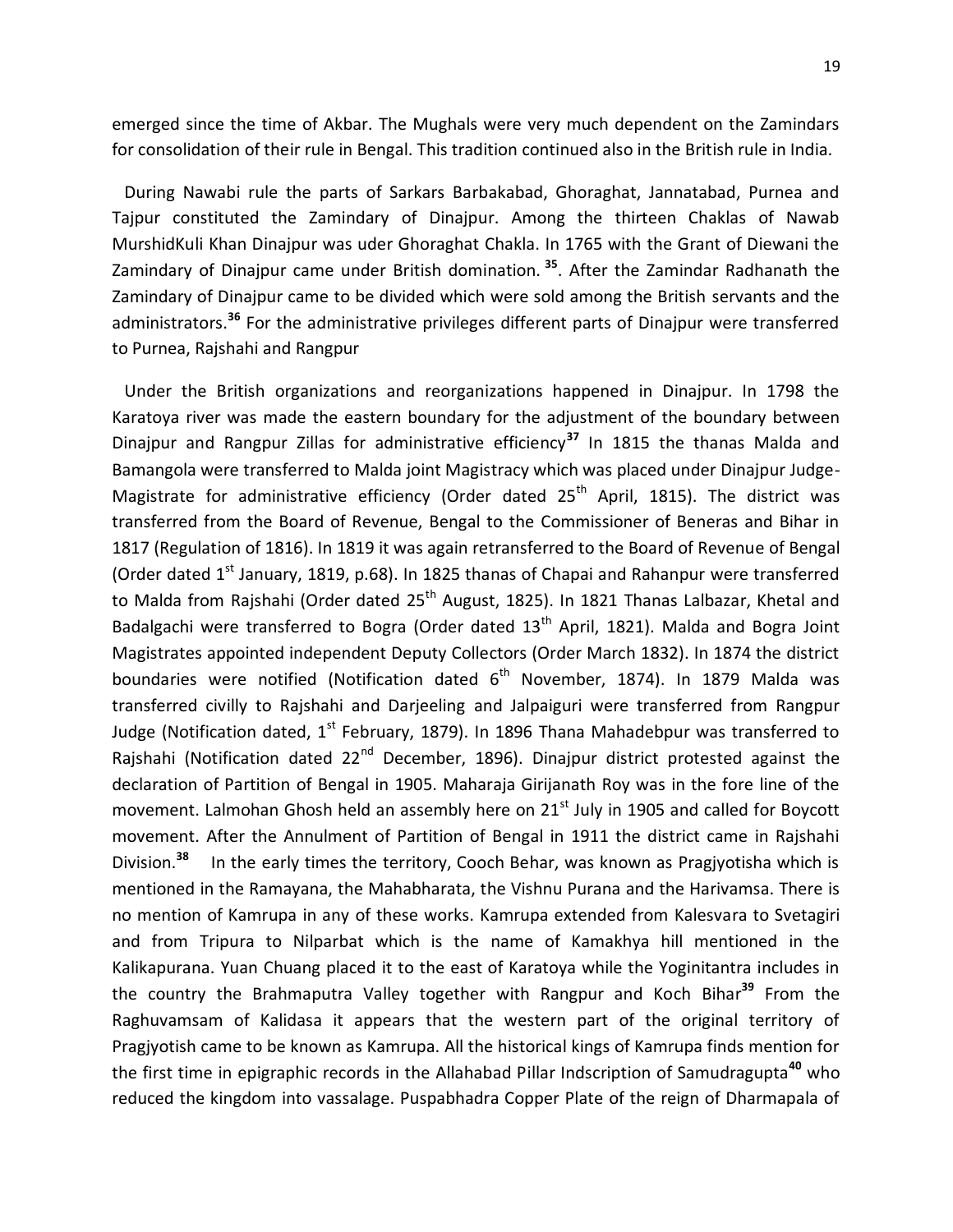the dynasty ofBrahmapala mentions Kamrupanagara as the seat of the king which may be same as Kamta or Kamtapur whose ruins lie in the district of Koch Bihar at Gossanimari. Maldah Madrasa Inscription and the Kantaduar Inscriptions**<sup>41</sup>** also corroborated this view.

 With the end of Pala dynasty there was anarchy for a time during which the country was overrun by the Koch, Garo and Bhot tribes. With this Niladhvaha, a person of a humble birth, (Khenas) proclaimed himself king. During the reign of his son Chakradhvaja, his dominions included the greater part of Goalpara district, the whole of Koch Bihar and Rangpur districts and portions of Jalpaiguri and Dinajpur districts with the southern frontier at Ghoraghat. However, in 1498 A.D. Kamtapur was conquered by the Muslims according to the tradition. However, with the decline of the Khenas 'Matsyanyay' emerged in this region. In this development the Koches came in power under the leadership of Biswasingha. During the reign of his son Mallanarayan or Naranarayan, he attacked the Ahom King and forced him to submission and payment of tribute. He conquered Tripura, Kachar, Dimru and other places. It is claimed that his sway extended over Chittagong to the sea. **<sup>42</sup>** However during the time of Naranarayan this long kingdom became divided between his sons and the sons of Shukladhvaja. In North Bengal Koch Bihar (with Rangpur, Jalpaiguri, Cooch Behar) and 'Koch-Hajo' state in Goalpara of Assam emerged. **<sup>43</sup>** But the conflictual relation between the two parts led to one part under temporary domination of the Mughals and the other part under the Ahoms.

 During Lakshminarayan Cooch Behar became under Mughal Suzerainty. During Aurangzeb Mir Jumla, the Governor of Bengal marched upon Cooch Behar and occupied (1661) and the city's name was changed to Alamgirnagar. Again when Shaista Khan (1664) marched to Koch Behar Prannaryan offered submission. Towards the end of his reign the boundaries of the kingdom of Prannaryan extended to Tajhat and Baharband parganas in the south, Bhaskarpur near Khutaghat (in the district of Goalpara) on the east and Bhatgaon in Morang on the West. **<sup>44</sup>** With the death of Mahindranarayan ended themain-line of kings and Rupnarayan started a dynasty which descended from Mahindranaryan, the first Nazir. Rupnarayan was the last king of Koch Behar was confined practically to the present boundaries of the district. He transferred his capital from Atharokotha to Guriahati constituting more or less the present town of Koch Behar. During the time of Dhairyendra Narayan the attack of Bhutan, captivation of the king and their intervention in Koch Kingdom led to the British East India Company's intervention in the kingdom ultimately leading to these agreement signing on April 5, 1773 with young Maharaja Dharendra Naryan and the East India Company. With this British influence began in Koch Bihar.**<sup>45</sup>** The collectors of Rangpur were the political Agents for Koch Bihar. But the Commission under Lawrence Mercer and John Lewis, appointed to inquire into different disputes in the state including the kidnapping of young kind Harendra Narayan, found that the interference in the affairs of Koch Bihar by the Collector of Rangpur had not been guided by any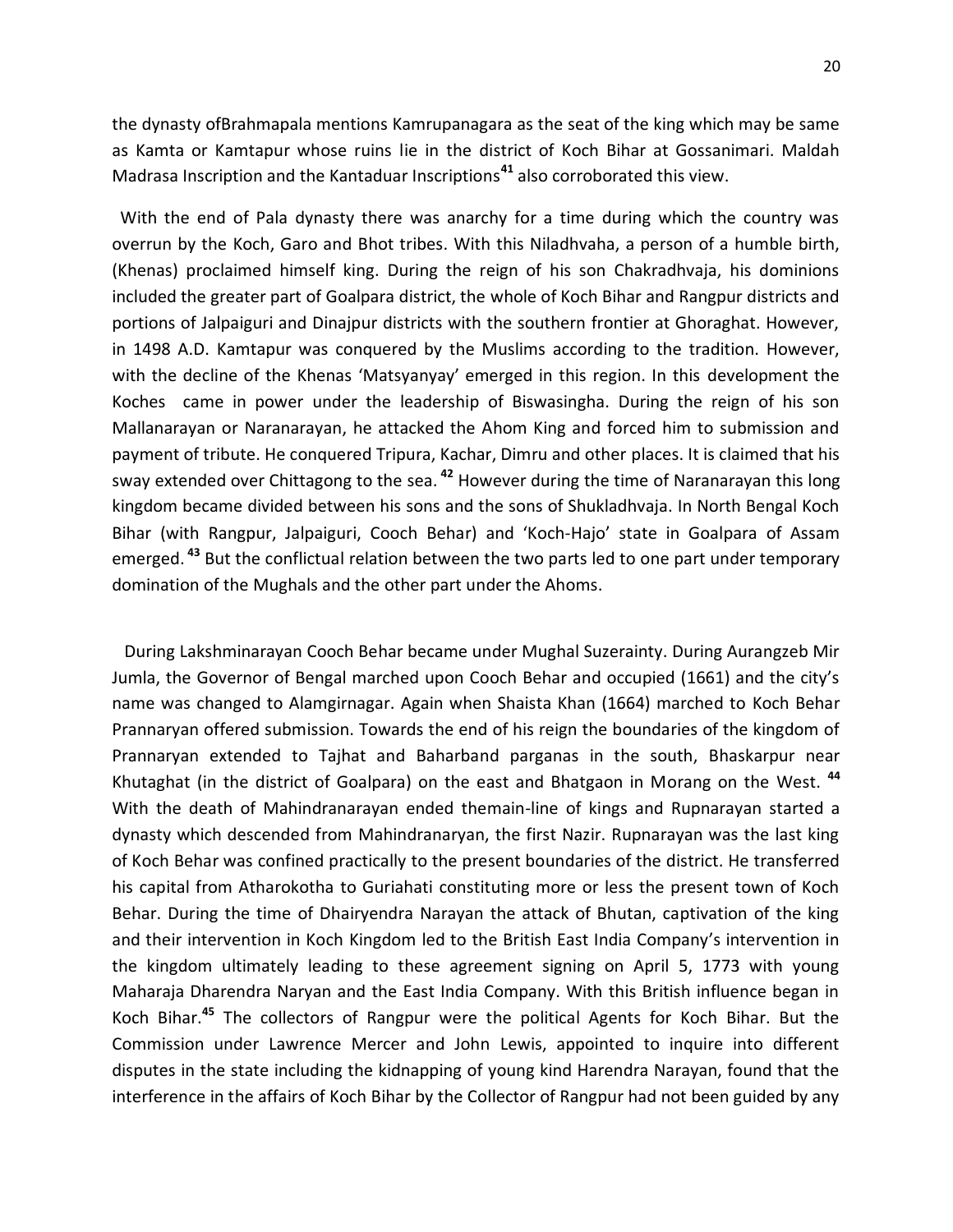policy and had therefore done more than good. As a result of this recommendation Henry Douglas was appointed Commissioner for Koch Bihar. In 1800 the East India Company stopped the coining of Narayani rupee once and all. During the time Shivendranarayan a boundary dispute with Bhutan was settled by the arbitration of Campbell, the Superintendent of Darjeeling. During the time of minority of Maharaja Nripendra Narayan the charge of the administration was placed in the hands of a commissioner appointed by the Governor. From this reign the administration of Koch Bihar entered the modern phase. The first Commissioner was Colonel J.C. Houghton. The Commissioner of Koch Bihar was vested by the Government with full authority of the ruler of the state. On November 4, 1864 a Deputy Commissioner, H. Beverage, was also appointed. However, the modernization of the administration began by the Commissioners was continued by the Maharaja Nripendra Narayan after his majority and assumption of power and the administrative machinery of the state was created on the model of British district. Jagadwipendra Narayan was the last Maharaja of Koch Bihar. On September 12, 1949, he signed the Instrument of Accession and he transferred the state to India on August 28, 1949.**<sup>46</sup>**

There is scarce of official records about the district of Jalpaiguri as it was out of the influence of the Mughals and their successors in Bengal only being recorded with the history of Assam or *Pragjyotis*. **<sup>47</sup>** However, Buchanan Hamilton recorded information about the territory which latter on accelerated by Hunter, Glazier and Grunning. The tract formed Jalpaiguri district was known as Baikunthapur Estate or Battrishhazari in the early sixteenth century.**<sup>48</sup>** H.N. Choudhury, the official historiographer of the State of Cooch Behar, expressed the view that the Raikats [the word Raikat meant rai-kat, the chief of the fort] might have acknowledged the Mughal domination in their parganas. **<sup>49</sup>** However, the influence of the Mughals in the tract might be of a mere symbolic and temporary in nature without any direct influence.

In fact, Baikunthapur in the last of quarter of the eighteenth century became independent under the Raikat rulers. After the Mughal invasion in Cooch Behar and the successive Bhutanese entrenchment in the Western Duars the Raikats of Baikunthapur became politically active. Thus Raikat Dharmadeva shifted the headquarter of the Parganas from Baikunthapur Jungle to the Jalpaiguri.**<sup>50</sup>** But during the weak successors after his death Baikunthapur was invaded by the faujdar of Rangpur in 1730s and it was declared as the Mughal Pargana with revenue to be deposited in Rangpur Collectorate.**<sup>51</sup>** However, though there was effort from the Raikat to be free from the suzerainty of Murshidabad that could not become success and during the time of Vikramadeva and Darpadeva they maintained rule in Jalpaiguri acknowledging Mughal suzerainty.**<sup>52</sup>** Shortly after the Grant of Dewanin to the British East India Company it became relation with Jalpaiguri. In 1774 the Raikat was turned into a Zamindar and payable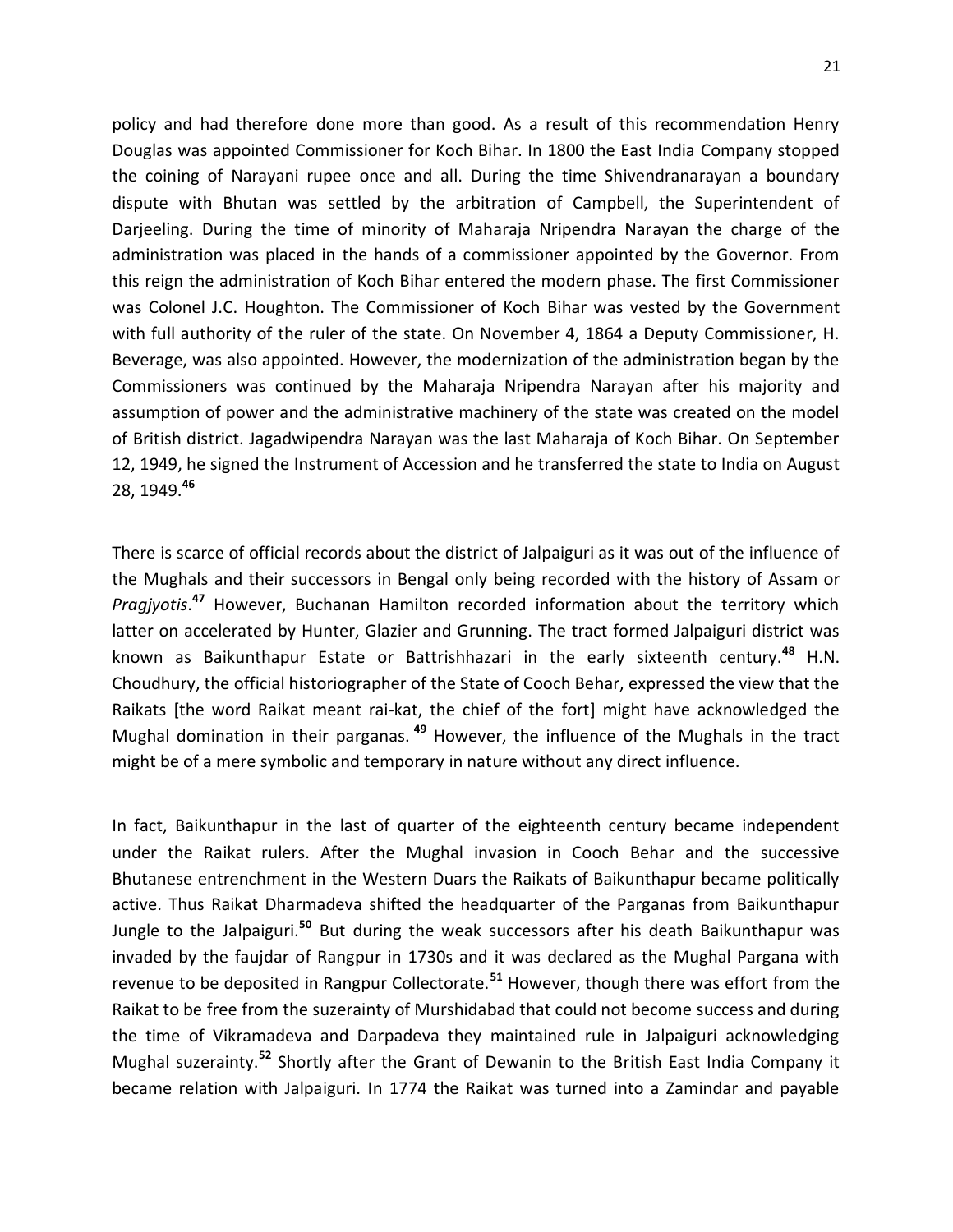revenue to the Company. At the time the Bhutanese invasion in the Cooch Behar State and their usurps in Duars and passes provoked the Company's policy in the region.**<sup>53</sup>** During this time the Bhutanese overrunning the Bengal Duars made the Company to interfere in the matter and due to the intercession of the Regent of Tibet the peace treaty with Bhutan was signed by the Company in 1774. This was followed by sending of number of diplomatic British Missions to Bhutan without any suitable relation for the British. **<sup>54</sup>** This ultimately led to the second Anglo-Bhutanese war of 1864-65 and the Treaty of Sinchula gave the British Company possession of the Duars(1865). **<sup>55</sup>** Thus the Duars in the western part of Sankosh amalgamating with Fakiraganj, Boda, Sannyasikata or Siliguri and Patgram the modern district of Jalpaiguri was formed in 1865 which was completed after the Titaliya subdivision was incorporated with the district in1869 and the new administrative unit of Jalpaiguri district came into being.

In pst-1869 period some the administrative changes occurred in the district. Thus Titaliya was transferred civilly in 1870 to the district and Eastern Duars were transferred to Goalpara, the district of Assam in 1872. For administrative convenience a Joint Session Judge was appointed to help the Commissioner in Jalpaiguri and Darjeeling in 1875. In 1879 Judicial Jurisdiction of the district was transferred to the Judge of Dinajpur. Both in 1880 and 1888 there were exchanges of land between Bhutan and the district of Jalpaiguri.**<sup>56</sup>** The Deputy Commissioner transferred the headquarters from Mainaguri to Jalpaiguri and the district was divided into Sadar subdivision withn Titaliya subdivision and part of Western Duars and the Falakata Subdivision with rest of the Buxa Subdivision the head quarter of the subdivisional officer transferred to Falakata from Buxa.**<sup>57</sup>** The following table will show the divisional administrative control over Jalpaiguri district.

| ----------- |                      |                   |                                                    |  |
|-------------|----------------------|-------------------|----------------------------------------------------|--|
| Year        | Name of the Division | Sadar/Headquarter | Remark                                             |  |
| 1869        | Cooch Behar          |                   | Since December 1868                                |  |
| 1875        | Rajshahi-Cooch Behar | Jalpaiguri        | Since September 1875 there was                     |  |
|             |                      |                   | single Commissioner for Rajshahi                   |  |
|             |                      |                   | and Cooch Behar                                    |  |
| 1883        | Rajshahi             | Jalpaiguri        | Since November 183 the Rajshai-                    |  |
|             |                      |                   | Behar<br>Division<br>Cooch<br>was                  |  |
|             |                      |                   | abolished                                          |  |
| 1947        | Presidency           | Calcutta          | $17^{\text{th}}$<br>Independence<br>since<br>After |  |
|             |                      |                   | August 1947                                        |  |

| Table-2.1                                     |
|-----------------------------------------------|
| Jalpaiguri district under different Divisions |
| 1960 1017                                     |

**Source: De, Barun & et.al, West Benal District Gazetteers, Jalpaigur, p.5**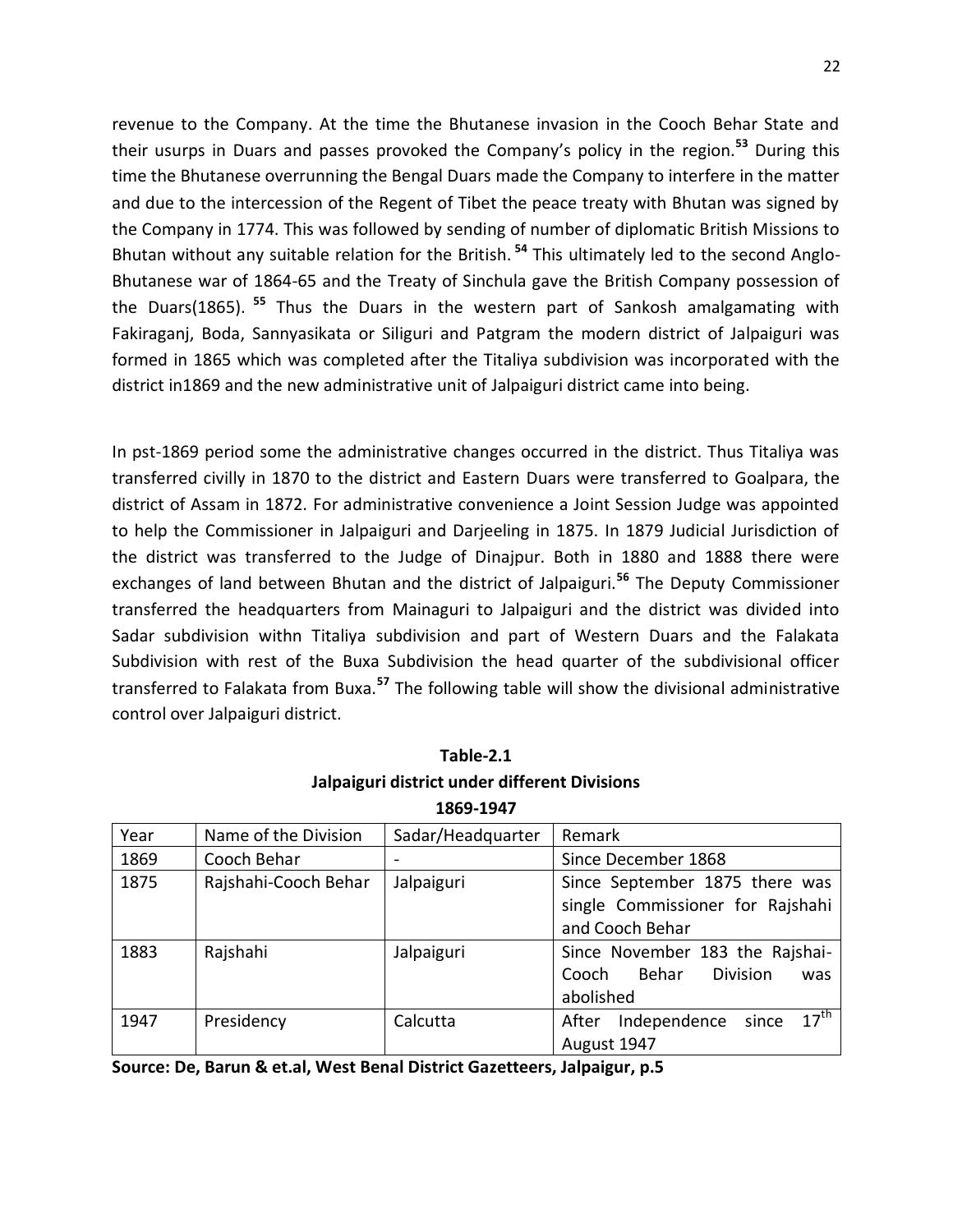Thus the divisional rule developed in the district of Jalpaiguri in which number of internal changes happened. This administrative organization and re-organization and other associative developments brought great change in the demographic profile of the district.

 The creation of the district of Darjeeling is explained as the result of accidental involvement of the British Indian government in the development of the neighbouring Himalayan State. **<sup>58</sup>**The Government documentary information discloses that prior to its turning into the district dimension in 1866 it was a part of the dominions of Sikim Putti or the Raja of Sikkim. In the triangular conflict of Nepalese overrunning Sikkim as east ward and the British East India Company's engagement in securing its Northern Indian frontier drew her in the political hobnobbing of Nepal and Sikkim. Thus in the Sikkim-Gurkha war the Company became a party in side of the Sikkim. With the help of the British the Raja of Sikkim could become restored in its territory between the Mechi and the Tista.**<sup>59</sup>** Thus by the Treaty of Titaliya in 1817 Sikkim came under the British interference in relation to the disputes with other states.

Accordingly when again the Sikkim-Nepal frontier dispute emerged two British officials Captain Lloyd and Mr. Grant were sent.**<sup>60</sup>** It was at that time that Lloyd was attracted to 'the old Goorkha Station of Darjeeling' in its suitability for sanatorium and Grant reported it to the then Governor General of Bengal Lord Bentinck. The military and strategic importance of the place was also explained. Thus in approval of the Court of the Directors, the Company persuaded the Raja of Sikkim in executing a 'Deed of Grant' in 1835 ( $1<sup>st</sup>$  February) presenting the territory of Darjeeling Hill to the Company by the 'Sikkimputee'. ["The Deed went on thus that "The *Governor General, having expressed his desire for the possession of the hill of Darjeeling on account of its cool climate, for the purpose of enabling the servants of his Government, suffering from sickness, to avail themselves of its advantages, I, the Sikkimputtee Rajaha, out of friendship for the said Governor General, hereby present Darjeeling to the East India Company, that is , all the lands south of the Great Rangit river, east of the Balasan, Kahail and Little Rangit rivers and West of Rungno and Mahanadi rivers*" **<sup>61</sup>** But the growing importance of the tract after that envied Sikkim and led to the happening of imprisonment of Dr. Campbell and Dr. Hooker. **<sup>62</sup>** This provided the Company the opportunity to expand its territory to the East Nepal and withdrawing of the annual grant to the Sikkim Rajah. This again led to the skirmish between Sikkim and the company ultimately leading to the British full freedom of trade in Sikkim border. On the other in continuation of the second Anglo-Bhutanese war the Treaty of 1865 ceded Kalimpong subdivision to the British. Thus in 1866 incorporating Kalimpong with Darjeeling the new district of Darjeeling came into being. **<sup>63</sup>** With the formation of the district it was divided into Hill subdivision with the Headquarter at Darjeeling and Terai Subdivision with the Headquarter at Hanskhawa near Phansidewa (from 1864 to 1880) which was later on shifted to Siliguri. Gradually Kurseong Subdivision was fromed in 1891, Siliguri Subdivision was constituted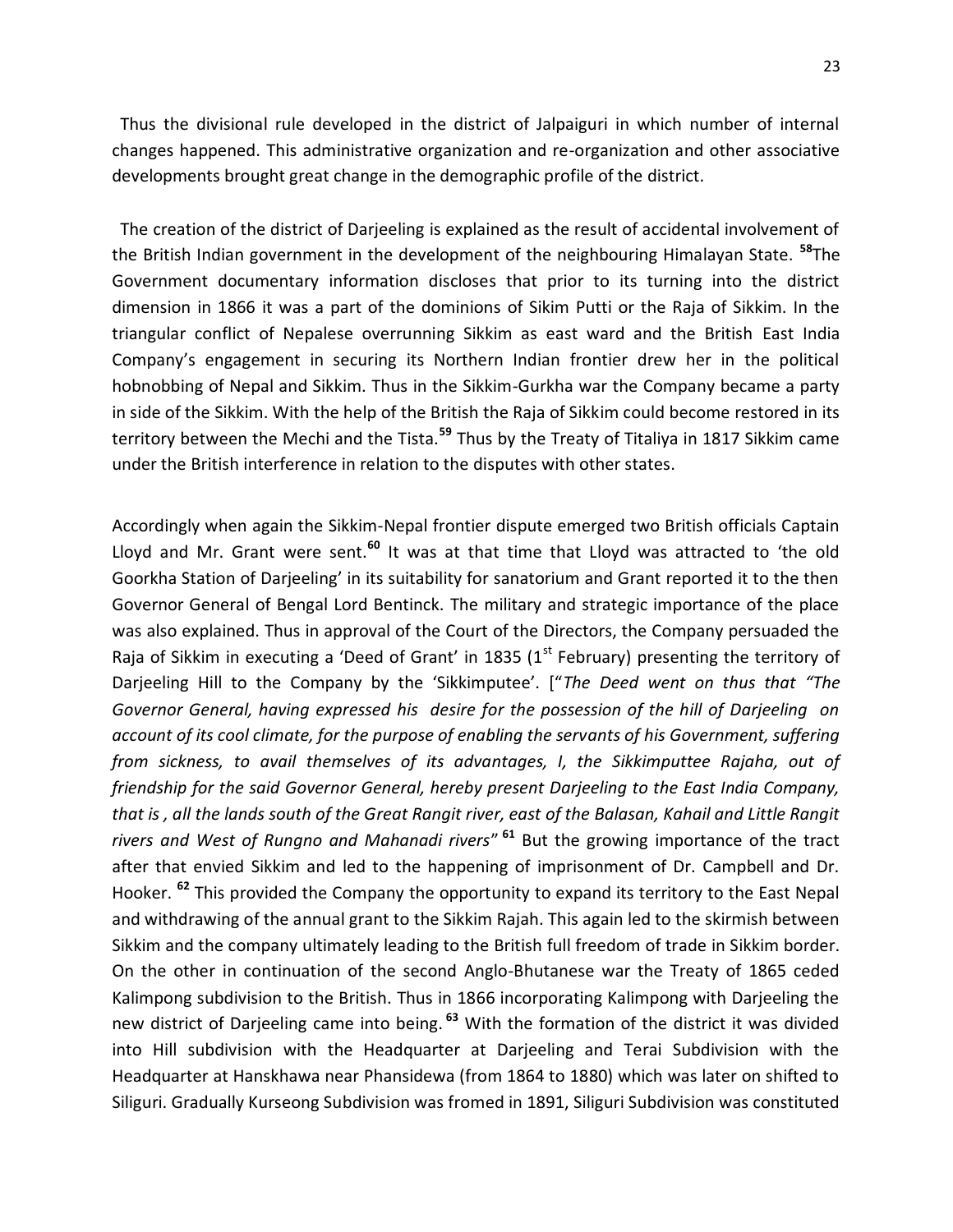in 1907 and the Kalimpong Subdivision was created in 1917. In 1875 Darjeeling was placed under the commissioner of Rajsahi Division helped by a Joint Session Judge and in 1879 the judicial powers were transferred to the Judge of Dinajpur.**<sup>64</sup>** Until the 1905 the district was under the Rajshahi division and in 1905 due to the partition of Bengal it was given under Bhagalpur Division and it reentered into Rajshahi division in 1912 and until the second partition of Bengal the boundaries of the district remained intact. Since the formation of the district it witnessed its constitutional and administrative status as Non-Regulation district to excluded and backward tract in 1919 and partially excluded in 1935 which had also effect on the postindependent periodic political-administrative development. This naturally might have impact on the demographic profile of the region.

#### **III**

| Unbiased at least he was when he arrived on his mission,         |
|------------------------------------------------------------------|
| Having never set eyes on this land he was called to partition    |
| Between two peoples fanatically at odds,                         |
| With their different diets and incompatible gods.                |
| 'Time', they had briefed him in London, 'is short. It's too late |
| For mutual reconciliation or rational debate:                    |
| The only solution now lies in separation.                        |
| The Viceroy thinks, as you will see from his letter,             |
| That the less you are seen in his company the better,            |
| So we've arranged to provide you with other accommodation.       |
| We can give four judges, two Moslem and Two Hindu,               |
| To consult with, but the final decision must rest with you.'     |
| Shut up in a lonely mansion, with police night and day           |
| Patrolling the gardens to keep assassins away,                   |
| He got down to work, to the task of settling the                 |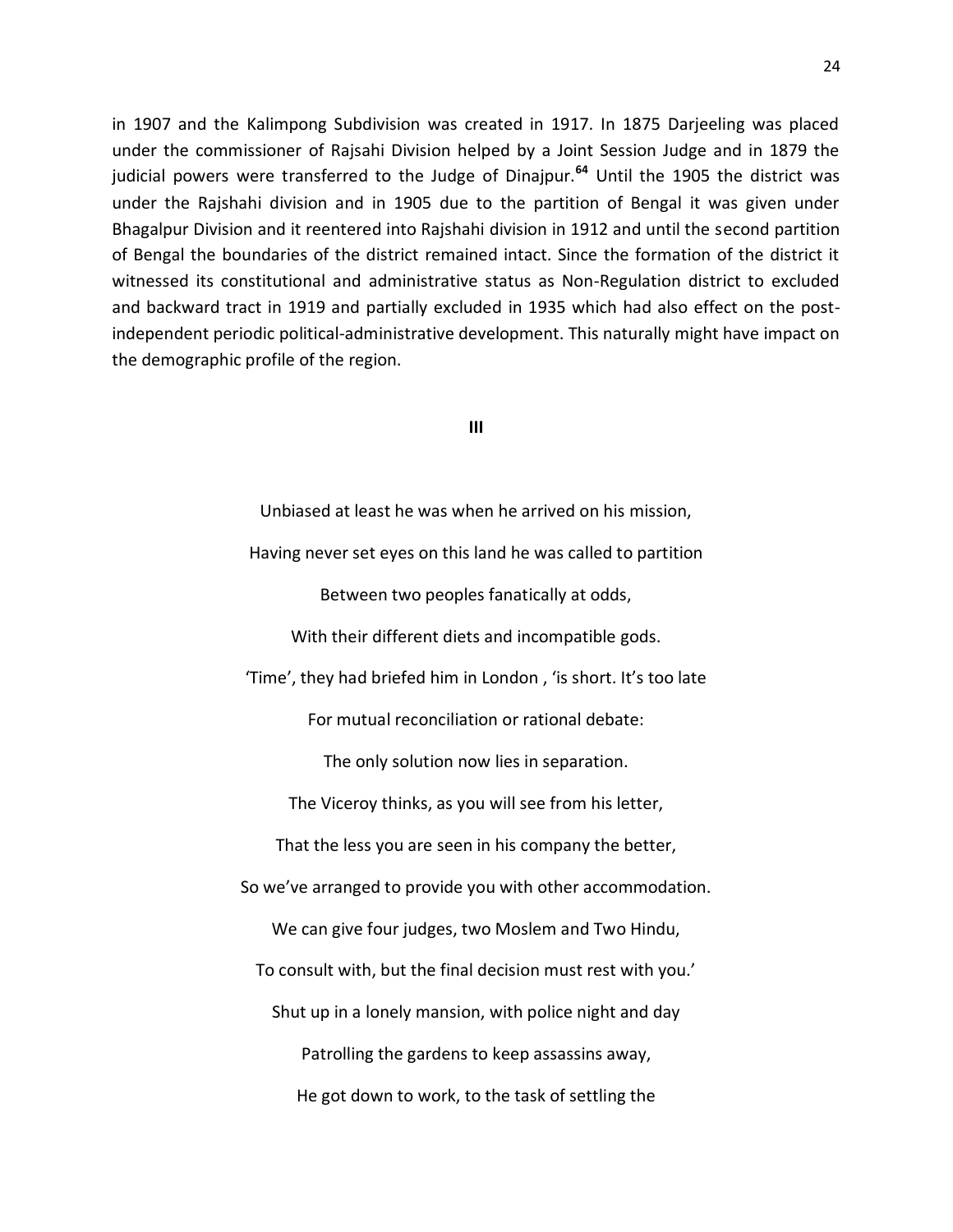Fate of Millions. The maps at his disposal were out of date And the Census Returns almost certainly incorrect, But there was no time to check them, no time to inspect Contested areas. The weather was frightfully hot, And a bout of dysentery kept him constantly on the trot, But in seven weeks it was done, the frontiers decided, A continent for better or worse divided. The next day he sailed for England, where he quickly forgot The case, as a good lawyer must. Return he would not, Afraid, as he told his Club, that he might get shot. **<sup>65</sup>**

An Act to make provision for the setting up in India of two independent Dominions, to substitute other Provisions for certain provisions of Government of India Act, 1935, which apply outside those Dominions, and to provide for other matters consequential on or connected with the setting up of those Dominions. (**18th July, 1947**) **<sup>66</sup>**Mountbatten had decided earlier that one person should be appointed chairman jointly of the Bengal and Punjab Boundary Commissions, and that he would have a casting vote in the event of disagreement between the representatives of the Congress and the Muslim League who would advise him. **<sup>67</sup>**This made the role of the Chairman, with his casting vote, extremely critical. An earlier provision that each commission would elect its own chairman was subsequently modified to provide for the appointment of a European chairman on the ground that it would expedite the work of the commissions which were to complete their work by 15 August 1947.**<sup>68</sup>** The individual chosen to jointly chair the commissions was Sir Cyril Radcliffe, Vice-Chairman of the General Council of the English Bar, who was recommended for the job by the Secretary of State a man of 'great legal abilities, right personality and wide administrative experience'. Educated at Haileybury and Oxford, Cyril Radcliffe was called t the Bar at the Inner Temple in 1924. During the Second World War, Radcliffe held various appointments in the Ministry of Information and became its Director-General when war ended.**<sup>69</sup>** The Bengal boundary Commission was constituted by the announcement of the Governor-General with the members Mr. Justice Bijan Kumar Mukherjee, Mr. Justice C.C. BIswas, Mr. Justice Abu Saleh Mohamed Akram, and Mr. Justice S.A. Rahman. The terms of reference of the Commission, as set out in the announcement were as follows: "the Boundary Commission is instructed to demarcate the boundaries of the two parts of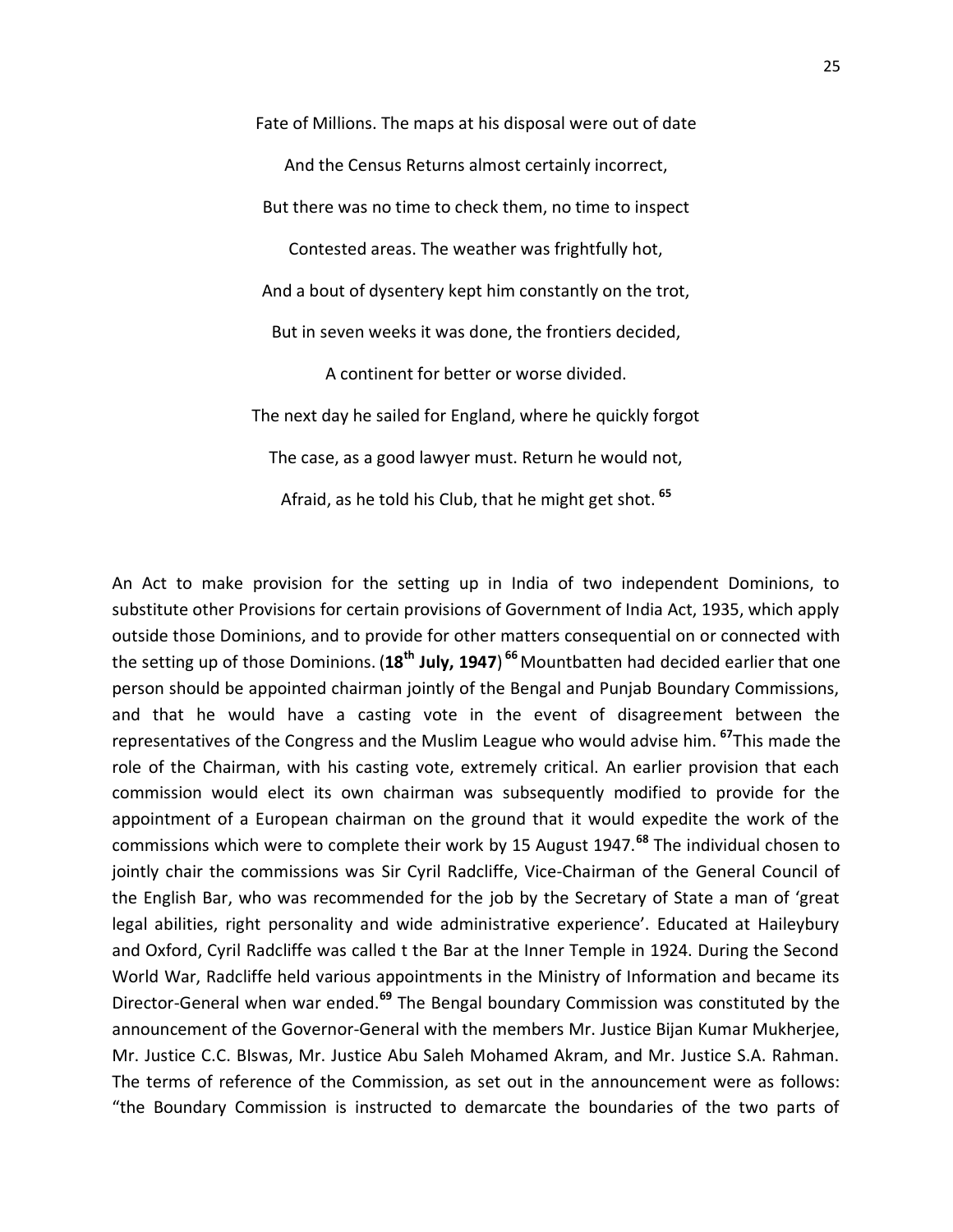Bengal on the basis of ascertaining the contiguous areas of Muslims and non-Muslims. In doing so, it will also take into account other factors.**<sup>70</sup>**

 In fact, Radcliffe had no connections with India or Indian politics, and had absolutely no local knowledge of the territories he was to divide. The narrow time-frame in which Radcliffe was expected to delineate the boundaries was largely imposed by the impatience of Nehru, who did not wish the transfer of power to be delayed by the work of the Boundary Commissions. Nehru wanted the Commission to finish their work as quickly as possible, and was prepared to accept a makeshift border in the belief that once the states were formed, they would mutually consider modifications and variations of their frontiers. **<sup>71</sup>** The public sitting of the Commission took place at Calcutta, and extended from Wednesday, the  $16<sup>th</sup>$  of July ,1947, to Thursday, the  $24<sup>th</sup>$  of July, 1947, inclusive, with the exception of Sunday, the 20<sup>th</sup> of July . Arguments were presented to the Commission by numerous parties on both sides, but the main cases were presented by counsel on behalf of the Indian National Congress, the Bengal Provincial Hindu Mahasabha and the New Bengal Association on the one hand, and on behalf of the Muslim league on the other.

 Two eminent issues were questioned by the Commission regarding Partition of the portion of North Bengal. One was weather was it right to assign to Eastern Bengal of the considerable block of non-Muslim majorities in the districts of Malda and Dinajpur? The second one was that which state's claim ought to prevail in respect of the districts of Darjeeling and Jalpaiguri, in which the Muslim population amounted to 2.42 per cent of the whole in the case of Darjeeling, and to 23.08 per cent of the whole in the case of Jalpaiguri, but which constituted an area not in any natural sense contiguous to another non-Muslim area in Bengal. After much discussion, the representatives from both the parties could not arrive at an agreed view on any of the major issues. There had been of course considerable areas of the Province in the South-west and North-east and east, which provoked no controversy on either side. But in the absence of any reconciliation on all main questions affecting the drawing of the boundary itself, at the close of the discussion Mr. Radcliffe thought that he had no alternative but to proceed to give his own decision. Finally he acknowledged that "I have done what I can in drawing the line to eliminate any avoidable cutting of railway communications and of river systems, which are of importance to the life of the province :but it is quite impossible to draw a boundary under our terms of reference without causing some interruption of this sort, and I can only express the hope that arrangements can be made and maintained between the two States that will minimize the consequences of this interruption as far as possible."

The region North Bengal, which we have taken in our discussion, is the five districts of Northern portion of P0st-partition day West Bengal. However the present day tow districts of jalpaiguri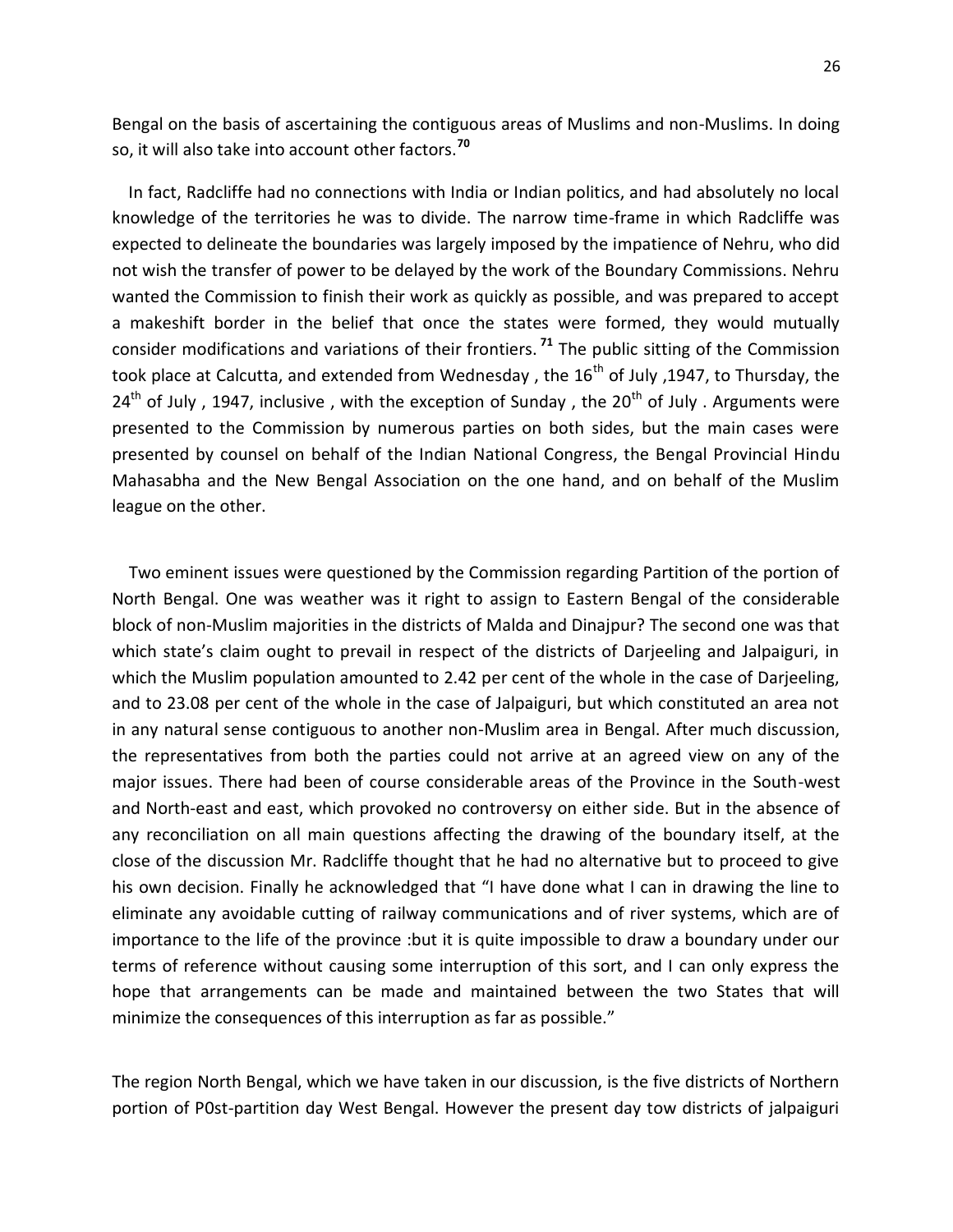and Darjeeling were emerged during the British rule. We have seen in the last discussion that the most of the portion of Darjeeling was the part of Sikkim state and the parts of Jalpaiguri and Cooch Behar districts were under domination of Bhutan for sometimes and sometimes under Tibet. Besides political reason, the natural factors also led to the increase and decrease of the frontier of the region. In this respect the rivers of North Bengal also played an important role. **<sup>72</sup>** However in 1947 Indian portion of North Bengal came into being on the basis of Hindu-Muslim majority areas. According to the Census of 1941 the Muslim majority districts were Chitagang, Noakhali, Tripura of Chitagang division; Barishal, Dhaka , Faridpur, Mayensingh of Dhaka Division; Jessore , Murshidabad, Nadia of Presidency Division and Bagura, Dinajpur , Maldah, Pabna, Rajshahi and Rangpur of Rajshahi Division. **<sup>73</sup>** According to the conceptual division total 16 districts were included into East Pakistan. The districts of Burdwan Division and Darjeeling, Jalpaiguri of Rajshahi Division, the districts of Calcutta, 24 Parganas, Khulna of Presidency Division and Chittagang Hill region total 12 districts were included into west Bengal of India.

In general North Bengal or Rajshahi Division was Muslim majority region. If district wise census on the basis of religion was taken then it was seen that Rajshahi, Rangpur, Bogra, Pabna were totally Muslim majority areas. In Malda and Dinajpur the Hindu-Muslim ration was 48:52. This was an approximate demographic picture. But the Radcliffe Boundary Commission demarcated the boundary line between India and Pakistan by police station wise religious demography. At the time Scheduled Caste Hindus were major in number than the Upper Caste Hindus. In Jalpaiguri, Dinajpur and Rangpur it was noticed. Besides the Scheduled Caste Hindus the Tribal people were also large in number in Malda, Jalpaiguri, and Darjeeling districts. In consideration of boundary of independent North Bengal these were important factors.

According to 1941 Census the Muslim and Non-Muslim population and their percentages in the districts of the North Bengal are being shown below in a Chart.

#### **Table-2.2 Distribution of Muslims and Non-Muslims In North Bengal Districts (%)**

**1941**

| Area         | Percentage of Muslims | Percentage of Non-Muslims |
|--------------|-----------------------|---------------------------|
| Rajshahi Dvn | 63%                   | 37%                       |
| Darjeeling   | 2%                    | 98%                       |
| Jalpaiguri   | 23%                   | 77%                       |
| Dinajpur     | 50%                   | 50%                       |
| Malda        | 45%                   | 55%                       |

**Source: Compiled from Census of India, 1941, Volume IV, Bengal, Tables, R.A.Dutch, Manager of publications, Delhi, Government of India Press, Simla, 1942, Provincial Table-II, pp. 44-45**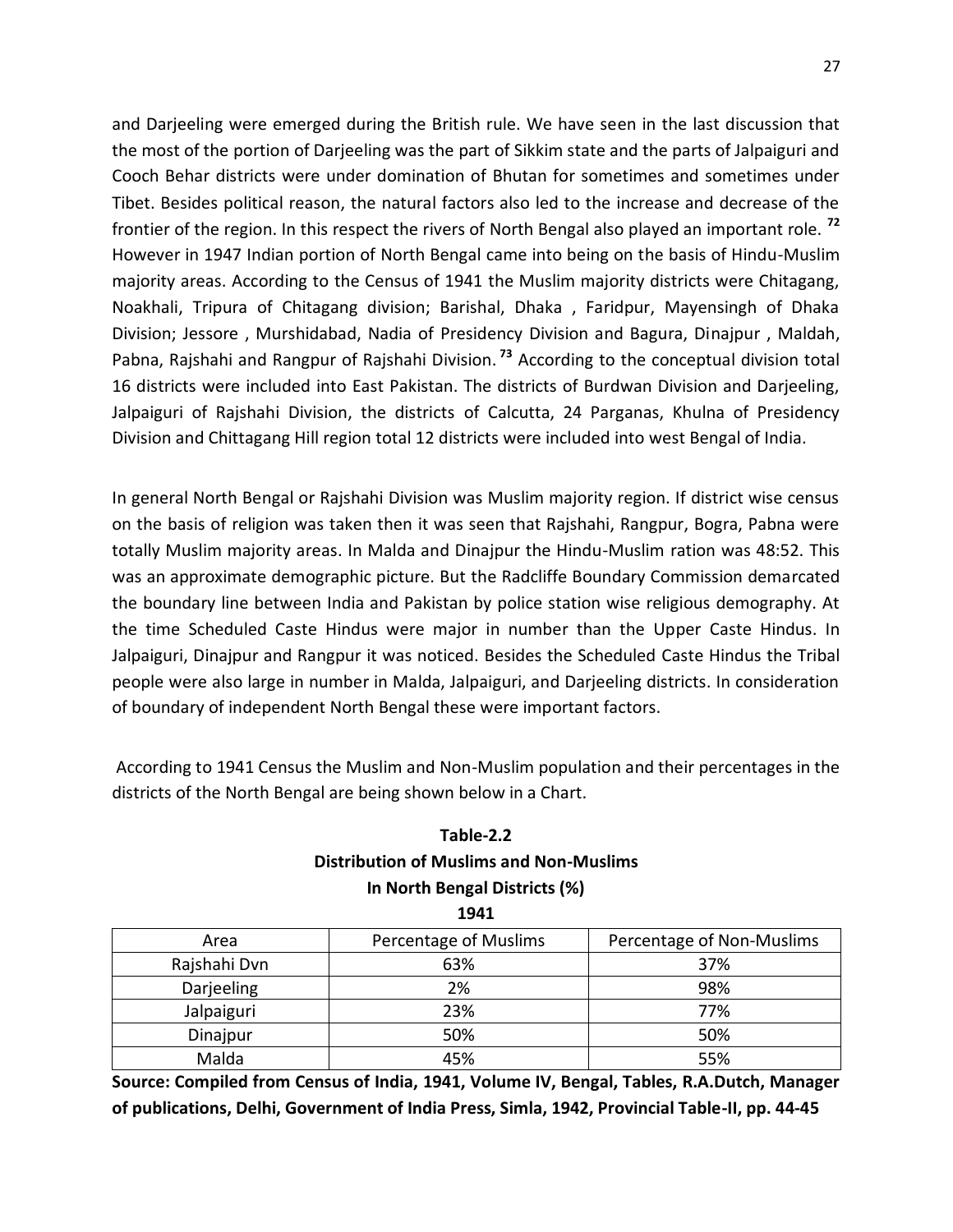In the following Charts the Muslim and non-Muslim population and their percentage are being shown police station wise and subdivision wise in Dinajpur according to the 1941 Census.

### **Table-2.3 Distribution of Muslims and Non-Muslims Balurghat Subdivision (1941)**

| P.S.        | Muslim   | Non-Muslim |
|-------------|----------|------------|
| Balurghat   | 33,802   | 58,214     |
| Kumarganj   | 19,152   | 26,881     |
| Gangarampur | 18,536   | 34,356     |
| Tapan       | 22,864   | 37,511     |
| Total(4)    | 94,354   | 1,56,962   |
|             | 38%      | 62%        |
| Fulbari     | 46,102   | 30,548     |
| Porsa       | 45,599   | 25,690     |
| Patnitala   | 36,568   | 31,918     |
| Dharmarihat | 29,241   | 32,442     |
| Total(4)    | 1,57,510 | 1,20,598   |
|             | 57%      | 43%        |
| Total       | 48%      | 52%        |

**Source: Compiled from Census of India, 1941, Volume IV, Bengal, Tables, R.A.Dutch, Manager of publications, Delhi, Government of India Press, Simla, 1942, Provincial Table-II, pp. 90-91**

#### **Table-2.4**

#### **Distribution of Muslims and Non-Muslims Dinajpur Subdivision (1941)**

| P.S.         | Muslim   | Non-Muslim |
|--------------|----------|------------|
| Dinajpur     | 51,692   | 50,226     |
| Parbatipur   | 77,367   | 34,229     |
| Nawabganj    | 59,442   | 23,100     |
| Ghoraghat    | 17,724   | 8,953      |
| Chibirbandar | 59,442   | 23,100     |
| <b>Biral</b> | 31,642   | 35,970     |
| Total(6) PS  | 2,95,889 | 1,8,124    |
|              | 62%      | 38%        |
| Raiganj      | 24,569   | 40,984     |
| Hemtabad     | 14,318   | 14,429     |
| Kaliyaganj   | 15,961   | 45,464     |
| Itahar       | 33,019   | 40,212     |
| Bansihari    | 20,335   | 29,687     |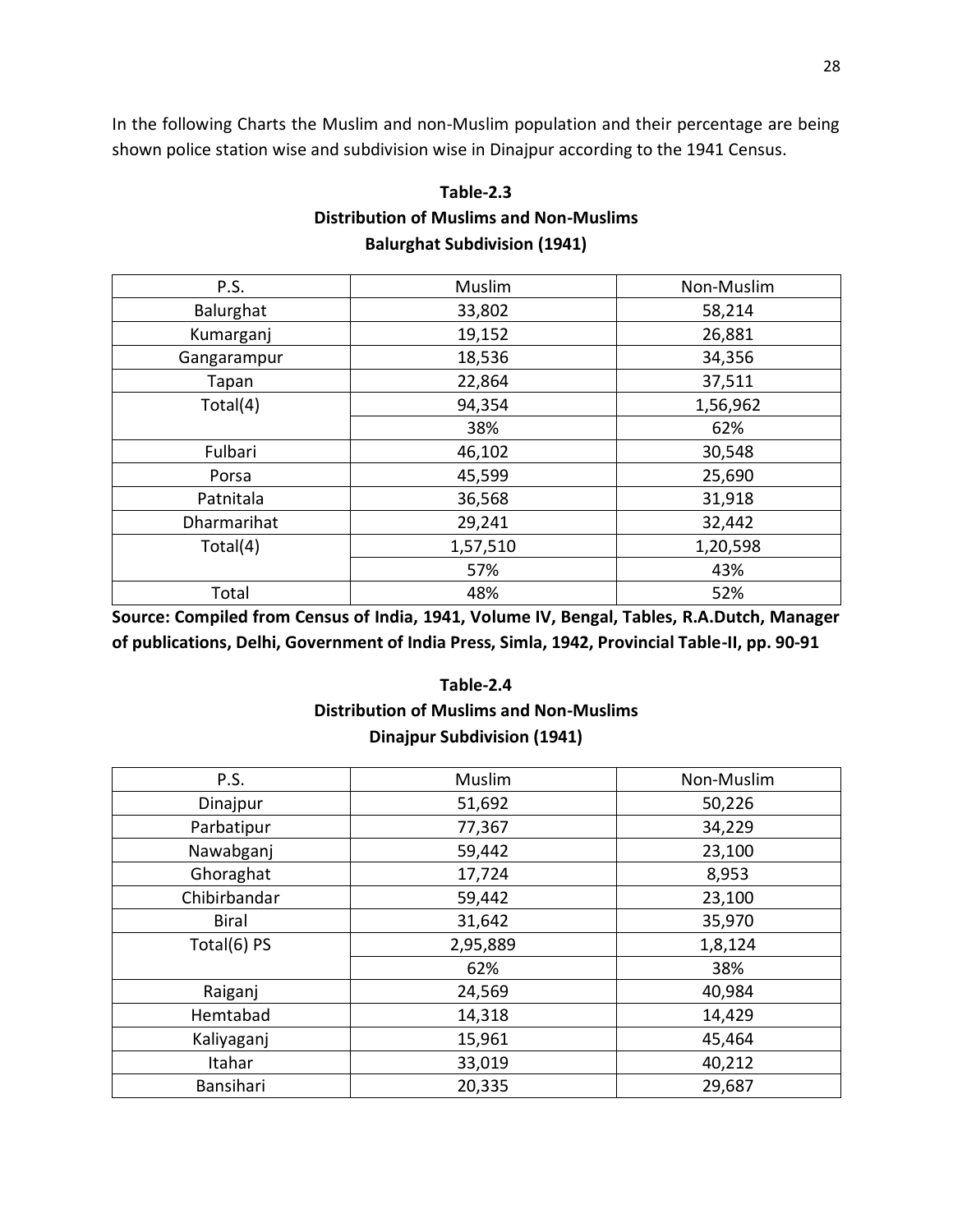| Kusmundi                | 22,184   | 31,006   |
|-------------------------|----------|----------|
| Total $(6)$ PS          | 1,30,386 | 2,01,782 |
|                         | 39%      | 61%      |
| Total 12 police station | 4,26,275 | 2,01,782 |
|                         | 50%      | 48%      |

**Source: Compiled from Census of India, 1941, Volume IV, Bengal, Tables, R.A.Dutch, Manager of publications, Delhi, Government of India Press, Simla, 1942, Provincial Table-II, pp. 88-89**

#### **Table-2.5**

### **Distribution of Muslims and Non-Muslims Thakurgaon Subdivision Sadar (1941)**

| P.S.           | Muslim   | Non-Muslim |
|----------------|----------|------------|
| Thakurgaoan    | 69,750   | 63,928     |
| Baliyadangi    | 35,694   | 19,958     |
| Atwari         | 21,941   | 15,277     |
| Ranishankail   | 27,941   | 15,277     |
| Haripur        | 14,183   | 13,625     |
| Pirganj        | 37,602   | 37,437     |
| Bochaganj      | 23,326   | 44,743     |
| Birganj        | 23,326   | 44,743     |
| Khansama       | 27,966   | 21,288     |
| Kaharul        | 11,456   | 27.688     |
| Total PS 10    | 2,89,107 | 2,96,121   |
| In Total 30 PS | 9,67,246 | 9,59,587   |

**Source: Compiled from Census of India, 1941, Volume IV, Bengal, Tables, R.A.Dutch, Manager of publications, Delhi, Government of India Press, Simla, 1942, Provincial Table-II, pp. 88-89**

## **Table-2.6**

### **Distribution of Muslims and Non-Muslims (%) Malda District (1941)**

| P.S.            | Percentage of Muslims | Percentage of Non-Muslim |
|-----------------|-----------------------|--------------------------|
| Shibganj        | 82%                   | 17.75%                   |
| Nawabganj       | 81%                   | 18.12%                   |
| Gomastapur      | 60%                   | 39.38%                   |
| <b>Bholahat</b> | 72%                   | 27.69%                   |
| Nachal          | 69%                   | 31%                      |
| Kaliachak       | 64%                   | 36%                      |
| Maida           | 35%                   | 65%                      |
| Englishbajar    | 45%                   | 55%                      |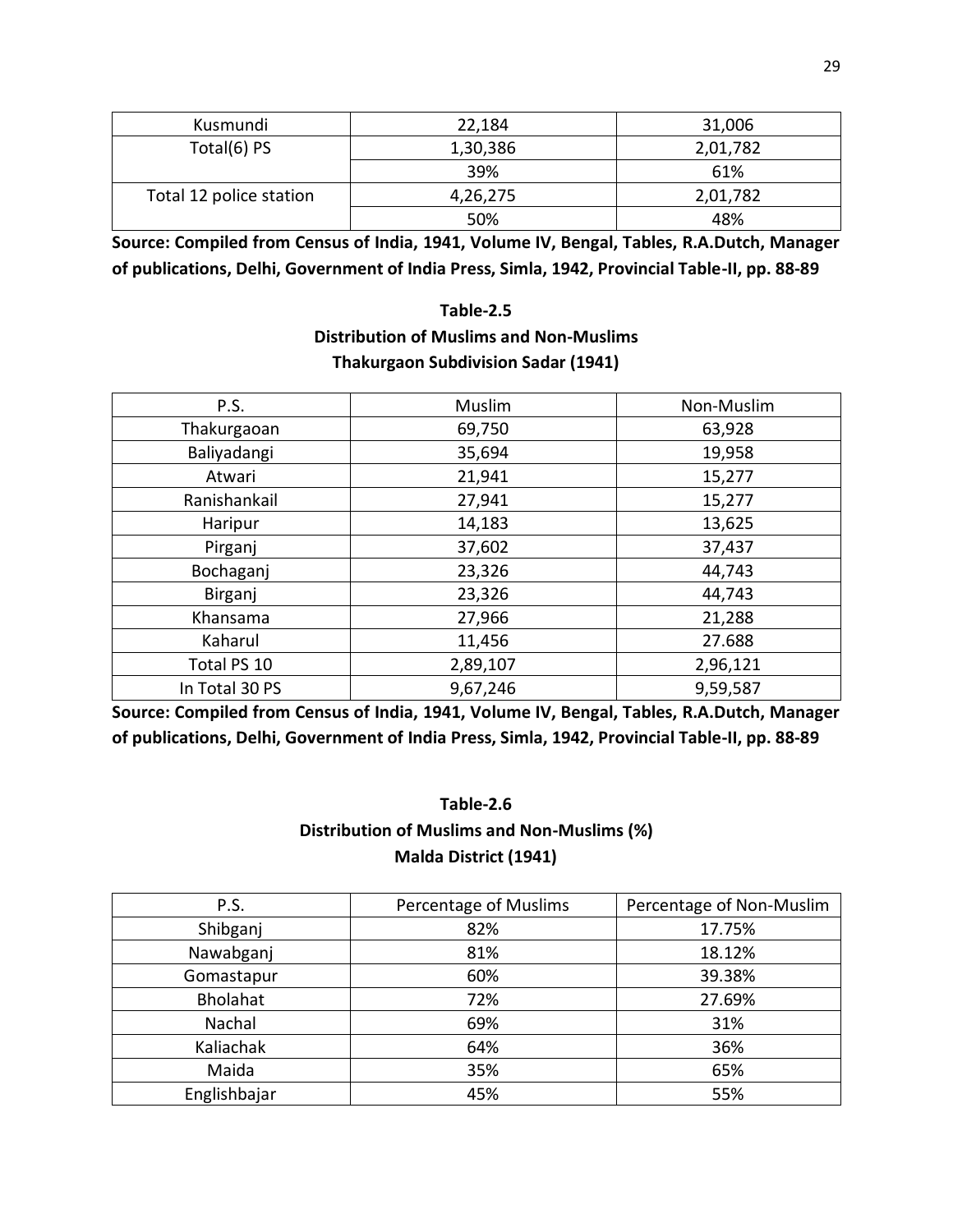| Khorba      | 59% | 41% |
|-------------|-----|-----|
| Ratua       | 57% | 43% |
| Bamangola   | 42% | 58% |
| Manikchak   | 33% | 67% |
| Gajali      | 28% | 72% |
| Habibpur    | 13% | 87% |
| Total 15 PS | 57% | 43% |

**Source: Compiled from Census of India, 1941, Volume IV, Bengal, Tables, R.A.Dutch, Manager of publications, Delhi, Government of India Press, Simla, 1942, Provincial Table-II, pp. 94-95**

### **Table-2.7 Distribution of Muslims and Non-Muslims Jalpaiguri Sadar Subdivision (1941)**

| P.S.                | Muslim   | Non-Muslim        |
|---------------------|----------|-------------------|
| Tetulia             | 17,282   | 10,190            |
| Panchagar           | 17,807   | 15,807            |
| <b>Boda</b>         | 37,844   | 36,752            |
| Debiganj            | 14,927   | 41,684 (73.58%)   |
| Panchagram          | 20,568   | 31,050 (60.15%)   |
| In 5 Police Station | 1,08,428 | 1,35,383 (55.53%) |

#### **Source: Compiled from Census of India, 1941, Volume IV, Bengal, Tables, R.A.Dutch, Manager of publications, Delhi, Government of India Press, Simla, 1942, Provincial Table-II, pp. 90-91**

The Muslim and Non-muslim population in Dinajpur was almost equal, in ratio of number respectively 50.2% and 49.8%. According to above chart 15 among 30 PS of Dinajpur were Non-Muslim majority areas. Muslim majority inhabitant Malda's total population was 1,232,618 among whom Muslim were 5, 99,945 (56%) and Non-Muslim were 5, 32,673 (43%). Among the 15 police Stations 9 were Muslim majority areas and they were adjacent to each other. Malda and Englishbazar police Stations were in middle of Non-Muslim majority areas. Other four Police stations were Non-Muslim majority areas and they were adjacent to Non-Muslim police stations of Dinajpur. Jalpaiguri district of Rajshahi Division though was nearer to Muslim majority areas of south was mainly Non-muslim regions. The total population of the district was 1089513 among whom Muslims were 251460 (23.08%). In south Jalpaiguri sadar subdivision total population was 7, 68,695 among whom Muslims were 2, 21,604 (28.82%). Among the 12 PS of Sadar Subdivison the three police stations Tetuliya (62.90%Muslim), panchagar (52.97%) and Boda (50.73%Muslim) were minimally Muslim majority areas.**<sup>74</sup>**

 The Boundary Commission decided to demarcate the boundary line in the following manner. A line was to be drawn as per the boundary between the thana of Phansidewa in the district of Darjeeling and the thana Tetulia in the district of Jalpaiguri from the point where that boundary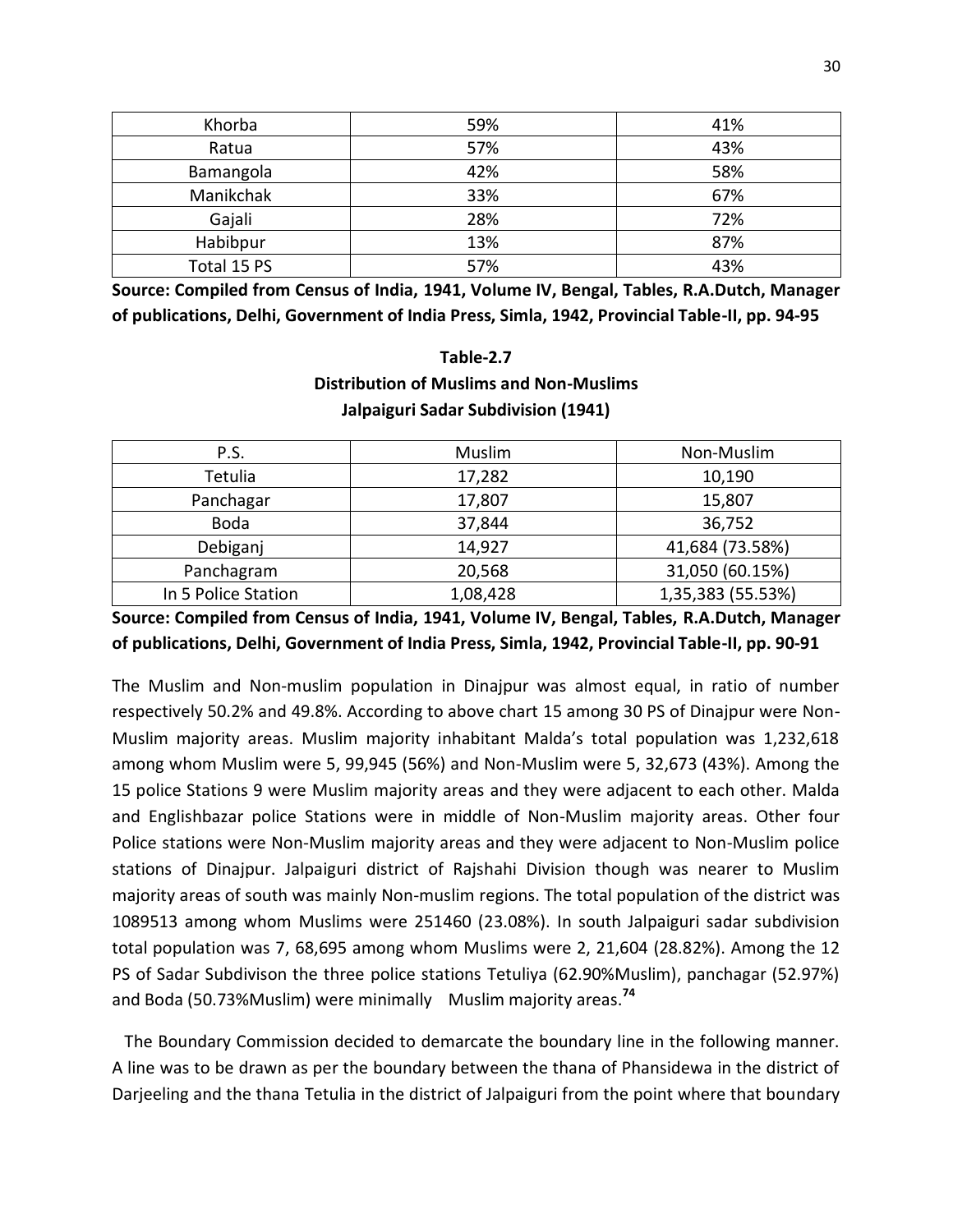touched the Province of Bihar and then as per the boundary between the thanas of Tetulia and Rajganj; the thanas of Pachagar and Rajganj, and the thanas of Pachagar and Jalpaiguri, and was to continue along the northern corner of the thana Debiganj to the boundary of the State of Cooch Behar. The district of Darjeeling and so much of the district of Jalpaiguri lied in the north of this line was to be within West Bengal. On the other the thana of Patgram and the portion of Jalpaiguri district which lied to the east or south was to be within East Bengal. Then a line was to be drawn from the point where the boundary between the thanas of Haripur and Rajganj in the district of Dinajpur touched the border of the province of Bihar to the point where the boundary between the districts of 24-Parganas and Khulna touched the Bay of Bengal. So, much of the Province of Bengal lied to the west of it was to be within West Bengal. Subject to what has been provided in above with regard to the districts of Darjeeling and Jalpaiguri, the remainder of the province of Bengal should belong to East Bengal.

Thus the boundary line was to be within the boundary between the thanas of Hripur and Raiganj; Haripur and Hemtabad; Ranisankail and Hemtabad; Pirganj and Hemtabad; Pirganj and Kaliganj; Bochaganj and Kaliganj; Biral and Kaliganj; Biral and Kushmundi; Biral and Gangarampur; Dinajpur and Gangarampur; Dinajpur and Kumarganj; Chirirbandar and Kumarganj; Phulbari and kumarganj; Phulbari and Balurghat. It was to terminate at the northsouth line of the Bengal-Assam Railway in the eastern corner of the railway lands belonging to that railway. Then it was to follow up to the boundary between the thanas of Balurghat and Panchbibi. From that point the line was to continue along the boundary between the thanas of Balurghat and Panchbibi; Balurhat and Joypurhat; Balurghat and Dharmairhat; Tapan and Dhamairhat; Tapan and Patuitala; Tapan and Porsha; Bamangola and Porsha; Habibpur and Porsha; Habibpur and Gomastapur; Habibpur and Bholahat; Malda and Bholaghat; English Bazar and Bholaghat; English Bazar and Shibganj; Kaliachak and Shibganj; to the point at the boundary between Malda and Murshidabad on the river Ganges. The line should then turn south-east down the river Gangas along the boundary between the districts of Malda and Murshidabad; Rajshahi and Murshidabad; Rajshahi and Nadia.

According to the Radcliffe Award six thanas under Dinajpur Sadar Subdivision ( Raiganj, Hemtabad, Kaliyaganj, Itahar, Banshihari and Kusmundi) and Tapan, Gangarampur, Kumarganj and Ishwaradi, to the west of Parbatipur Railway four thanas of Balurghat were included with West Dinajpur (of India). To the east of Main Railway, portion of Balurghat, which was connected with Hill Railway Station, was included with Dinajpur (of East Pakistan). No thanas of Muslim majority like Malda, Nadia and Jessore were included with west Bengal. Non-Muslim majority inhabited Dhanerihat Police Station of Balurghat subdivision, Viral of Dinajpur Sadar and Bochaganj, Birganj and Kaharul of Thakurgaon Subdivision being situated within Muslim majority areas were included into East Pakistan**<sup>75</sup>** At the time of division of the district there was only one subdivision was here, Balurghat Subdivision. On  $14<sup>th</sup>$  July, 1948 Raiganj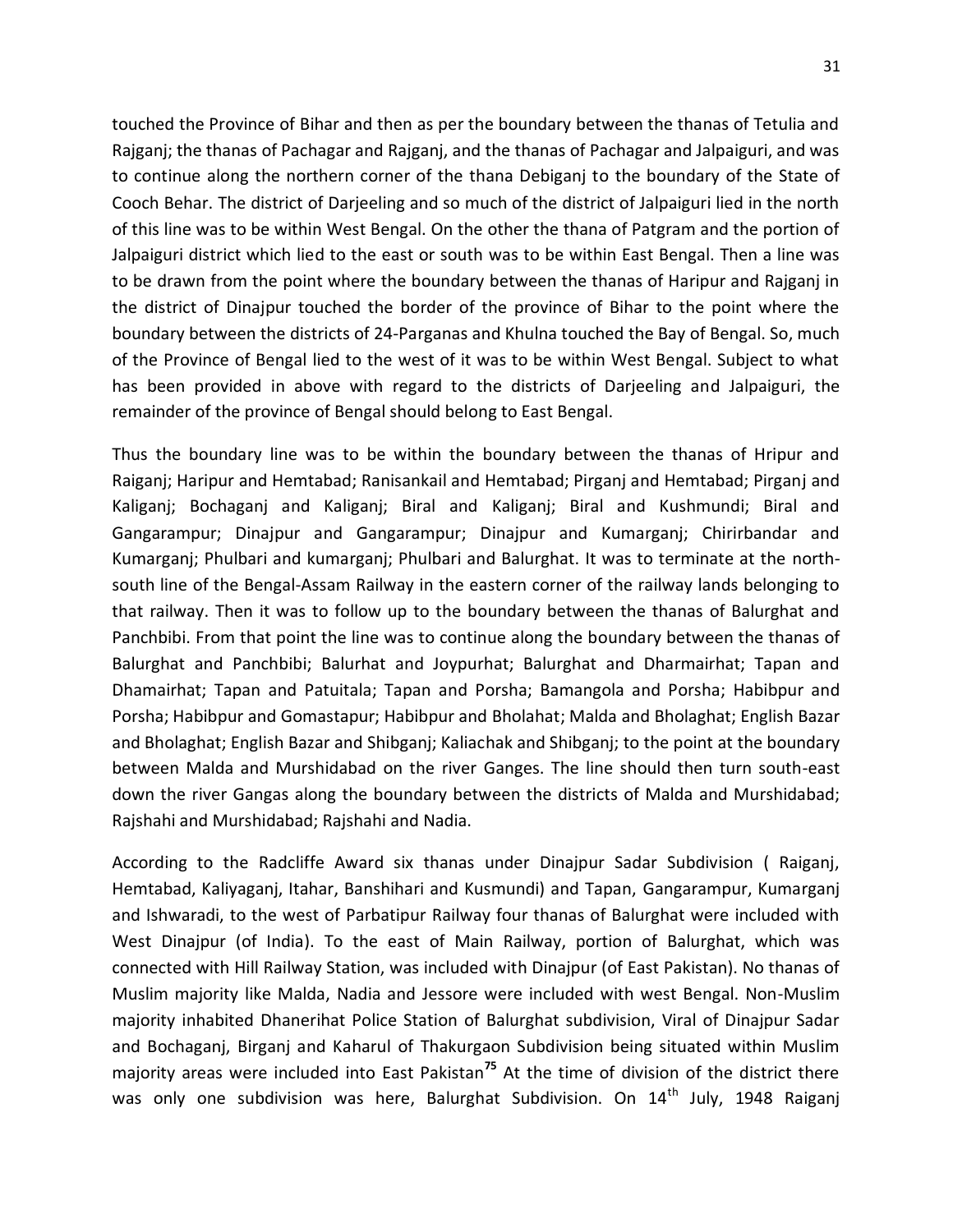Subdivision was constituted with six police stations. On  $7<sup>th</sup>$  May, 1948 Hilli PS was formed under Balurghat subdivision. At the time the area of newly formed West Dinajpur was 1348.8 sq miles. **76**

 Among the fifteen police stations of Malda nine police stations were mainly Muslim majority areas. In spite of being surrounded by Muslim areas Malda and Englishbajar, Radcliffe divided Malda between East Pakistan and West Bengal. Only Bholahat, Shibganj, Nawabganj, Gomastapur and Nachol these five conjugated Muslim majority inhabited areas were given to East Pakistan. On the other in West Bengal, with four large conjugal Muslim prominent Police Stations like Kaliachak, Khorba, Harishchandtrapur, and two or three marginal non-Muslim majority Police Stations, the new Malda district was created. This kept continue the main railway connection from Calcutta to Siliguri (Through Farakka and Malda to Darjeeling) **<sup>77</sup>** The whole of the Jalpaiguri districts excluding Tetuliya, Pachagar, Boda, Debiganj and Patgram was included into West Bengal. Taking these five police stations with 55.53% Non-Muslim majority inhabitants the district was regarded as Non-Muslim region. In the District Gazetteers, Jalpaiguri it was written that "Under the Radcliffe Award the areas within the southern police station of Tetuliya, Pachagarh, Boda, Debigaj and Patgram, comprising a total area of 672 square miles went to Pakistan. **<sup>78</sup>** Regarding its impact in the same place it was said that " A great influx of Bengali Hindu refugees from East Pakistan (now Bangladesh) began which changed the demography, social, economic and physical aspects of Jalpaiguri district" **<sup>79</sup>**

 Regarding Darjeeling district the district Gazetteer wrote that "The partition of 1947 left this district intact and as part of West Bengal" **<sup>80</sup>** However "According to the Constitution of India the district no longer enjoys special privileges and all statutes except the Bengal Tenancy Act in certain, of its particular, apply to it". Since then the Deputy Commissioners of Darjeeling got the designation of District Magistrate. **<sup>81</sup>** Cooch Behar as an indigenous state, according to Stand Still Agreement, though initially remained outside of India Union, the last Maharaja Jagadwipendra Narayan signed the Instrument of Accession (Sept. 12, 1949) and included into Indian Union (28<sup>th</sup>August, 1949). Since then by the Cooch Behar Administration Order, 1949 Cooch Behar turned into a district of West Bengal from  $1<sup>st</sup>$  January, 1950. Thus the postindependent new North Bengal in Indian side emerged.

Though the decision of Partition was declared prior to  $15<sup>th</sup>$  August, 1947, uncertainty appeared taking the future of Malda. When the decision of partition of Bengal was taken, the influential persons of Hindu society made effort to include the Hindu domination areas of Eastern and Northern parts of Bengal with West Bengal. Sir Jadunath Sarkar tried to take Malda and Rajshahi within West Bengal. **<sup>82</sup>**But as there was no apparent declaration of Radcliffe of Malda being integrated into which Union from  $12<sup>th</sup>$  August 1947 to  $15<sup>th</sup>$  August 1947 Malda district was under East Pakistani administration and Pakistani flag was raised there on Pakistani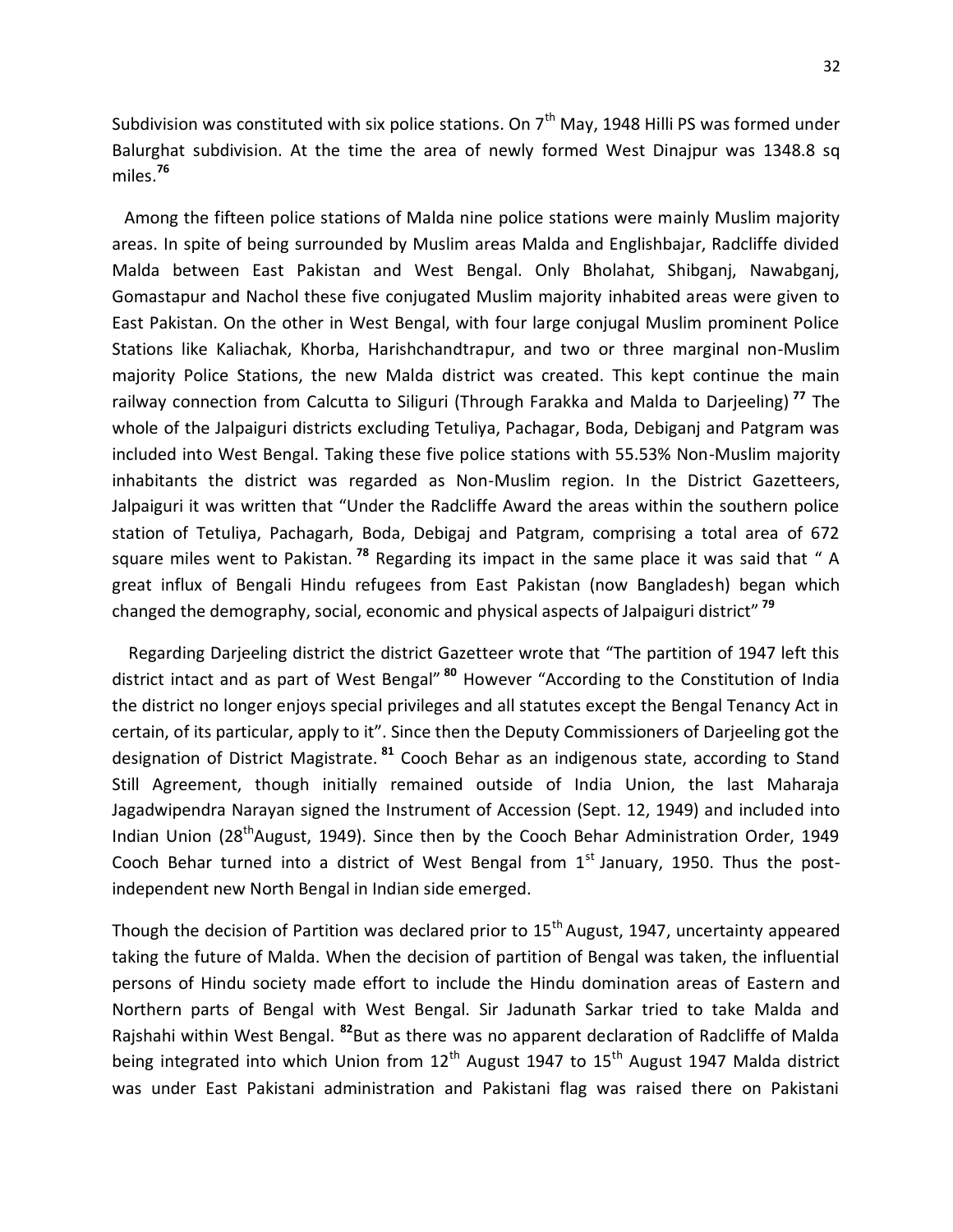Independent Day on  $14<sup>th</sup>$  August. But on  $17<sup>th</sup>$  August when the Commission's decision was finally declared then among the 15 thanas taking Harishchandra, Khorba, Ratua, Manikchak, Kaliyaganj, Englishbazar, Malda, Gazol, Bamangola and Habibpur the new district of Malda was formed<sup>83</sup> So the independent day of Malda is  $17<sup>th</sup>$  August, and on the day after, on  $18<sup>th</sup>$  August, Monday Indian flag was hoisted at the Office of Collect orate bringing down the Pakistani one in Malda district. **<sup>84</sup>**

On the eve of independent in 1947,  $12<sup>th</sup>$  August when Mount Batten got in hand the Award of the Bengal Boundary Commission he was not in favour of its publication before  $16<sup>th</sup>$  August. So the Viceroy according to the Government decision in respect of the boundary Award publication and its implementation directed both the Government of East Pakistan and West Bengal to take the Muslim and non-Muslim majority districts on the conceptual basis. Accordingly whole of the Dinajpur district was transferred to East Pakistan (temporarily) **<sup>85</sup>** and on 14<sup>th</sup> August the flags of Pakistan were hoisted in the different police stations of Dinajpur. But on 17th August after the publication of the Award the district was transferred to India**<sup>86</sup>** Malda is declared one of the 14 constituent districts of the province of West Bengal. (Notification No.55 Ga, 17.08.1947). The boundaries of the district of Malda includes the local areas of the following 10 police stations: English Bazar, Kaliachak, Malda, Babibpr, Ratua, Manikchak, Kharba, Harischandrapur, Gajole, Baman-Gola(No.62 GA, 17.08.1947). The district was included in the jalpaiguri-West Dinajpore Sessions Division w.e.f. 14.08.1947). The district was included in the Jalpaiguri-West Dinajpore Sessions Division in West Bengal (9487Jur.27.09.1947). However, according to the different Government Notifications the geographical territory of Indian North Bengal in 1947 may be seen in following way. Darjeeling became one of the 14 Constituent districts of the province of West Bengal (55 GA, 17.08.1947). The district was included in the newly formed Jalpaiguri-West Dinajpur Session's Division with it's headquarter station at Jalpaiguri with effect from 17.08.1947 (5235 J, 26.08.1947). The district was comprised within the Presidency Division on and from 17.08.1947 (9887 Jur., 27.09.1947)

 West Dinajpur district has become one of the 14 districts of the Province of West Bengal (55 GA, 17.08.1947). The district of West Dinajpur should consist of one subdivision, viz., West Dinajpur subdivision, and the local areas of the following police stations should be included within the limits of those subdivisions: Balurghat, Kumarganj, Gangarampur, Tapan, Raiganj, Hemtabad, Bangshihari, Kushumundi, Kaliaganj, and Itahar. (60 GA, 17.08.1947). Balurghat police station should include in it all such areas as was then included in the Balurghat police station in the district of Dinajpur and as was situated to the West of the railway lands belonging to the Bengal and Assam Railway (63 GA, 17.08.1947). A new district named West Dinajpur be constituted and that the limits of the said district should include the local areas of the said polices stations which were then included in that district of Dinajpur (66 GA, 17.08.1947). The district, as declared in the notification no. 60 GA., dt. 17.08.1947 was comprised within the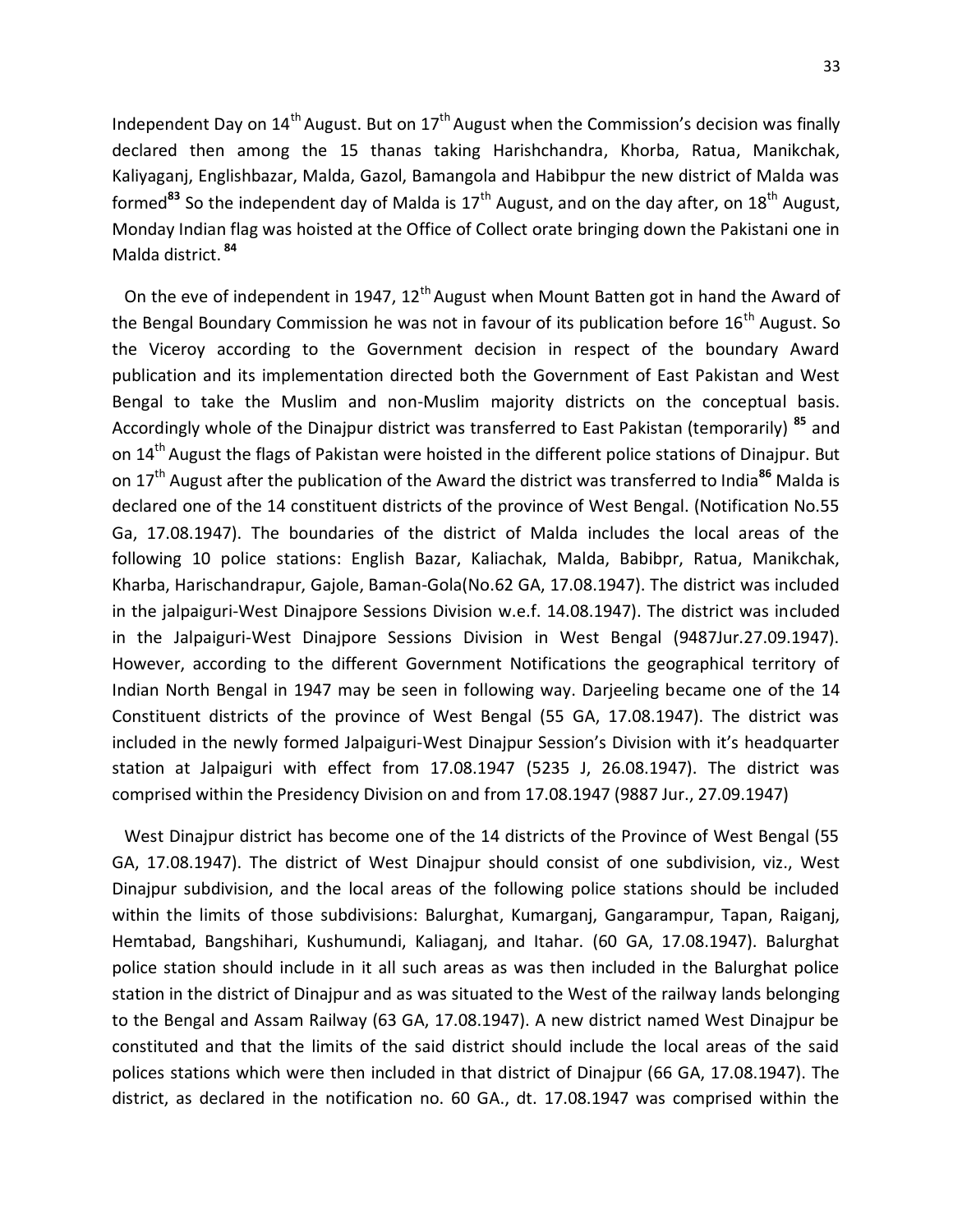newly formed Jalpaiguri-West Dinajpur sessions Division w.e.f. 17.08.1947. The district was included in the Presidency Division w.e.f. from 17.08.1947 (9487 Jur.27.09.1947).

 Jalpaiguri was declared one of the 14 constituent districts of the province of West Begal (55 GA, 17.08.1947). The limits of Sadar subdivision of the district should include the local areas of the police stations of jalpaiguri, Rajganj, Maynaguri, Nagrakata, Dhupguri, Mal , Matiali (65 GA,17.08.1947). The area comprised in the following police stations hitherto forming part of the district og Jalpaiguri in the province of Bengal should be created a new *zila* to be styled the district of Jalpaiguri: Jalpaiguri, Rajganj, Maynaguri, Nagrakata, Dhupguri, Mal, Matiali, Alipurduars, Kalchini, Kumargram, Falakata, and Madarihat (9483 Jur, 27.09.1947). Jalpaiguri district is comprised in the Presidency Division w.e.f. 17.08.1947 (9487 Jur. 27.09.1947). On and from 01.01.1950, the chief Commissioner's Province of Koch Bihar constituted into a district in west Bengal and included the local areas of the police-stations of Kotwali, Dinhata, Sitai, Tufanganj, Mathabhanga, Sitalkuchi, Mekhliganj, Haldibari, (3509 GA, 01.01.1950). The district of Koch Bihar had been divided into the following subdivision: Koch Bihar (sadar), Dinhata, Mathabhanga, Tufanganj, Mekhliganj (3549 GA, 01.01.1950). The district had been included in the Presidency Division of West Bengal (3550 GA, 01.01.1950).

So post-independent Indian North Bengal, According to Radcliffe Award  $(17<sup>th</sup>$  August, 1947), become constituted with 10 police-stations from each of Dinajpur, Malda and Jalpaiguri and the whole of Darjeeling district. That is only one third portion of Rajshahi Division came under India North Bengal or West Bengal. It led to the disconnection of railway connection between North Bengal and the remaining West Bengal. Again the northern part of North Bengal became disconnected by Roadway from Malda and West Dinajpur. The Partition of India or Bengal in 1947 led to divide West Bengal in three parts south of the Gangas, Malda-Dinajpur or Gourbanga and Jalpaiguri-Darjeeling or Northern North Bengal, besides there princely state Cooch Behar. In this regard Professor A.G. Ghosh raised question that why the Radcliffe Commission created West Bengal or specially North Bengal in this way? Did the members of the commission sign the declaration without noticing this divided map of North Bengal or whether they did not understand the map of North Bengal? **<sup>87</sup>**

 After the independence the districts of present day North Bengal in Indian part were declared among the 14 districts of the province of West Bengal – Maldah bt the Govt. Notification 55 GA, 18.08.1947, West Dinajpur by the Govt. Notification 55 GA, 17.08.1947, Darjeeling by the Govt. notification 55 GA, 17.08.1947, Jalpaiguri by the Govt. Notification 55 GA, 17.08.1947, and Cooch Behar by 3509 GA, 01.01.1950. On 27.09.1947 by the 9842 Jurisdiction it was decided that the area comprised in English Bazar, Kaliachak, Malda, Habibpur, Ratua, Manikchak, Kharba, Harischandrapur, Gazole, Bamangoe police stations hitherto forming part of the district of Malda in the Province of Bengal become a new district, viz. Malda, within the province of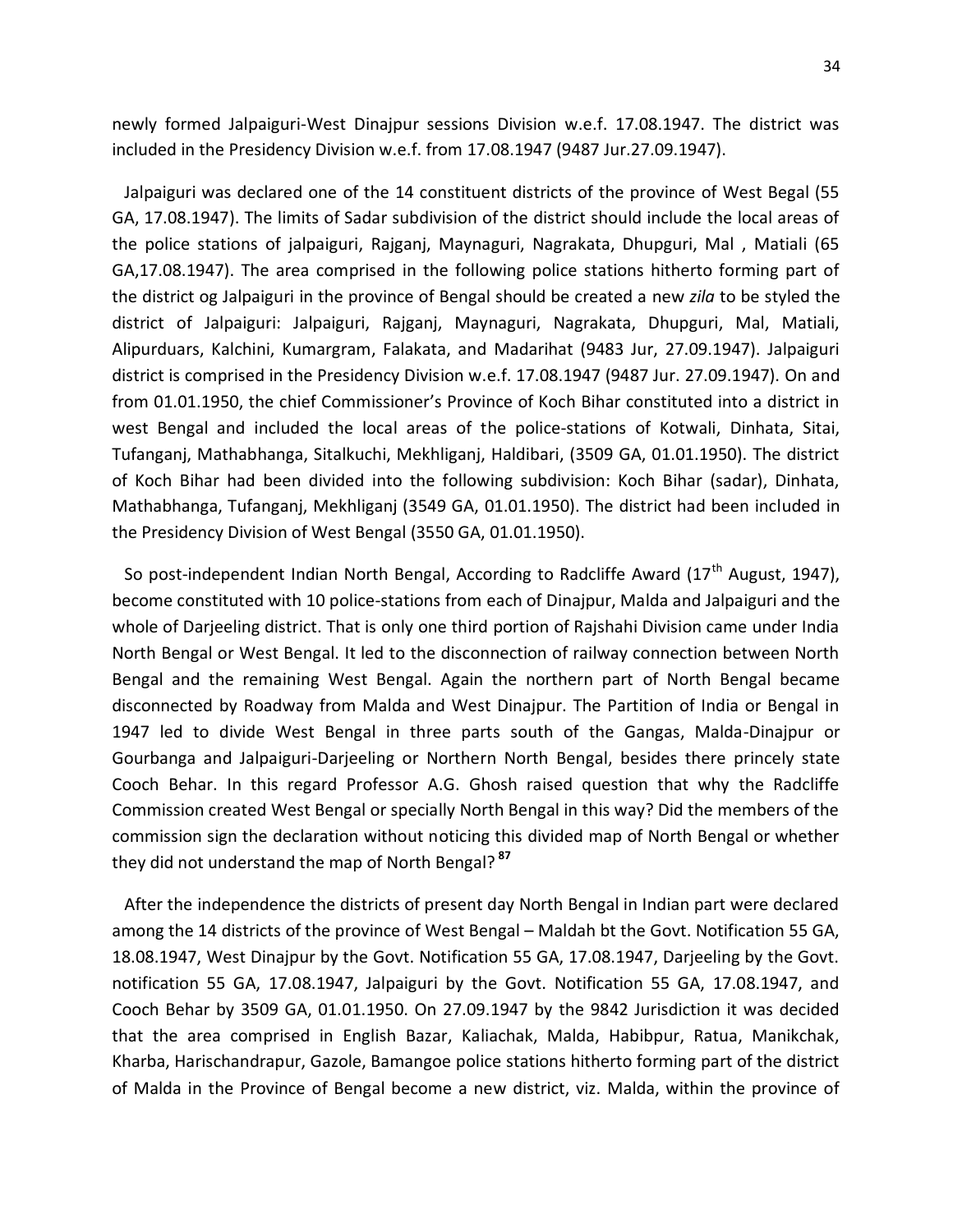West Bengal w.e.f. as if it had been issued on the 17.08.1947 (Chakraborty, M.,op.cit.p.337). Afterwards various changes happened in the district with administrative reorganization. Kaliachak police station was included (areas added with) the villages of Farakka P.S. of Murshidabad District bearing J.L. Nos.191-206/36, 41, 48 (10118 PL/PB/4P-9/81, 19.11.1982). Baishnabnagar police station had been formed with the villages of Kaliachak PS of the district bearing J.L. Nos. 28,35-54,58-65,175,191-206/36,41,48 (7561 PL/PB/4P-3/87, 12.08.1987). The district was included in the Jalpaiguri Division in West Bengal, in lieu of Presidency Division, w.e.f. 01.04.1992. (73-PAR (AR), 28.02.1992). It should be mentioned here that the district Malda was formed with a single subdivision.

It was declared that on and from  $17<sup>th</sup>$  August 1947 the Dinajpur district should be deemed to have been and should be styled the West Dinajpur district and its limits should be altered so as to include the local areas of the police stations such as Balurghat, Kumarganj, Gangarampur, Tapan, Raiganj, Hemtabad, Bangshihari , Kushumundi , Kaliaganj and Itahar. (Govt. Notification 548 G.A., 23.02.1948). Hill, a new police station is formed with the villages bearing Gen. J.L. Nos. 267, 277, 278, 281-290, 293,320-59,363-89,391 from Balurghat police station. (Govt. Notification, 1150 Pl, 08.05.1948). Balurghat police station had been reconstituted with villages bearning J.L. Nos. 1-266, 268-276, 279, 280, 291, 292,294-319,360-362,390,392-399. (Govt. Notification 1151 Pl, 08.05.1948). Raiganj subdivision had been constituted with the police stations of Raiganj, Hemtabad, Banshihari, Kushmandi, Kaliaganj and Itahar. (Govt. Notification, 2139 G.A., 14.07.1948). Raiganj had become the headquarter station of the Raiganj subdivision as declared by notification No. 2135 G.A.; dt.14.07.1948). The local areas of the police stations of Chopra, Karandighi, Islampur, and Goalpokhar, included in the district of Darjeeling from the state of Bihar in pursuance of the provisions of the Bihar and West Bengal (Transfer of Territories) Act of 1956, by notification No. 3858 G.A.; dt. 01.11.1956, is further transferred to the district of West Dinajpur from Darjeeling. (Govt. Notification 3875, 02.11.1956).

A portion of the area comprised within the Chopra police station, constituted by notification no. 3859 G.A., dt. 01.11.1956, which lies to the north of river Mahananda, was excluded from the Chopra police station on and from  $21<sup>th</sup>$  of March, 1959, in the district of West Dinajpur and was included in the Phansidewa police station in the district of Darjeeling. Islampur , a new subdivision of the district, was formed on and from 21.03.1959, comprising the local areas of the police stations of Chopra, Karandighi, Idlampur and Goalpokhar. (Govt. Notification, 1178 G.A., 20.03.1959). Chakalia police station had been formed with the villages from Goalpokhar P.S., w.e.f. 20.02.1964. (Govt. Notification 433 Pl, 05.02.1964). Harirampur police station had been formed with the villages bearing J.L. Nos. 1-76,78-116,135,136,143,144,152 of Banshihari P.S. w.e.f/ 15.04.1988. (Govt. Notification 2708-Pl/PB/ 4P-2/87, 16.03.1988).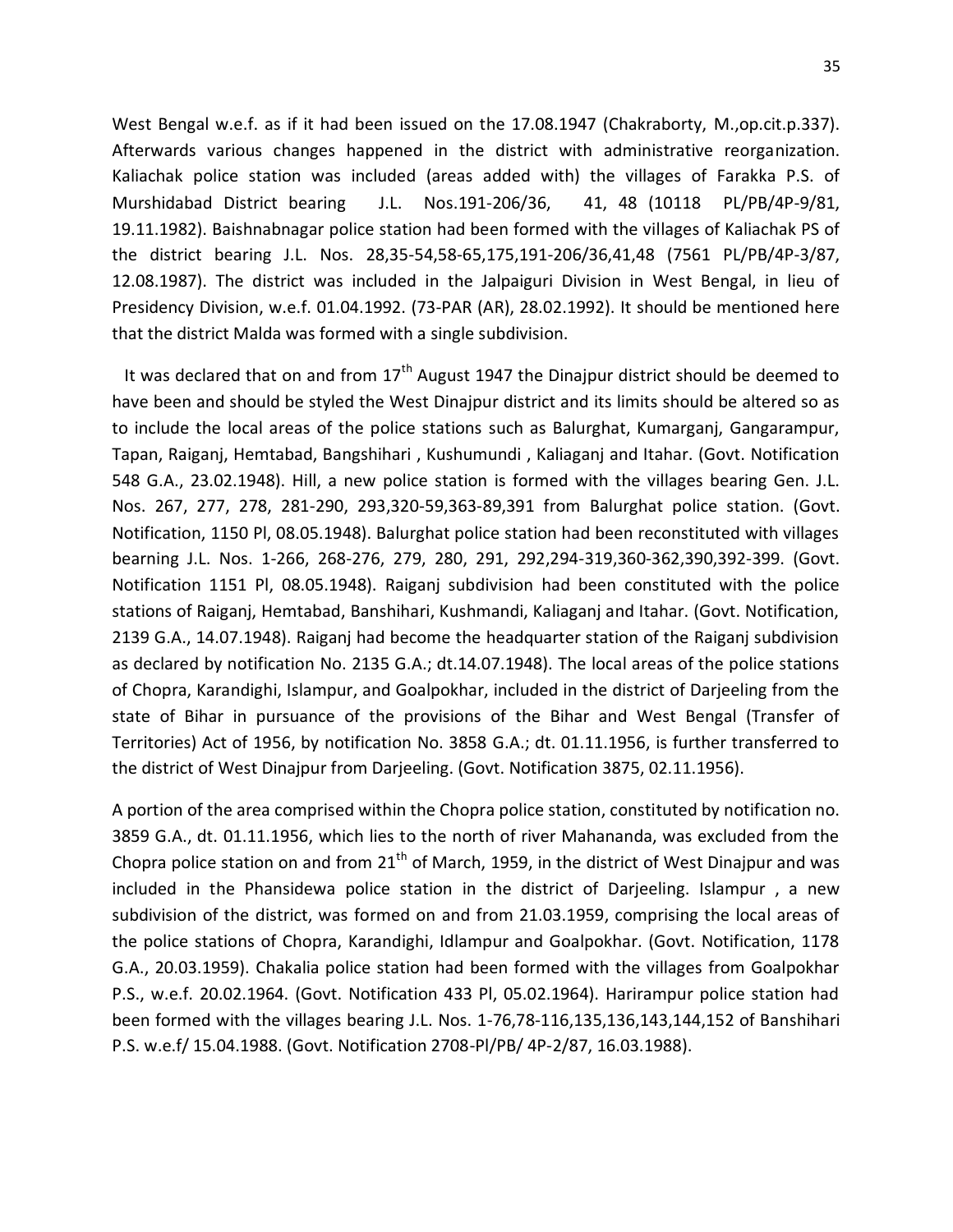In the meantime for administrative privileges and for the demand of the development the district of West Dinajpur was divided into two districts Uttar Dinajpur and Dakshin Dinajpur w.e.f the 1<sup>th</sup> day of April, 1992, the headquarters of Uttar Dinajpur being at Raiganj And Dakshin Dinajpur (Govt. Notification 177-L.rR./6M-7/92, 28.02.1992). The limits of the district of Uttar Dinajpur included at Balurghat. (the local areas comprised in the subdivisions and police stations comprised in each such subdivision as follows: Raiganj Sadar Subdivision- Raiganj, Ithar, Hemtabad and Kaliaganj and Islampur Subdivision- Islampur , Chopra, Goalpukhar, Chakulia, and Karandighi. (Govt. Notification 177-L.rR./6M-78/92, 28.02.1992). On the other the limits of the newly created district of Daksin Dinajpur included the local area comprised in the subdivision and the police stations comprised in the subdivision as follows: Balurghat Subdivision- Balurghat Subdivision-Balurghat, Hili, Kumarganj, Tapan, Gangarampur, Bansihari, Harirampur and Kushmandi. (Govt. Notification 177-L.rR./6M-7/92, 28.02.1992). However, the district of Dakshin Dinajpur was divided into two subdivisions namely, Balurghat (Sadar) and Gangarampur w.e.f 01.04.1997. Balurghat subdivision included the jurisdiction of the police stations Balurghat, Hili, Kumarganj and Tapan and Gangarampur subdivision with headquarters at Buniadpur included the jurisdiction of the police stations of Gangarampur, Bansihari, Harirampur and kushmandi declared from time to time by notifications. (Govt. Notification 475- PAR (AR), 18.12.1996).

In pre-independence period Darjeeling was comprised with Sadar Subdivision including police stations of Darjeeling, Pulbazar Rangli-Rangliot, Sukhiapokri, Jore Bungaloe (Govt. Notification 660 Jur., 14.01.1939); Kalimpong Subdivision including local areas of police stations Kalimpong and Gorubathan (Govt. Notification 661 Jur., 14.01.1939) and Kurseong Subdivision including the local areas of the police stations Kurseong and Mirik (Govt. Notification 663 Jur., 14.01.1939). After independence the West Bengal Disturbed Areas act, 1947 (W.B. Act V of 1947) was applied to the district of Darjeeling w.e.f. 01.01.1948 (Govt. Notification 980 P, 19.02.1948). Chopra police station was formed with the entire local areas of the police stations of Thakurganj and Chopra in the Kishenganj Subdivision of the Purnea district of Bihar and included in the district of Darjeeling in West Bengal w.e.f from 01.11.1956. (Govt. Notification, 3859 G.A., 01.11.1956). Islampur police station in the Kishenganj subdivision of the Purnea district in the state of Bihar had been included, with its entire local areas, in the Darjeeling district in west Bengal and became a police-station in the district under the same name with effect from 01.11.1956. (Govt. Notification 3860 G.A., 01.11.1956). In the same way Goalpokhar police station was included in Darjeeling from the Kishenganj subdivision of the Purnea district of the state of Bihar and Karandighi police station was included in Darjeeling from the Katihar subdivision of the Purnea district of the state Bihar. (Govt. Notification 3861 G.a. and 3862 G.A. respectively, on 01.11.1956).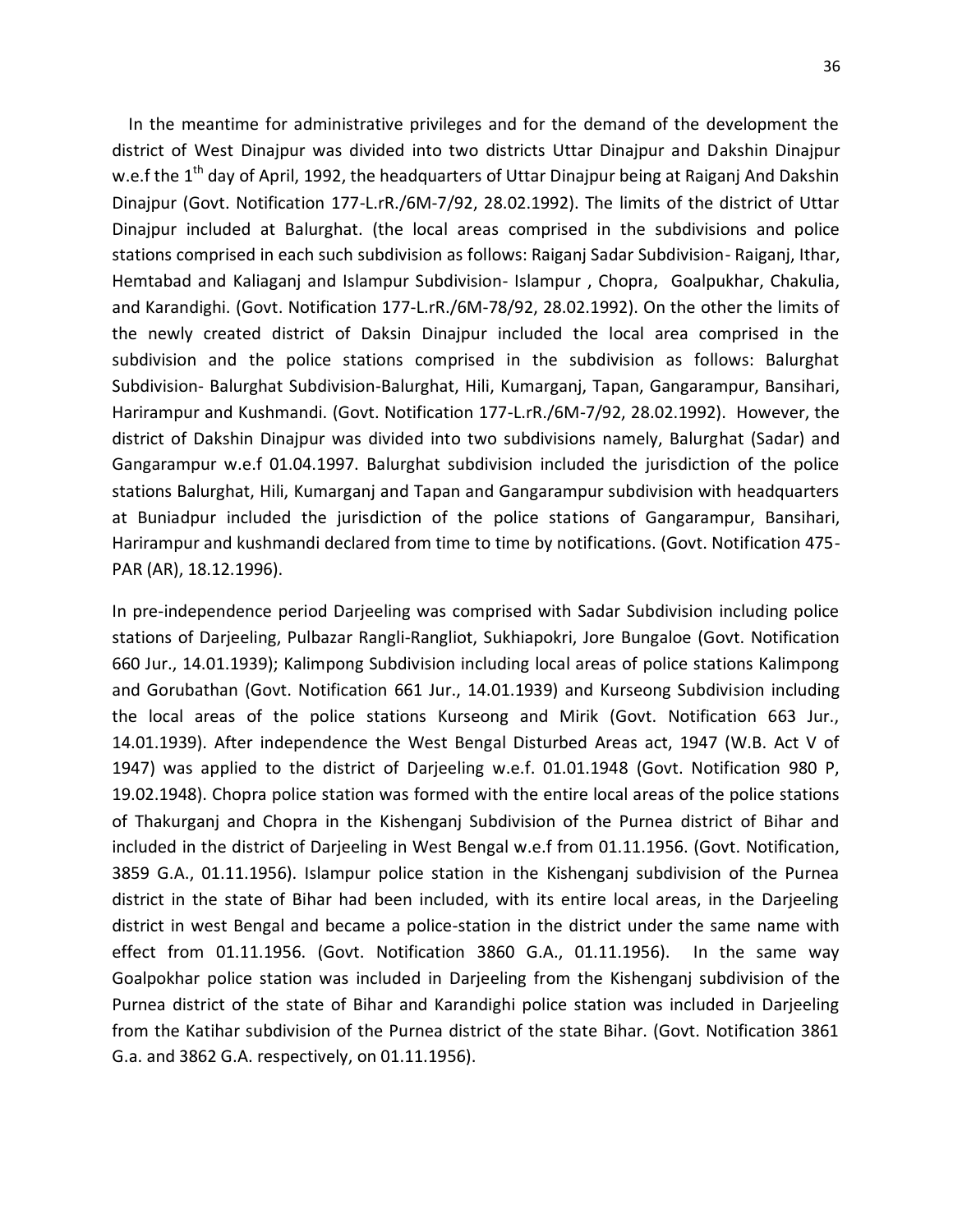The limits of the siliguri subdivision of the District of Darjeeling included the local areas of the police stations Siliguri, Phansidewa, Khoribari, Chopra, Karandighi Islampur, Goalpokhar as may be constituted from time to time w.e.f. 01.11.1956. (Govt. Notification 3863 G.A., 01.11.1956). But by the Govt. Notification 3875 G.A. the police stations of Chopra, karandighi, islampur and Goalpokhar were excluded from the Darjeeling District and Included in the existing West Dinajpur district of the state of West Bengal and the limits of the siliguri subdivision included the local areas of the police stations Siliguri, Phansidewa Khoribari w.e.f. 02.11.1956. Again the portion of the area comprised within the Chopra police station on and from the 21.03.1959 was exclude from the district of west Dinajpur and included in the district of Darjeeling (Govt. Notification 1176 G.A., 20.03.1959). The area of Khoribari police station included the villages with J.L. Nos. 1-54, 86-96, 98-108 of the same police station and Riverside area, west J.L. No.2, P.S. Khoribari, upto indo-Nepal boundary w.e.f. 11.02.1960. The area of Siliguri police station included the villages bearing Gen. J.L. No. 1-16,19-63,73-79,93-115 of the same P.S., w.e.f. 11.02.1960. (Govt. Notifications 414 Pl and 414 Pl respectively, 03.02.1960). Naxalbari police station was formed including villages bearing J.L. No. 55-58, 97 of Khoribari P.S. and bearing J.L. Nos.17, 18, 64-72,80-92,116-166 of Siliguri subdivision included the local areas of the police stations of Siliguri, Khoribari, Phansidewa, Naxalbari w.e.f. 11.02.1960. (Govt. Notification 459 G.A., 08.02.1960).

The Mauzas Mangpu Cinchona Plantation (J.L. 48 of Kurseong P.S.) which was included in the J.L. 26 of Rangliot P.S. being unsuitable for the purpose of Survey & records had been divided into the 9 units and further included in Kurseong police station and the villages renamed as Mangpu. (Govt. Notification 1176 G.A. 20.03.1959). Matigara Investigation Centre had become a new police station as Matigara w.e.f. 07.04.1986 including the villages. (Govt. Notification 1376-PL/RR/4P-6/81, 18.02.1986). A new police station Jaldhaka had been formed w.e.f. 15.09.1989 with the villages bearing J.L. Nos. 1-10, 34-38 from Gorubathan P.S. (Govt. Notification 6905-PL/PB/4P-6/87, 05.08.1986). The district had been comprised within the Jalpaiguri Division w.e.f. 01.04.1992. (Govt. Notification 73-PAR (AR), 28.02.1992).

After Independence number of changes in the territorial geography of the district of Jalpaiguri happened. The Chhits bearing Nos. 39, 40, 43, 61-72, 74, 81 of Haldibari police station in Cooch Behar district were transferred to and included in the Jalpaiguri police station of the district. (Govt. Notification 2477 PL./PU-4/52, 27.06.1952). The Chhits bearning Nos. 152, 152 of Mekliganj police station of Cooch Behar district were transferred to and included in Maynaguri police station of the district. The Chhits bearing Nos.82-111 of Mathabhanga police station of Cooch Behar district were transferred and included in Dhupguri police station of the district. And the Chhits bearing Nos. 138, 139 of Tufanganj police station of Cooch Behar district are transferred and included in Alipur Duar police station of the district. (Govt. Notification 2115 Pl./PU-2/53, 20.05.1955). The villages Lataguri, Jhar Matiali , Uttar Matiali, Chak Maulani,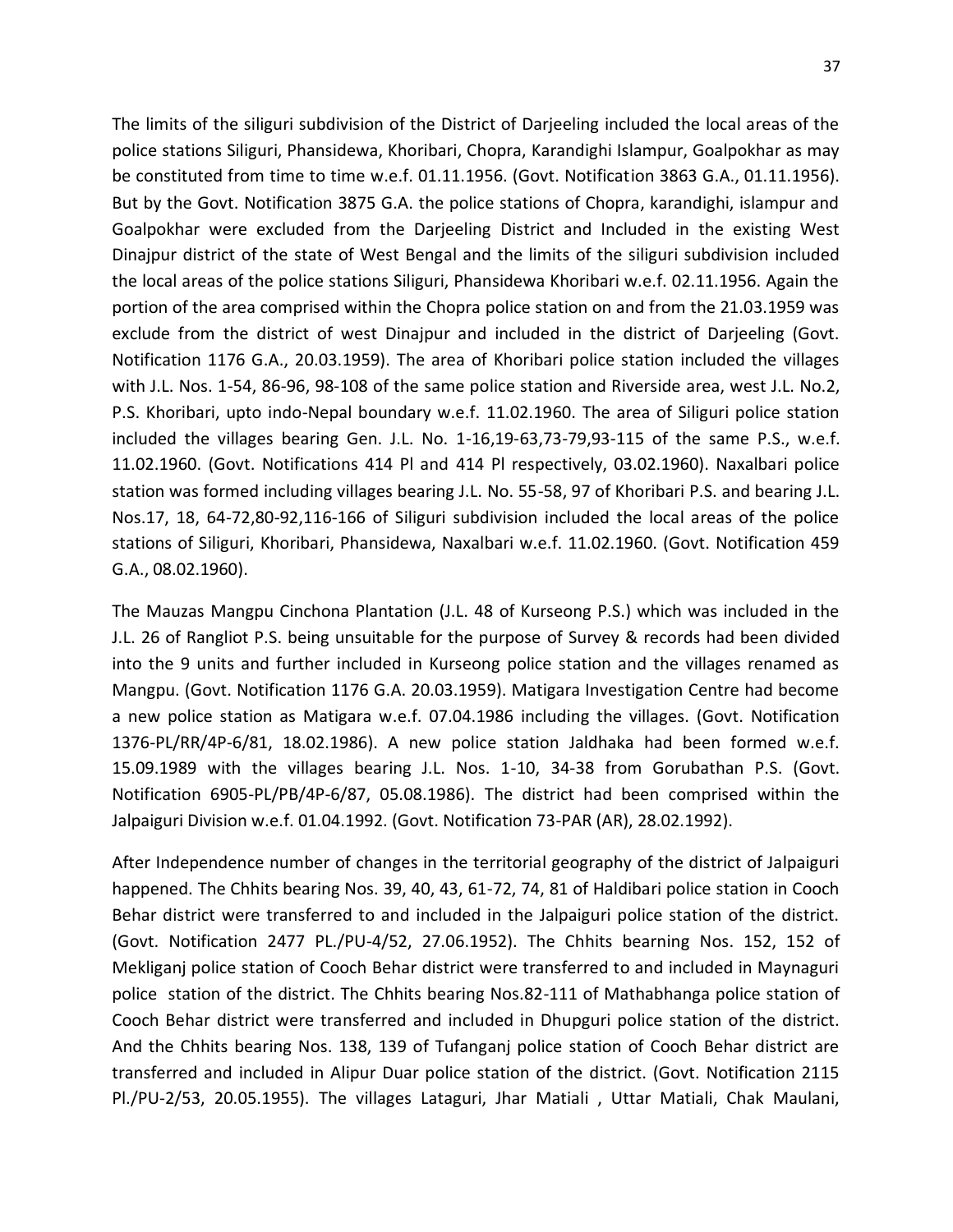Adabari, Dakshin Chak Maulani, Dakshin Matiali of Matiali police station of the district were transferred to and included in Mal police station of the Jalaipuri district . (Govt. Notification 3014 Pl/PAR-19/57, 10.07.1958). A fragment of Gen. J.L. No. 58 of Maynaguri police station of the district was excluded from the district and transferred to and included in Mekhiganj police station of Cooch Behar district.(Govt. Notification 765 Pl, 01.03.1960).

A fragment of Gen. J.L. No. 174 of Alipur Duar police station of the district was excluded from the district P.S. was and transferred to and included in Tufanganj police station in Cooch Behar district. (Govt. Notification 766 Pl, 01.03.1960). The district was comprised in the Jalpaiguri Division on 04.03.1963. Birpara police station was formed with villages bearing J.L. Nos. 1-7,10- 11,33,41-51 from Madarihat P.S. and Madarihat P.S. was reconstituted with the villages bearing J.L. Nos. 9, 12-32, 34-40 of the same P.S. (Govt. Notification 162 PL/P4P-15/ 16.01.1967). Banarhat police station was formed with the villages bearing J.L. Nos. 131-138, 140-145, 147-153, 155-161, 163, 164, 165, 181-187, 238 of Dhupguri P.S. and 92, 94-106 of Nagrakata P.S. (Govt. Notification 5706 PL, 07.08.1974). Bhaktinagar Police station was formed with the villages bearing J.L. Nos. 1-6, 16-19, 22, 25 of Raiganj p.s. (Govt. Notification 1739 PL/PB/23/84, 25.02.1986). Jaygaon Police Station was formed with the villages bearing J.L. Nos. 1-6/16-29 from Kalchini and Jaygaon P.S. (Govt. Notification 5871-Pl/Pb/4P-39/86, 11.07.1989). The district was again comprised in the Jalpaiguri Division w.e.f. 01.04.1992. (73-Par (Ar), 28.02.1992).

Number of changes happened after merger of the state of Cooch Behar with the state of west Bengal. Sitalkuchi police station was formed with 145 villages and 27 Chhits bearing J.L. Nos. 135-37, 412-28, 433-476, 491-96. (Govt. Notificaton 9 Pl, 01.01.1950). Mekliganj police station was formed with 145 villages and 24 chhits bearing J.L. Nos.25, 40-42, 56-58, 63-63A, 66, 67, 70-72, 75-81, 88, 91-210, 120A, 152A, 539, and Chhit Nos. 4-16, 16A, 17, 17A, 18-27, 134. (10 Pl, 01.01.1950). Haldibari police station was comprised with the villages bearing J.L. Nos. 1-24, 26-39, 43-55, 59-62, 64,65,68,69,73,74,82,86; Chiits bearing nos. 1-3, 28-31,32-81 and Thaks bearing nos. 84,85,87-90. (Govt. Notification 11 Pl, 01.01.1950). Besides Kotwali police station was formed and declared that the Dinhata police Station, Sitai police station , Tufanganj police station, Mathabhanga police station would include the villages, chits as specified in the schedule. Portions of the areas included in the Mekliganj, Mathabhanga and tufanganj police stations of the district were transferred to the police station of Mainaguri, Dhupguri and Alipurduar of the district of Jalpaiguri. (Govt. Notification 2115 Pl/Pl J-2/53, 20.05.1955). Purbachiklaguri Chhit, a fragment og Gen. J.L. No. 174 and as well as C.S. plot nos. 134 to 1350 of 1932-34 survey, should be included in the Tufanganj police station in the district . Being excluded from the Alipurduar police station in the district of Jalpaiguri. (Govt. Notification 766 Pl, 01.03.1960). Ghoskadanga was formed with the villages bearing J.L. nos. 1-7,9-20, 60-74,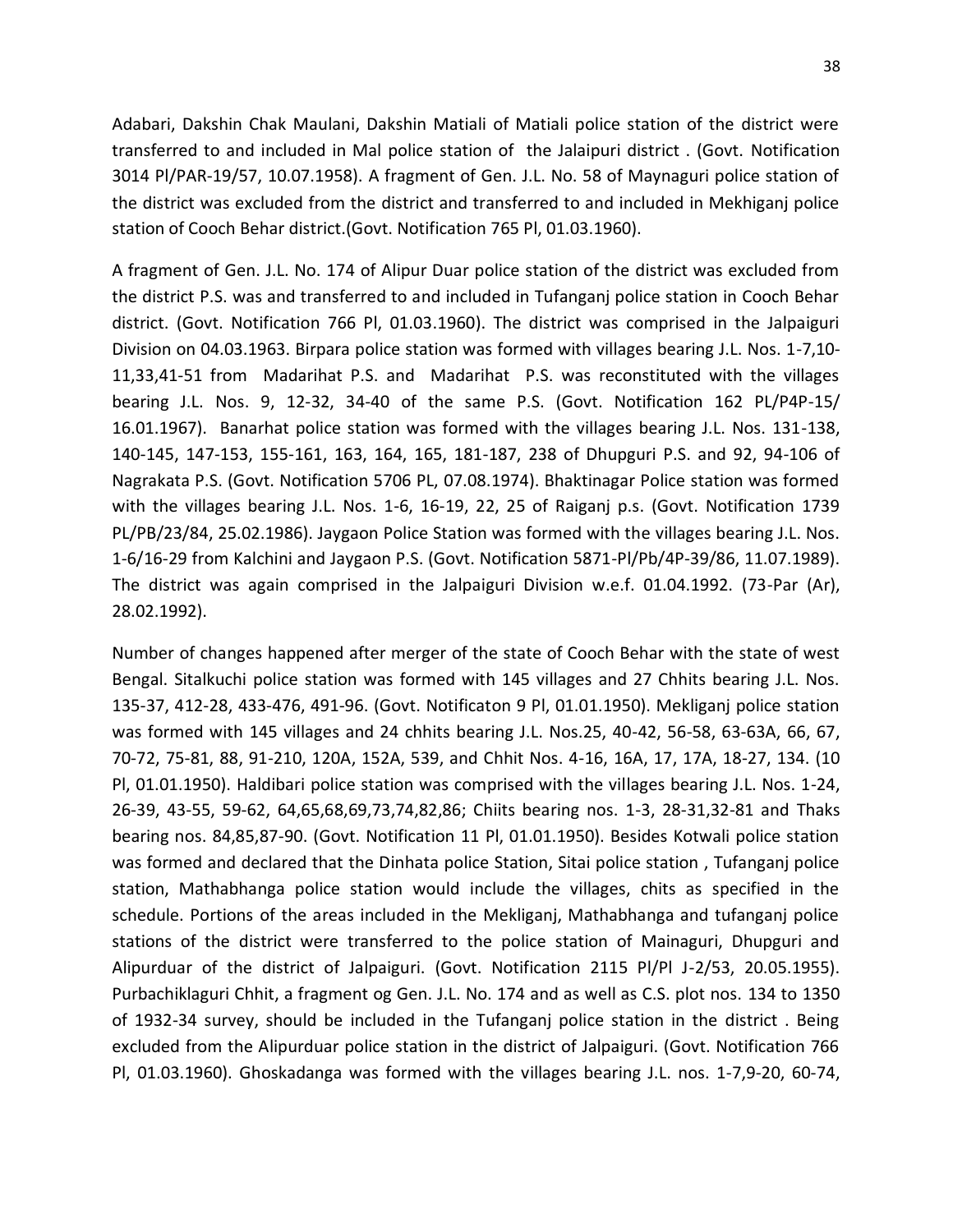123, 124,126-156, 159-161, 181 of Mathabhanga P.S. and this police station was included in the Mathabhanga subdivision. (Govt. Notification 3339-Pl/PB/4P-1/87, 28.04.1987).

Thus in post-independent period North Bengal developed with organization an reorganization of its geo-administrative periphery. However, in this process of transition different reactions were revealed through different claims and counter-claims. Moreover, number of problems emerged resulted by administrative reorganizations. For example during the states' reorganization conflict arose taking the issue if integration of Maldah between the states of Bihar and West Bengal. It has been mentioned that Malda was under the Bhagalpur Division from 1876 to 1905. On this basis Bihar raised demand over Malda. But the problem became complicated taking the question of inclusion of Kishenganj subdivision of Purnea district of the state of Bihar in the state of West Bengal. The Government of West Bengal claimed in the Memorandum to the States' Reorganization Commission that "The areas proposed for inclusion in West Bengal have always formed parts of Bengal geographically and historically; and their affinities to Bengal on linguistic, cultural and ethnic considerations have always been pronounced. **<sup>88</sup>** But in the report of the commission regarding the inclusion of Kishenganj either in the state of Bihar or in the state of West Bengal on the basis it was argued that "The affinities between Kishanganjia or sripuria spoken into the extreme east of Purnea district, on the one hand and Bengali on the other , seem to be close" **<sup>89</sup>** it was again reported that "But the dialect is written in the Kaithi script, which is allied to Hindi, and as one proceeds east-wards its affinities with Maithilis and Hindi become more marked." **<sup>90</sup>** So naturally the claim on the basis of language was not implemented here. Finally a small part of the Kishanganj Subdivision Chopra, Karandihgi, Goalpokhar and Islampur were included into the State of West Bengal.

However, the commission, during its recommadation of inclusion of region of Bihar with the state of West Bengal, kept in mind that the eastern part of Kishanganj Subdivision was mainly Muslim inhabited area and they were afraid of being disturbed of their linguistic and cultural right. **<sup>91</sup>**it may be mentioned here that as soon as the Commission in Purnea it faced a mass discontent against the transfer of the part of Bihar. Despite it also seemed to the Commission that there may a problem of habitation for the coming of the dislocated people from East Pakistan. So the Commission opined to the Government of west Bengal for special status of urdu language and announcement of no rehabilitation of the dislocated people in that region. **<sup>92</sup>** In spite of this various problems arose in respect pf land reforms, language and administration. The state Government of Bihar, according to the 'Bihar Waste Land Reclamation Act, Section-4', rescuing some waste land provided to the tribal and under developed people to cultivate for nine years in 1951. After nine years were over the Government of Bihar registered those land for those trible and backward people. But the tribal and backward people of Islampur, being in the Transferred Area, were deprived from that right. **<sup>93</sup>** Morover, for the inflow of the refugees from East Pakistan and later on the infiltration of the people from Bangladesh led to the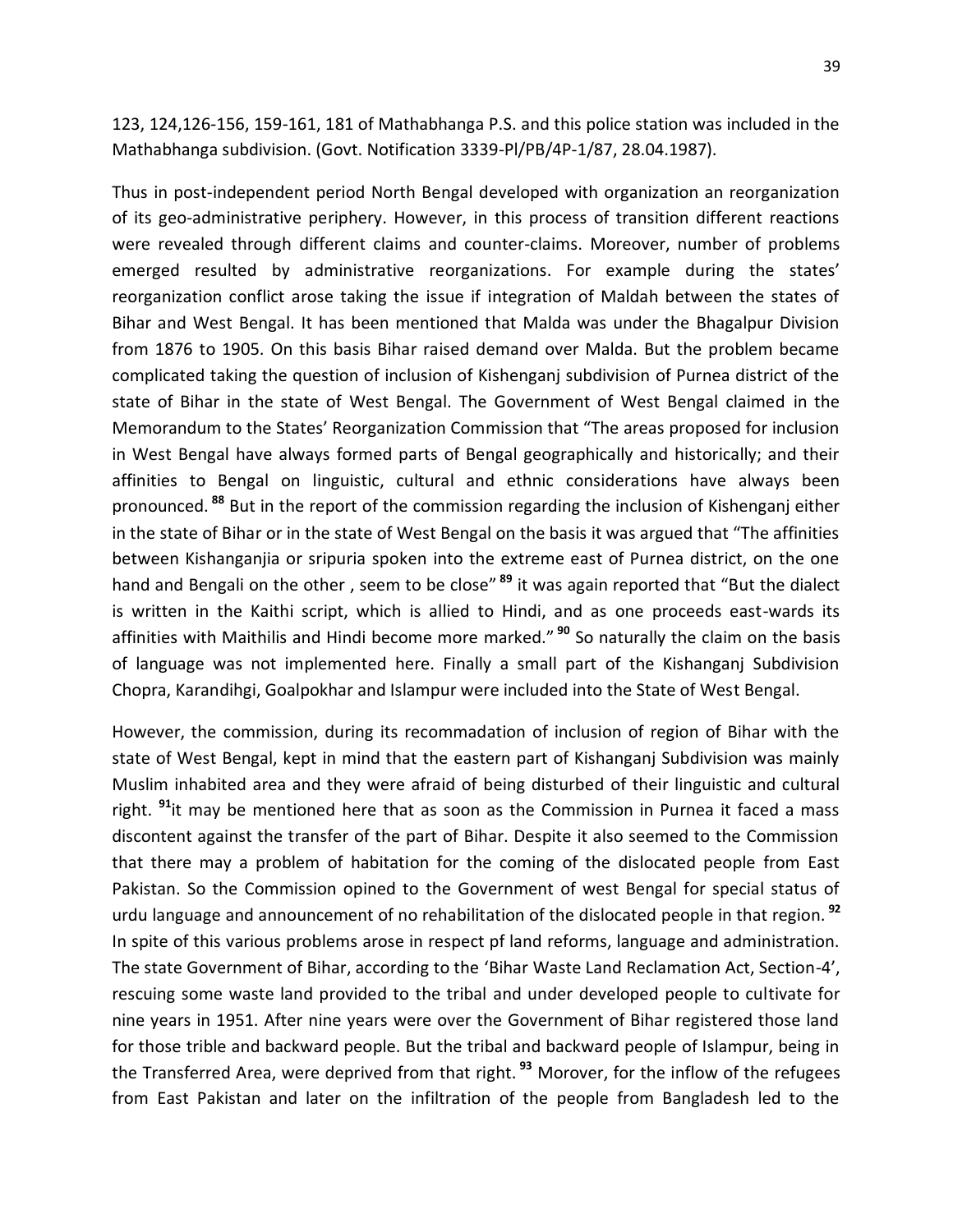demographic change of the region leading to the marginalization of the local people here. It naturally led to the political alienation of the people later on. **<sup>94</sup>**

There was demand and counter-demand in the context of inclusion of Goalpara between West Bengal and Assam. Claim for the inclusion of Goalpara with the state of West Bengal was raised only on the basis of language and culture to the states' Reorganization Commission. The Kshatriya Samiti of Siliguri also submitted memorandum to the Commission in this respect. But it seemed not to acceptable to the Commission. Because according to them Goalpara did not show Bengali spoken majority area in the 1951 Census. Though the statistics of the Census, 1951 was challenged and the Muslims of the region were claimed as Bengali spoken people. So there was great difference between the statistics of the Census of 1931 and the Census of 1951. But the commission reported that, "But we find if difficult to admit on that ground alone any claim by West Bengal to Goalpara or any part of it." **<sup>95</sup>** So the Commission recommended that " The district has now been part of Assam for such a longtime that there is no justification for disturbing the position." Prof. Ananda Gopal Ghosh, criticizing the recommendation, remarked very significantly that "if Goalpara had reunited with West Bengal, the Rajbanshis would become the half of the population of North Bengal despite the influx of the refugees from the East Pakistan" **<sup>96</sup>**. However , it should be mentioned here that a claim for Separate state of Rajasthan was raised taking the Siliguri Subdivision of the district of Darjeeling, the districts of Jalpaiguri and Dinajpur in whole, North-Western part of Rangpur , Purnea district of the state of Bihar and Goalpara district of Assam. **<sup>97</sup>**

 In post-independent Indian North Bengal an important post-partition problem is the Enclave problem or the problem of Chhitmahal. Because of the Radcliffe's Partition of India some plots of lands remain in East Pakistan and later on in Bangladesh surrounded by the Bangladeshi territory and in same way parts of land of East Pakistan or later on Bangladesh in India as Bangladeshi Chhits. Several of problems of these Chhits have been described by Sri Debabrata Chaki in his Bengali writing "Bratyajaner Brittantya". **<sup>98</sup>** There are many complains of the people of these Chhitmahals of their sufferings as well as problem arose in the context of administrative transformation leading to the emergence of the movement. In this context Berubari problem of Jalpaiguri district should be mentioned. According to the Nehru-Noon Pact, 1958 when a plan was taken to transfer the Chhitmahal of Cooch Behar district of India (now southern part of southern Berubari of Jalpaiguri District of India) from India to Pakistan a mass movement emerged in Berubari region against the transfer. Finally in 1974 according to the Indiara-Mujib Pact 2.64sq. miles of Union No.12 of southern half of South Berubari remained in India and in exchange Dahagram and Angarpota Chhitmahal remained in Bangladesh. In spite of this the Chhitmahal Problem in Berubari till twentieth century had not become to an end. Besides Bangladeshi Chhitmahal in India territory and India Chhitmahal in Bangladeshi territory, Chhits even in the Chhits created various administrative complexions. Surprisingly this problem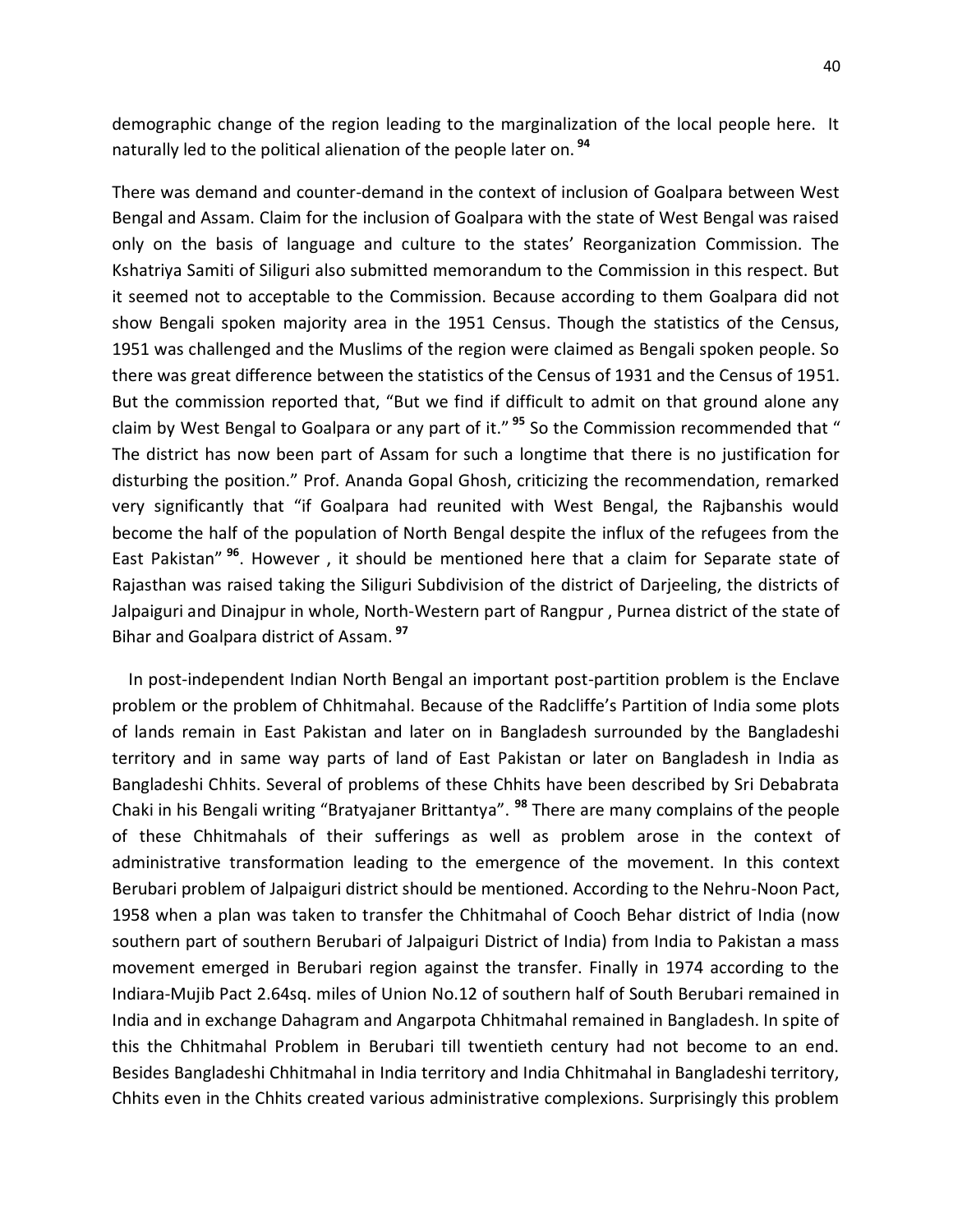emerged only in respect of the state of West Bengal in Indo-Bangladesh border, only in North Bengal in respect of the State of West Bengal and basically in Cooch Behar-Jalpaiguri border areas in respect of North Bengal.

 The changing demography in size and nature the geo-administrative evolution of North Bengal went on also after 1991 the period of my study. But the process began within the period of my study in some cases. Raiganj Subdivision being situated in the middle of the West Dinajpur district for the privilege of the people of Raiganj and Islampur subdivisions who were the majority portion of the people a movement began for the transfer of District Headquarter in Raiganj. Nishith Kundu supported this just demand and after discussion with the Chief Minister Dr. Bidhan Chandra Roy number of times he procured the promise of founding of the district headquarters in Raiganj. The government decision was also accepted in this respect. Dr. Roy announced in a mass convention in Islampur that according to the Government decision the district headquarter would be transferred soon in Raiganj. As a result Government Building began to be created at Karnojora for the district headquarter. But the people of Balurghat protested against the transfer of district headquarter from Balurghat to Raiganj. So the Govt. decision could not be implemented. After a long time the left front Government divided the district of West Dinajpur into North Dinajpur and South Dinajpur districts. The district headquarter of North Dinajpur was established in Karnajora of Raiganj and that of South Dinajpur remained in Balurghat of South Dinajpur. **<sup>99</sup>**

 The movement for being a district by the Alipurduar subdivision was going on for a longtime. The Alipurduar Jela Nirman Deviin Mancha (AJNDM) took the leading role in the movement. The local M.L.A. Sri Nirmal Das took a significant role in it. The AJNDM give memorandum to The Administrative Reforms Committee so that the issue of formation of Alipurduar district on the basis of large size of Alipur Duar and the distance of the district headquarter of Jalpaiguri. **<sup>100</sup>**Since the British colonial rule the process of administrative separation began in India. In this process before 1860 and during the period between 1870 and 1874 Darjeeling was a 'Non-Regulated Area'. In 1874it came to be known as Scheduled District and gradually became known as 'Backward Tract' and 'Partially Excluded Area'. In the decade of 1980s the 'Gorkha National Liberation Front started a movement for separated Gorkhland state which reached at its extreme stage during 1986-88. This resulted into the formation of Darjeeling Gorkha Autonomous Hill Council in 1988. But this could not suppress the discontent and the movement took new shape under the leadership of the Gorkha Territorial Administration (August, 2012).

 So, present day North Bengal developed in a long historical transition. Its geographical peripheral evolution transited differently in different times. The geographical location of the region made it a migrant prone gone. So since the ancient period people from different parts of India began to immigrate here. Again the region being an important political centre up to the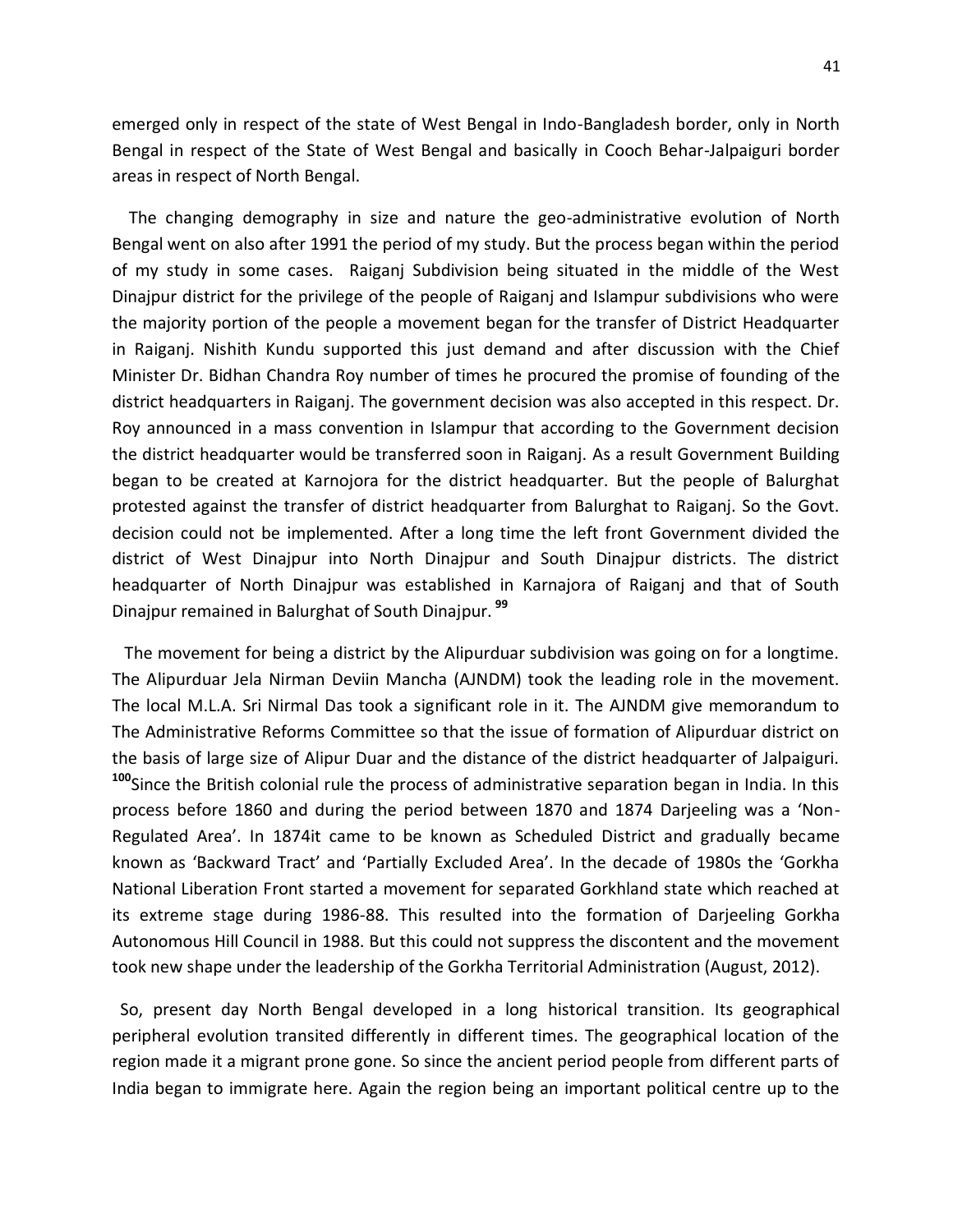late medieval period it also attracted the people of different parts of India. The British colonization of North Bengal led to the new politico-economic development of the region. It again greatly included different category of people from different parts of India to immigrate here leading to the great change in the demography of the region. The post-independent period saw new flow of immigration into the region known as refugee migration which later on turned into infiltration. All these led to great changes in demography of North Bengal carrying various economic-cultural-political problems in the region which I shall discuss in the following Chapters.

#### *Notes & Reference:*

- 1. **Roy Choudhury, H.C ,** *Physical and Historical Geogrpahy of Bengal***, in** *The History of Bengal***, Vol.I, ed. Majudmdar, R.C., published by The University of Dacca,1943, Fourth Impression, printed at Global Printers, Dhaka, 2006, p.2**
- 2. **Ghosh, A.G.,** *Uttarbanga Namer Sandhane***, N.L. Publishers, Siliguri, West Bengal, 2006**
- 3. **Rahaman, Md. Habibur, 'Gangahridi', p.11, quoted In Prof. Ghosh, Uttar Banga Namer Sandhane, p.xvi**
- 4. **Shariff, Dr. Ahmed,** *Bangla, Bangali and Bangalitwa***, Ananya, Bangla Bazar, Dhaka, published in 2001, 2 nd reprint, 2007, p.17**
- 5. **Choudhury, Saifuddin,** *Prachin Varendravhumir Parichay***, in** *Uttarbanger Puratattwa: Samkshipta Itihas***, Uttarbanga Vishwa Vidyalaya, 2005,p.39**
- 6. **Ibid.**
- 7. **Maitreya, A.K.,** *Bangali***, in Prabashi, Jaistha, 1308 B.S.**
- 8. **Quoted by Maitrey, A.K.,** *Varendra Khanan Bibaran***, in** *Uttarbanger Puratattwa: Samkshipta Itihas***, Uttarbanga Vishwa Vidyalaya, 2005, p.38**
- 9. **Ghosh, Prof. A.G.,** *Uttar Banga Namer Sandhane***, p.xvi**
- 10.**Das, Dr. Nirmal,** *Uttarbanger Bhasha Prasnga***, Sahity Bihar, Kolkata, 1984, p.1**
- 11.**Zakariya, Md. A.K.,** *Varendra Anchal Parichiti***, in** *Varendra Anchaler Itihas***:** *Rajshai Bibhag, Itihas O Aitihya,* **Gatidhara, 1st Pub. Feb, 2009**
- 12.**Sengupta, Jatindra Chandra,** *West Bengal District Gazetteers, Malda***, published by State Editor, West Bengal District Gazetteers, Printed by Shri S.N. Guha Ray, Sree Saraswaty Press Ltd. Calcutta, 1969, p.1**
- 13.**Hamilton, Alexander,** *An Account of the East Indies***, quoted in Ghosh, Anada Gopal**  *Malda Jela Gathaner Aitihasik O Bhougolik Patabhumika* **in** *Madhuparni, Malda Jela Sankhya***, 1985, (ed), Ajitesh Bhattyacharya, p.18**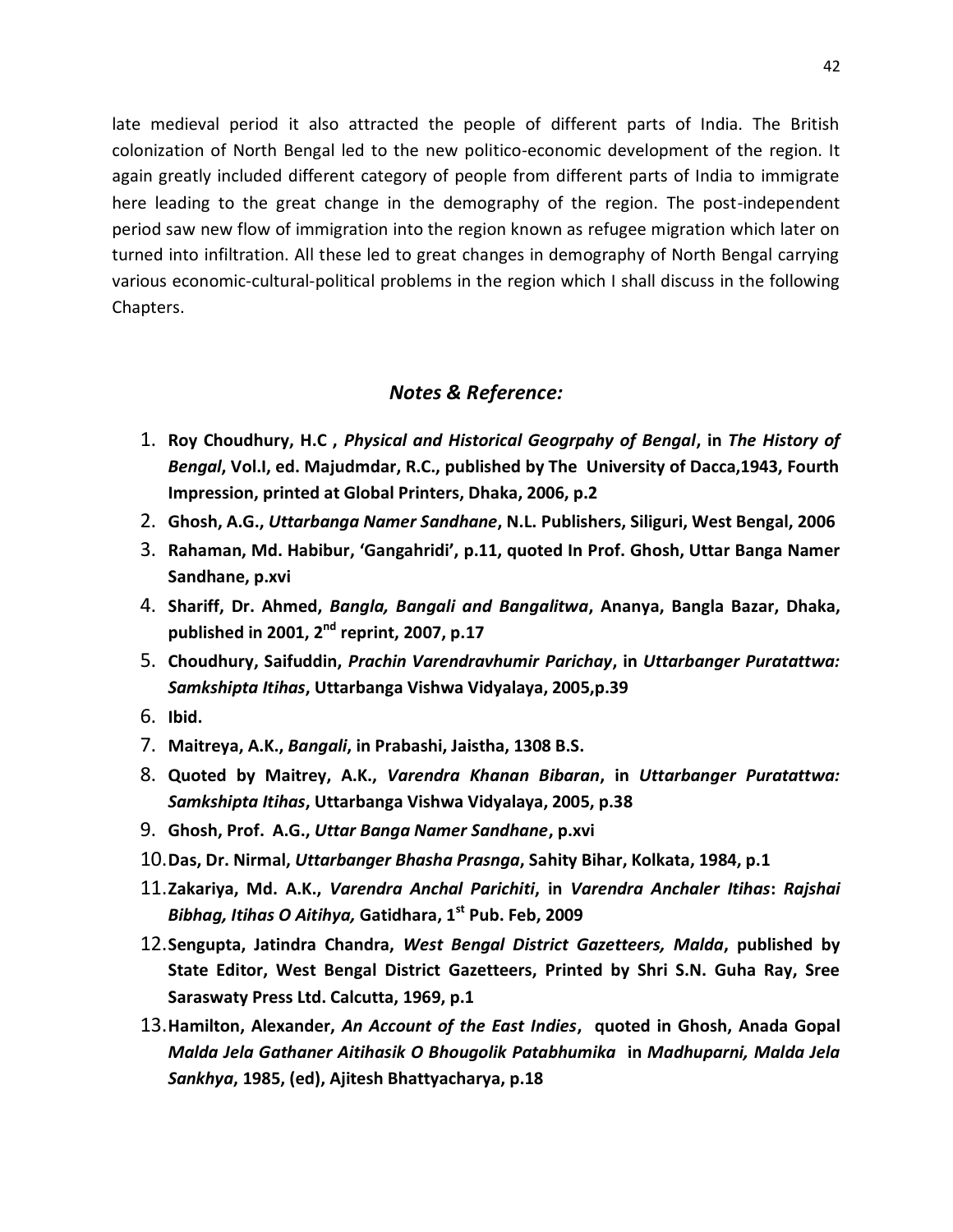- 14.**Renel,** *Memoire of a man of Hindostan of the Mughal Empire***, quoted in Ghosh, A.G., ibid.**
- 15.**Lambourn, G.E.,** *Bengal District Gazetteers , Malda***, First published by the Bengal Secretariat Book Depot, Calcutta, 1918, Reprinted by N.L. Publishers, Siliguri, West Bengal, p.11**
- 16.**Sengupta, Jatindra Chandra,** *West Bengal District Gazetteers, Malda***, op.cit., p.2**
- 17. **Ibid.**
- 18.**Lambourn, G.E.,** *Bengal District Gazetteers , Malda***,op.cit., p.20**
- 19.**Sengupta, Jatindra Chandra,** *West Bengal District Gazetteers, Malda***, op.cit., p.2**
- 20.**Lambourn, G.E.,** *Bengal District Gazetteers, Malda***, op.cit., p.25**
- 21.**Sengupta, Jatindra Chandra,** *West Bengal District Gazetteers, Malda***, op.cit. p.3**
- 22.**Lambourn, G.E.,** *Bengal District Gazetteers, Malda,* **op.cit., p.26**
- 23.**Sengupta, Jatindra Chandra,** *West Bengal District Gazetteers, Malda***, op.cit. p.3**
- 24.**Lambourn, G.E.,** *Bengal District Gazetteers, Mald***a, op.cit., p.26**
- 25.**Ghosh, Anada Gopal,** *Malda Jela Gathaner Aitihasik O Bhougolik Patabhumika* **in**  *Madhuparni, Malda* **op.cit. p.21**
- 26.**Ali, Meharab,** *Paschim Dinajpurer Adi Itihaser Aitihasik Patabhumi*, in *Madhuparni, Pashchim Dinajpur Jela sankhya***, (ed). Bhattacharya, Ajitesh, printed from Kolkata, 1399 B.S., p.385**
- 27.**Martin, R.M.,** *Historical Documents of Eastern India, in Eight Volumes, Volume V, Dinajpur***, first published in 1838, 1990 reprint, Caxton Publications, Delhi, p.29**, **Buchanan (Hamilton), Dr. Francis,** *Geographical, Statistical and Historical Description of the District or Zila of Dinajpur in the Province or Soobah of Bengal***, Published with the Monthly number of the Gleanings in Science and the** *Journal of the Asiatic Society***, Calcutta, printed a the Baptist Mission Press, Circular Road, 1833, p.18**
- 28.**Martin, R.M.,** *Historical Documents of Eastern India, in Eight Volumes, Volume V, Dinajpur,* **op.cit., p.31**, & **Buchanan (Hamilton), Dr. Francis,** *Geographical, Statistical and Historical Description of the District or Zila of Dinajpur in the Province or Soobah of Bengal***, op.cit., p.19**
- 29.**F.J. Manham,** *'Varendra'***,** *Journal of Royal Asiatic Society***, Londaon, 1914, pp.97-98, quoted in Saifuddin Choudhury, op.cit. p. 509**
- 30.**Dey, N.L.,** *The Geographical Dictionary of Ancient and Medieval India***, New Delhi, p161 in Saifuddin Choudhury,op. cit. p.57**
- 31.**Quanungo, Suniti Bhushan,** *Dinajpurer Rajnaitik Itihas***,** *Prachin Yug in Dinajpur***, in**  *Itihas O Aitihya***, Saifuddin Choudhury, op.cit. p.54**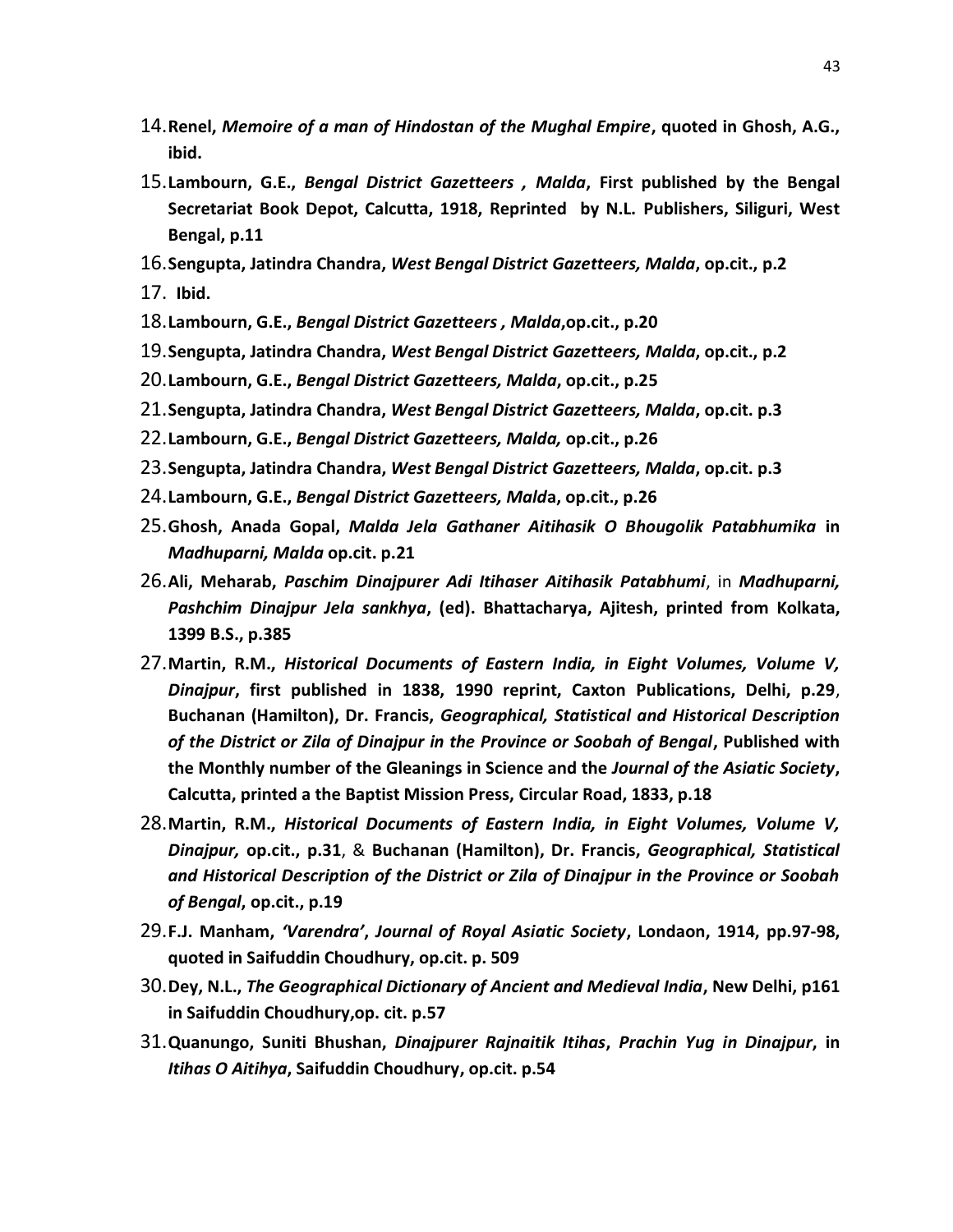- 32.**Das, Kamalesh Chandra,** *Itihaser Aloke Paschim Dinajpur* **in** *Madhuparni***,** *Pashchim Dinajpur Jela Sankhya***, (ed). Bhattacharya, Ajitesh, printed from Kolkata, 1399 B.S., p.398**
- 33.**Quanungo, S.B., op.cit.p.67**
- 34.**Ali, Meharab,** *Mughal Amale Dinajpur* in *Dinajpur: Itihas O Aitihya***, op.cit. p.70**
- 35.**Karim, K.M.,** *Atharo Shatake Dinajpur- Nawabi Amal* **in** *Dinajpur: Itihas O Aitihya***, op.cit, p.77**
- 36.**Islam, Nurul,** *Bangladesh Zela Gazetteer, Dinajpur***, Dhaka, 1991, pp.385-388**
- 37.**Governor-General's order dated 27th July 1798 in Chakraborty Bahadur,Rai Monmohan,** *A Summary of the Changes in the Jurisdiction of Districts in Bengal***, the Bengal Secretariat Press, 1918, p.58**
- 38.**Das, Kamalesh Chandra,** *Itihaser Aloke Paschim Dinajpur* **in** *Madhuparni, Pashchim Dinajpur Jela sankhya***,p.407**
- 39.**Sengupta, J.C.,** *West Bengal District Gazetteers, Koch Bihar***, published by State Editor,**  *West Bengal District Gazetteers***, Calcutta, 1977, p.27**
- 40.**Verses 81 and 83 and Fleet, F.** *Gupta Inscription***, No.1, p.6, quoted in Sengupta, J.C.,**  *West Bengal District Gazetteers, Koch Bihar***, ibid**
- 41.**Ahmed, Samsuddin,** *Inscription of Bengal, Vol. IV, No.110 & N. 132*, **Sengupta, J.C.,**  *West Bengal District Gazetteers, Koch Bihar***, ibid**
- 42.**Sengupta, J.C.,** *West Bengal District Gazetteers, Koch Bihar***, op.cit.p.31**
- 43.**Roy Sanyal, Ratna,** *Koch Rajbansher Rajnaitik Bibartaner Itihas***, in** *Madhuparni, Special Issue, Cooch Behar District***, ed. Bhatacharya, Ajitesh, Lipi Printers, Kolkata, 1990, p.56**
- 44.**Sengupta, J.C.,** *West Bengal District Gazetteers, Koch Bihar,* **op.cit. pp.32-33**
- 45.**Roy Sanyal, Ratna,** *Koch Rajbansher Rajnaitik Bibartaner Itihas***, op.cit. p.58**
- 46.**Sengupta, J.C.,** *West Bengal District Gazetteers, Koch Bihar***, pp.38-40**
- 47.**Roy Subhajyoti,***Transformations on the Bengal Frontier: Jalpaiguir, 1765-1948,* **published by Routledge Curzon, 2002,p.19**
- 48.**Grunningl,J.F.** *Eastern Bengal and Assam District Gazetteers, Jalpaiguri***, first published by the Pioneer Press, Allahabad, 1911, Reprinted, N. L. Publishers, Siliguri, West Bengal, 2008, p.24**
- 49.**Choudhury, H.N.,** *The Cooch Behar State and its Land Revenue Settlements***, The Cooch Behar State Press, 1903,p.240**
- 50.**De, Barun, et.al.,** *West Bengal District Gazetteers, Jalpaiguri***, printed by N.K. Gossain, & Co. Pvt. Ltd. , Calcutta, 1981, Government of West Bengal, 1980, p.59**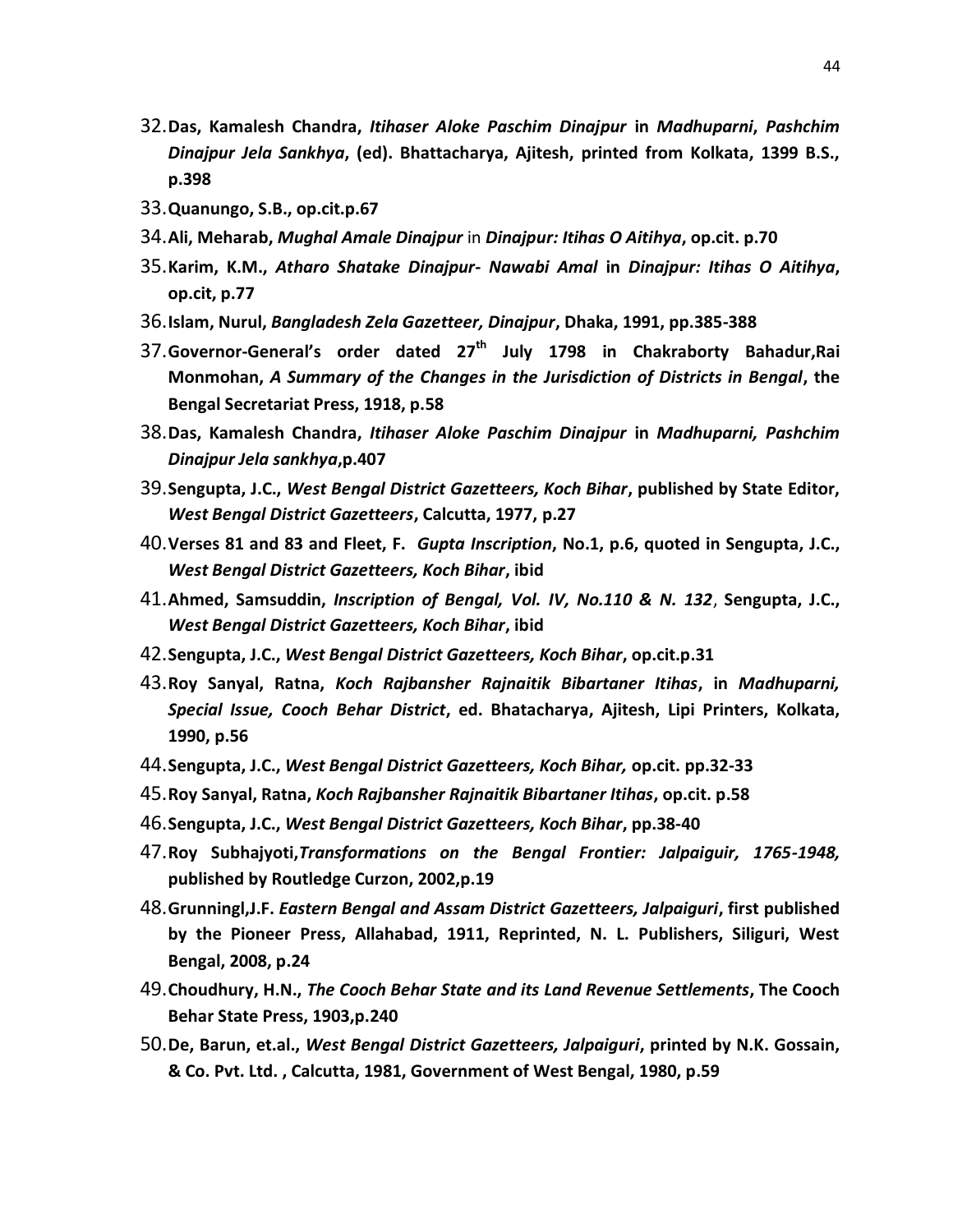- 51.**Majumdar, A.B.,** *Unabimsa Shatabdir Baikunthapur, in Jalpaiguri Jela Satavarshiki Smarakgrantha* **, (ed) Sanyal, Dr. C.C., et.al., Jalpiguir, 1970, pp.31-32**
- 52.**De, Barun, et.al.,** *West Bengal District Gazetteers, Jalpaiguri***,ibid.**
- 53.**Hunter, W.W.,** *A Statistical Account of Bengal: Jalpaiguri***, N.L. Publishers, Sibmandir, Siliguri, West Bengal,2012, first published by Trubner & Co., London, 1876, p.219**
- 54.**Details may be found in Dev, A.,** *India and Bhutan***, Calcutta, 1976, Majumdar, A.B.,**  *British Relations with Bhutan***, Patna, 1983**
- 55.*Jalpaigur District Centenary Souvenir, 1869-1968***, (ed) Sanyal, Dr. C.C., et.al., Jalpaiguri, 1970, p.58**
- 56.**Chakraborty Bahadur,Rai Monmohan,** *A Summary of the Changes in the Jurisdiction of Districts in Bengal***, the Bengal Secretariat Press, 1918, p.61**
- 57.**Grunningl,J.F.** *Eastern Bengal and Assam District Gazetteers, Jalpaiguri,* **op.cit. pp.32- 33**
- 58..**De, Barun, et.al.,** *West Bengal District Gazetteers, Darjeeling***, Government of West Bengal, 1980, p.92**
- 59.**O'Malley,L.S.S***., Bengal District Gazetteers, Darjeeling***, Logos Press, New Delhi, 2nd reprint, 1999, p.19**
- 60.**De, Barun, et.al.,** *West Bengal District Gazetteers, Darjeeling***, op.cit., p.37**
- 61.**Ibid. p.93**
- 62.**Dash, A.J.,** *Bengal District Gazetteer, Darjeeling***, firs published by the Bengal Government Press, Alipore, Bengal, 1947, Reprinted by N.L. Publishers, Siliguri, 2011,pp.39-40**
- 63.**De, Barun, et.al.,** *West Bengal District Gazetteers, Darjeeling***, op.cit., p.94**
- 64.**Chakraborty Bahadur,Rai Monmohan,** *A Summary of the Changes in the Jurisdiction of Districts in Benga***l, op.cit., p.62**
- 65.**W.H.Auden ,***'Partition',Collected Poems 803-4***, Quoted in Tai Yong Tan and Gyanesh Kudaisya ,** *The Aftermath of Partition in South Asia* **,Routeledge,2000,p.78**
- 66.**Extract form the Indian Independence Act, 1947 in Chakrabatti Bahadur, Rai Monmohan,** *A Summary of the Changes in the Jurisdiction of Districts in Bengal, Revised and Updated by Biswas, Kumud Ranjan***, published by West Bengal District Gazetteers, Department of Higher Education, Government of Wes Bengal,1999, p.165**)
- 67.*Listowel to Mountbatten***, 13 June 1947,TP 11 182, quoted in Tai Yong Tan and Gyanesh Kudaisya, p.84**
- 68.**Extracts of Proceedings of the Special Committee of the Cabinet, 26 June 1947 quoted in ibid**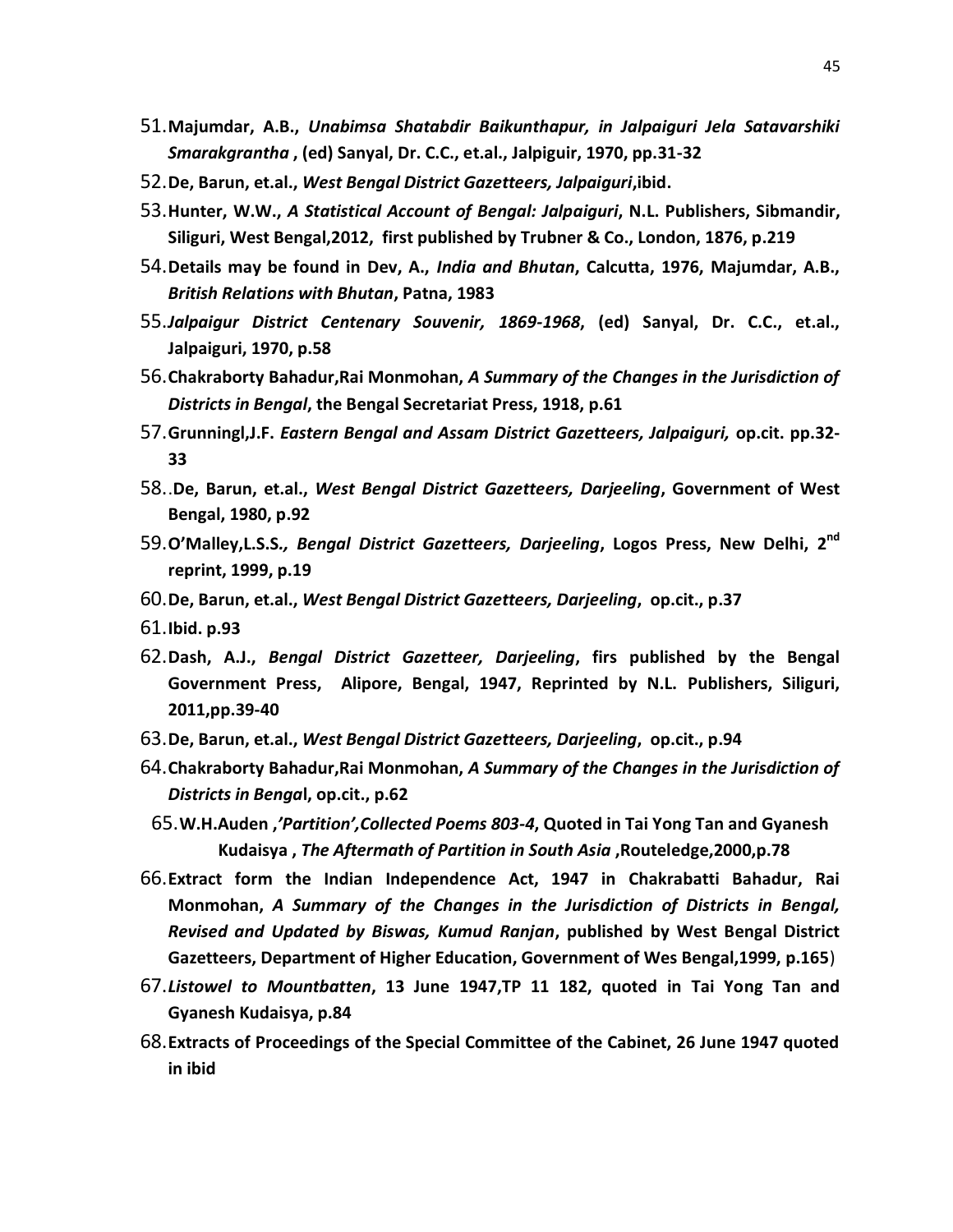- 69. **Biographical data submitted by A.H. Joyce to Campbell Johnson, 3 July, for release to the Indian press**
- 70. **Chakrabatti Bahadur, Rai Monmohan, A Summary of the Changes in the Jurisdiction of Districts in Bengal, Revised and Updated by Biswas, Kumud Ranjan**,**op.cit., p-167**
- 71.**Nehru to Mountbatten, 12 June 1947, TP 12 93, quoted in Tai Yong Tan and Gyanesh Kudaisya, p.86**
- 72.**Ghosh, A.G.,** *Uttarbanga Namer Sandhane***, op.cit. p-5**
- 73.**Dutch, R.A.,** *Census of India, 1941, Vol. IV***, Bengal, Manager Publication, Dehli, 1942, pp.2-3,37-40**
- 74.*The Bengal Boundary Commission Report 10R/L/PO/433,309.315***, quoted by Akand, Safar Ali,** *Dinajpur Jelar Bibhakti:1947'* **in (ed.)Ahmed, Sharif Uddin,** *Dinajpurer: Itihas O Aitihya***, Published by Bangladesh Itihas Samiti, Asiatic Civil Militry Press, Dhaka, 1996, p.105**
- 75.**Akand, Safar Ali, '***Dinajpur Jelar Bibhakti:1947'***, ibid., pp.106-107**
- 76.**Ghose, B***., Census of India, 1971, Series 22,West Bengal, Part VIII-A, Administration Report-Enumeration***, The Anu Press, Calcutta, 1972,p.4**
- 77.**Akand, Safar Ali, op.cit.,p.17**
- 78. **De, Barun, et.al., West Bengal District Gazetteers, Jalpaiguri,**, p.66
- 79.**Ibid**
- 80.**De, Barun, et.al., West Bengal District Gazetteers, Darjeeling, Government of West Bengal, 1980, p.98**
- 81.**ibid.p.96**
- 82.**Hindustan Standard, 19th july , 1947**
- 83.**Sengupta, Jatindra Chandra, West Bengal District Gazetteers, Malda, op.cit., p.3**
- 84.**Som, Susmita ,** *Maldaha Jelar Itihas Charcha***, Dipali pub., Malda, 2006,p.99**
- 85.**Chakrabatti Bahadur, Rai Monmohan***, A Summary of the Changes in the Jurisdiction of Districts in Bengal, Revised and Updated by Biswas, Kumud Ranjan***,op.cit., pp.336-337**
- 86.**Akand, Safar Ali, op.cit., p.108**
- 87.**Ghosh, AG.,** *Radcliffe Award O Uttarbanga***, in** *Uttarbanger Itihas O Samaj***, Ed. By Dr. Ghosh, A.G. and Das, Dr. Nilangshu Sekhar, Dipali Publishers, Malda, 2009, p.107**
- 88.**Memorandum, Submitted to States' Reorganization Commission, Pradesh Congress Committee, 1954, p.75**
- 89.**ibid**
- 90.**ibid**